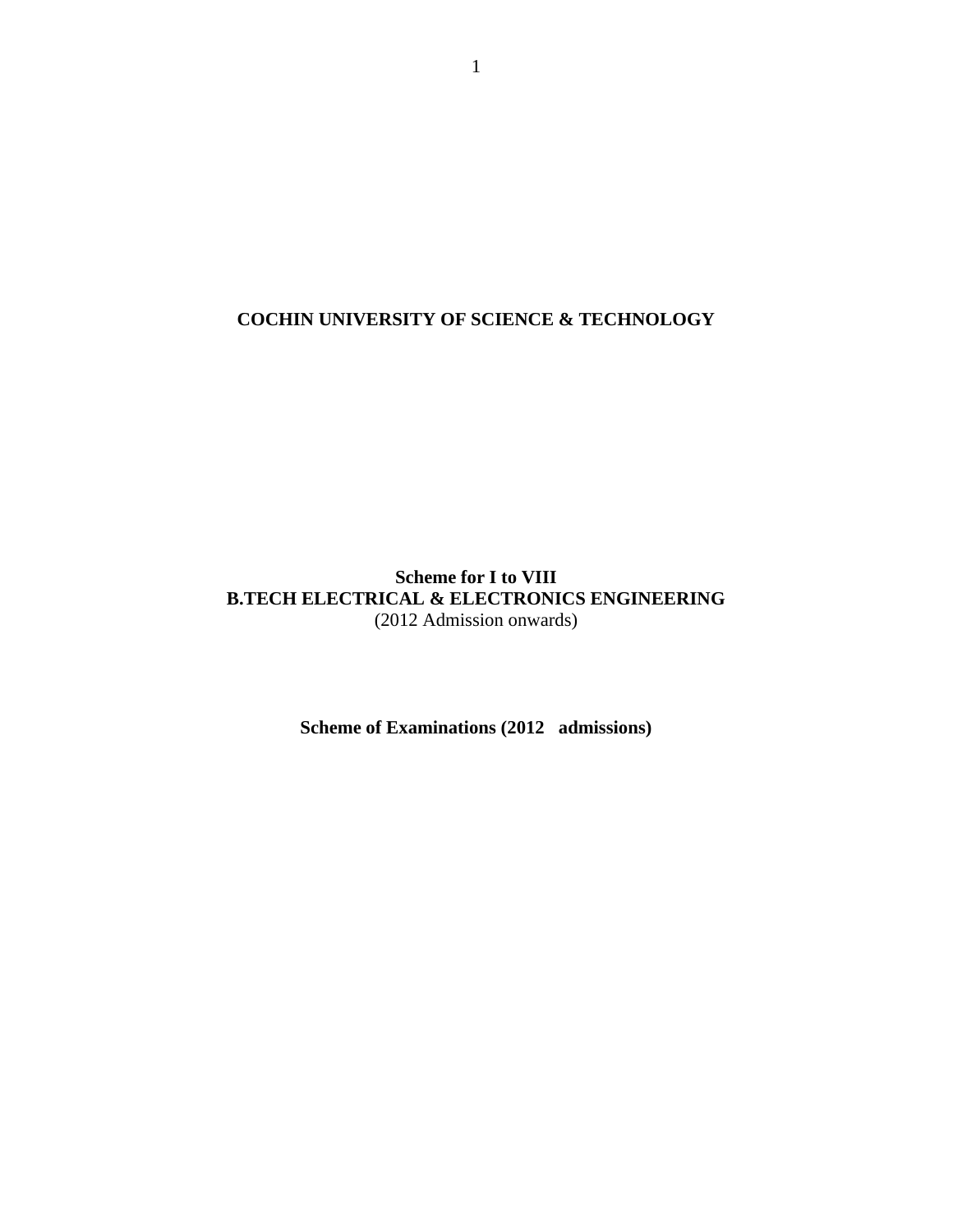# **SEMESTER I&II (Common to all branches)**

| Code No. | Subject                                                     | L<br>Hrs/wk    | $\mathbf T$<br>Hrs/w<br>k | $\, {\bf P}$<br>Hrs/<br>wk | $\overline{C}$ | Int             | Univ                     | Total |
|----------|-------------------------------------------------------------|----------------|---------------------------|----------------------------|----------------|-----------------|--------------------------|-------|
| 1101     | Engineering Mathematics -I                                  | $\overline{2}$ | $\mathbf{1}$              |                            | $\overline{4}$ | 50              | 100                      | 150   |
| 1102     | <b>Engineering Physics</b>                                  | $\overline{3}$ |                           |                            | $\overline{4}$ | 50              | 100                      | 150   |
| 1103     | <b>Engineering Chemistry</b>                                | $\overline{3}$ |                           |                            | $\overline{4}$ | 50              | 100                      | 150   |
| 1104     | <b>Engineering Mechanics</b>                                | $\overline{3}$ | $\mathbf{1}$              |                            | $\overline{5}$ | $\overline{50}$ | 100                      | 150   |
| 1105     | <b>Engineering Graphics</b>                                 | $\mathbf{1}$   | $\blacksquare$            | $\overline{3}$             | 5              | 50              | 100                      | 150   |
| 1106     | Basic Civil and Mechanical Engineering                      | $\overline{2}$ |                           |                            | $\overline{4}$ | 50              | 100                      | 150   |
| 1107     | <b>Basic Electrical and Electronics</b><br>Engineering      | $\overline{2}$ |                           |                            | $\overline{4}$ | 50              | 100                      | 150   |
| 1108     | <b>Computer Programming</b>                                 | $\mathbf{1}$   |                           |                            | $\overline{4}$ | 50              | 100                      | 150   |
| 1109     | <b>Environmental Studies and Technical</b><br>Communication | $2*$           |                           |                            | 3              | 50              | 100                      | 150   |
| 11L1     | Electrical and Mechanical Workshop                          | $\overline{a}$ | ÷.                        | $\overline{3}$             | $\overline{4}$ | 100             | $\overline{\phantom{a}}$ | 100   |
| 11L2     | <b>Computer Programming Laboratory</b>                      | $\blacksquare$ | $\blacksquare$            | 2                          | 2              | 100             | $\overline{\phantom{a}}$ | 100   |
| 11 L3    | Language Laboratory                                         | $\blacksquare$ | $\overline{\phantom{a}}$  | $\mathbf{1}$               | $\mathbf{1}$   | 100             | $\blacksquare$           | 100   |
|          | <b>TOTAL</b>                                                | 19             | $\overline{2}$            | 9                          | 44             |                 |                          |       |

\* 1 hour / week each for Environmental Studies and Technical Communication.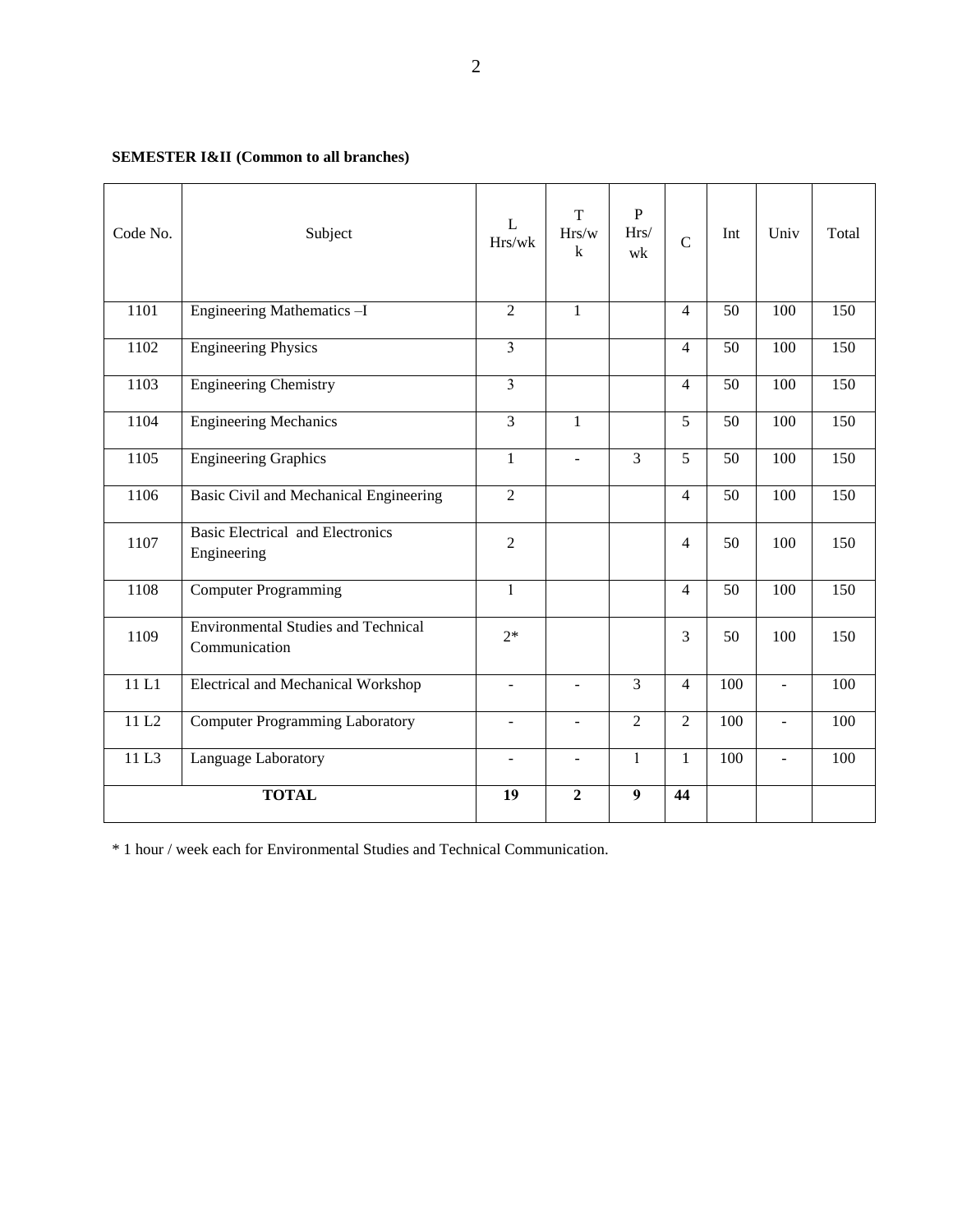# **SEMESTER III**

| Course<br>Code                                           | <b>Subject</b>                                     | L<br><b>Hrs</b><br>/W<br>k | $\boldsymbol{T}$<br>$H$ rs/W $k$ | $\boldsymbol{P}$<br><b>Hrs</b><br>/W<br>$\boldsymbol{k}$ | <b>Credi</b><br>t | <i>Internal</i> | <b><i>Univers</i></b><br>ity | <b>T</b> otal |
|----------------------------------------------------------|----------------------------------------------------|----------------------------|----------------------------------|----------------------------------------------------------|-------------------|-----------------|------------------------------|---------------|
| CE/CS/E<br><b>B/EC/EE</b><br>/EI/FT/IT<br>/ME/SE<br>1301 | <b>Engineering Mathematics II</b>                  | 3                          | 1                                | $\Omega$                                                 | 3                 | 50              | 100                          | 150           |
| EE1302                                                   | <b>Material Science</b>                            | 3                          | 1                                | $\Omega$                                                 | 3                 | 50              | 100                          | 150           |
| EE1303                                                   | Fluid Mechanics & Heat Engines                     | 3                          |                                  | $\theta$                                                 | 3                 | 50              | 100                          | 150           |
| EE1304                                                   | Circuits, Signals & Systems I                      | 3                          | 1                                | $\Omega$                                                 | 3                 | 50              | 100                          | 150           |
| EE1305                                                   | Electrical Measurements & Measuring<br>Instruments | 3                          | 1                                | $\Omega$                                                 | 3                 | 50              | 100                          | 150           |
| CS/EB<br>EE1306                                          | <b>Electronic Devices and Circuits</b>             | 3                          |                                  | $\Omega$                                                 | 3                 | 50              | 100                          | 150           |
| EE13L1                                                   | Electronic Circuits Lab                            | $\Omega$                   | $\Omega$                         | 3                                                        | 2                 | 100             |                              | 100           |
| EE13L2                                                   | Basic Electrical Engineering Lab                   | $\Omega$                   | $\Omega$                         | 3                                                        | $\overline{2}$    | 100             | $\overline{\phantom{0}}$     | 100           |
|                                                          | <b>TOTAL</b>                                       | 18                         | 6                                | 6                                                        | 22                |                 |                              |               |

# **SEMESTER IV**

| Course<br>Code                                           | <b>Subject</b>                     | L<br><b>Hrs</b><br>$\sqrt{W}$<br>$\boldsymbol{k}$ | T<br>$H$ rs/W $k$ | $\boldsymbol{P}$<br><b>Hrs</b><br>/W<br>$\boldsymbol{k}$ | Credi<br>t | <i>Internal</i> | <i>Univers</i><br>ity | <b>Total</b> |
|----------------------------------------------------------|------------------------------------|---------------------------------------------------|-------------------|----------------------------------------------------------|------------|-----------------|-----------------------|--------------|
| CE/CS/E<br><b>B/EC/EE</b><br>/EI/FT/IT<br>/ME/SE<br>1401 | <b>Engineering Mathematics III</b> | 3                                                 | 1                 | $\Omega$                                                 | 3          | 50              | 100                   | 150          |
| EE1402                                                   | <b>Digital Electronics</b>         | 3                                                 |                   | $\Omega$                                                 | 3          | 50              | 100                   | 150          |
| EE1403                                                   | <b>Electrical Machines I</b>       | 3                                                 | 1                 | $\theta$                                                 | 3          | 50              | 100                   | 150          |
| EE1404                                                   | Circuits, Signals & Systems II     | 3                                                 | 1                 | $\Omega$                                                 | 3          | 50              | 100                   | 150          |
| EE1405                                                   | Analog Communication               | 3                                                 | $\mathbf{1}$      | $\Omega$                                                 | 3          | 50              | 100                   | 150          |
| EE1406                                                   | Industrial & Power Electronics     | 3                                                 | 1                 | $\Omega$                                                 | 3          | 50              | 100                   | 150          |
| EE14L1                                                   | Digital Electronics Lab            | $\Omega$                                          | $\Omega$          | 3                                                        | 2          | 100             |                       | 100          |
| EE14L2                                                   | <b>Electrical Measurements Lab</b> | $\theta$                                          | $\Omega$          | 3                                                        | 2          | 100             |                       | 100          |
|                                                          | <b>TOTAL</b>                       | 18                                                | 6                 | 6                                                        | 22         |                 |                       |              |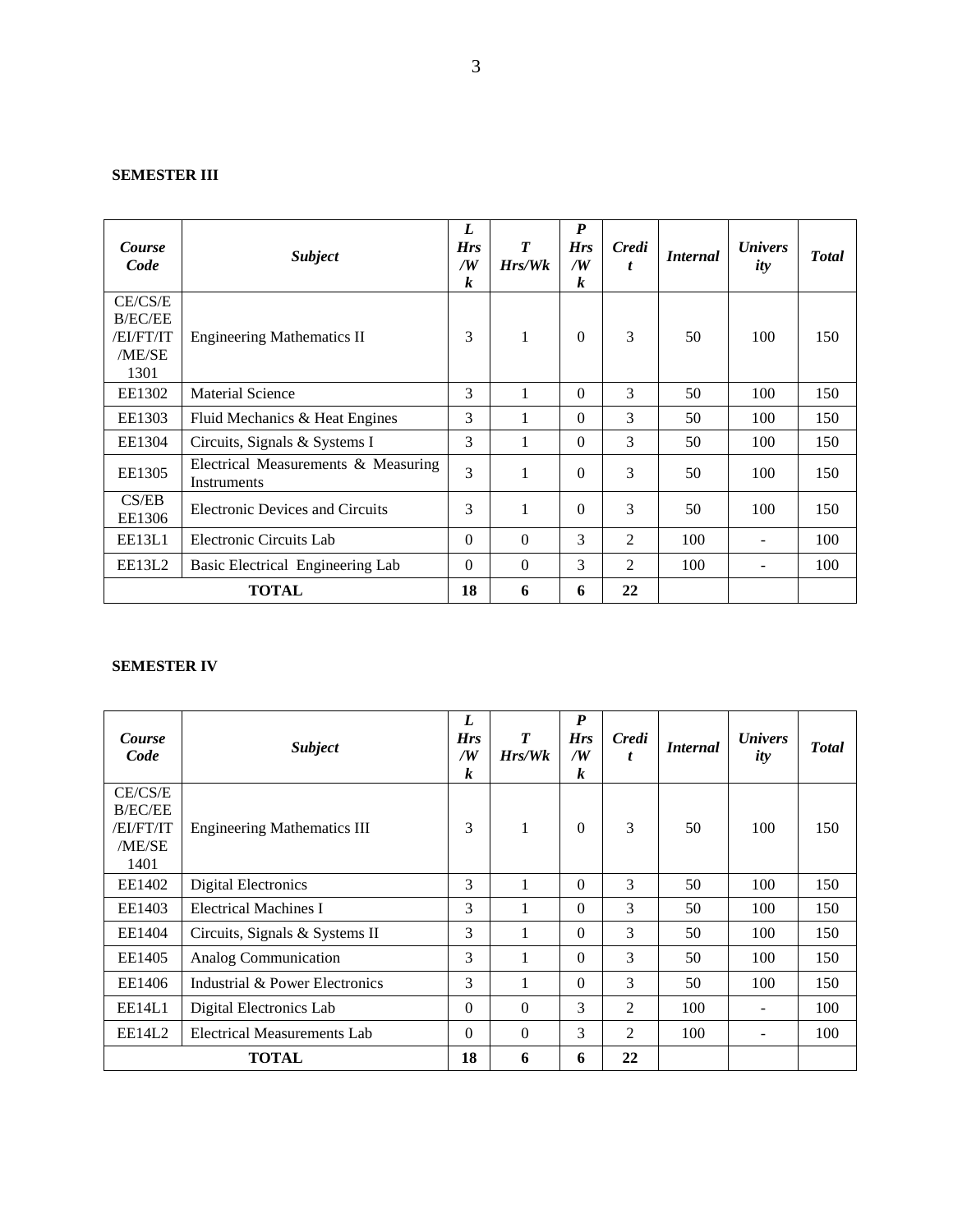| Course<br>Code                                 | <b>Subject</b>                          | L<br><b>Hrs</b><br>/W<br>k | $\boldsymbol{T}$<br>Hrs/Wk | $\boldsymbol{P}$<br><b>Hrs</b><br>$\sqrt{W}$<br>$\boldsymbol{k}$ | <b>Credi</b><br>t | <i>Internal</i> | <i>Univers</i><br>ity | <b>T</b> otal |
|------------------------------------------------|-----------------------------------------|----------------------------|----------------------------|------------------------------------------------------------------|-------------------|-----------------|-----------------------|---------------|
| CE/CS/EB/<br>EC/EE/EI/F<br>T/IT/ME/S<br>E 1501 | <b>Engineering Mathematics IV</b>       | 3                          |                            | $\Omega$                                                         | 3                 | 50              | 100                   | 150           |
| EE1502                                         | Electrical Machines II                  | 3                          |                            | $\Omega$                                                         | 3                 | 50              | 100                   | 150           |
| EE1503                                         | Power Systems I                         | 3                          |                            | $\Omega$                                                         | 3                 | 50              | 100                   | 150           |
| EE1504                                         | Microprocessor Based Systems            | 3                          |                            | $\Omega$                                                         | 3                 | 50              | 100                   | 150           |
| EE1505                                         | <b>Linear Integrated Circuits</b>       | 3                          |                            | $\Omega$                                                         | 3                 | 50              | 100                   | 150           |
| EE1506                                         | <b>Field Theory</b>                     | 3                          |                            | $\Omega$                                                         | 3                 | 50              | 100                   | 150           |
| EE15L1                                         | Electrical Machines Lab I               | $\Omega$                   | $\Omega$                   | 3                                                                | $\overline{2}$    | 100             |                       | 100           |
| EE15L2                                         | Microprocessor & Microcontroller<br>Lab | $\theta$                   | $\Omega$                   | 3                                                                | 2                 | 100             |                       | 100           |
|                                                | <b>TOTAL</b>                            | 18                         | 6                          | 6                                                                | 22                |                 |                       |               |

# **SEMESTER V**

# **SEMESTER VI**

| Course<br>Code | <b>Subject</b>                   | L<br><b>Hrs</b><br>/W<br>k | $\boldsymbol{T}$<br>Hrs/Wk | $\boldsymbol{P}$<br><b>Hrs</b><br>/W<br>k | Credi<br>t | <i>Internal</i> | <b><i>Univers</i></b><br>ity | <b>Total</b> |
|----------------|----------------------------------|----------------------------|----------------------------|-------------------------------------------|------------|-----------------|------------------------------|--------------|
| EE1601         | Modern Communication Engineering | 3                          |                            | $\Omega$                                  | 3          | 50              | 100                          | 150          |
| EE1602         | <b>Electrical Drawing</b>        | 3                          |                            | $\Omega$                                  | 3          | 50              | 100                          | 150          |
| EE1603         | Modern Digital Signal Processing | 3                          |                            | $\Omega$                                  | 3          | 50              | 100                          | 150          |
| EE1604         | <b>Electrical Machines III</b>   | 3                          | 1                          | $\Omega$                                  | 3          | 50              | 100                          | 150          |
| EE1605         | Control System I                 | 3                          | 1                          | $\theta$                                  | 3          | 50              | 100                          | 150          |
| EE1606         | Elective I                       | 3                          | 1                          | $\theta$                                  | 3          | 50              | 100                          | 150          |
| EE16L1         | Power Electronics Lab            | $\theta$                   | $\theta$                   | 3                                         | 2          | 100             | Ξ.                           | 100          |
| EE16L2         | Mini Project                     | $\Omega$                   | $\Omega$                   | 3                                         | 2          | 100             | $\overline{\phantom{a}}$     | 100          |
|                | <b>TOTAL</b>                     | 18                         | 6                          | 6                                         | 22         |                 |                              |              |
|                |                                  |                            |                            |                                           |            |                 |                              |              |

# **ELECTIVES**

**1606 E1-Advanced Microprocessors 1606 E2-Optimization Techniques & Algorithm 1606 E3-Image Processing 1606 E4-Non Conventional & Renewable Energy Sources**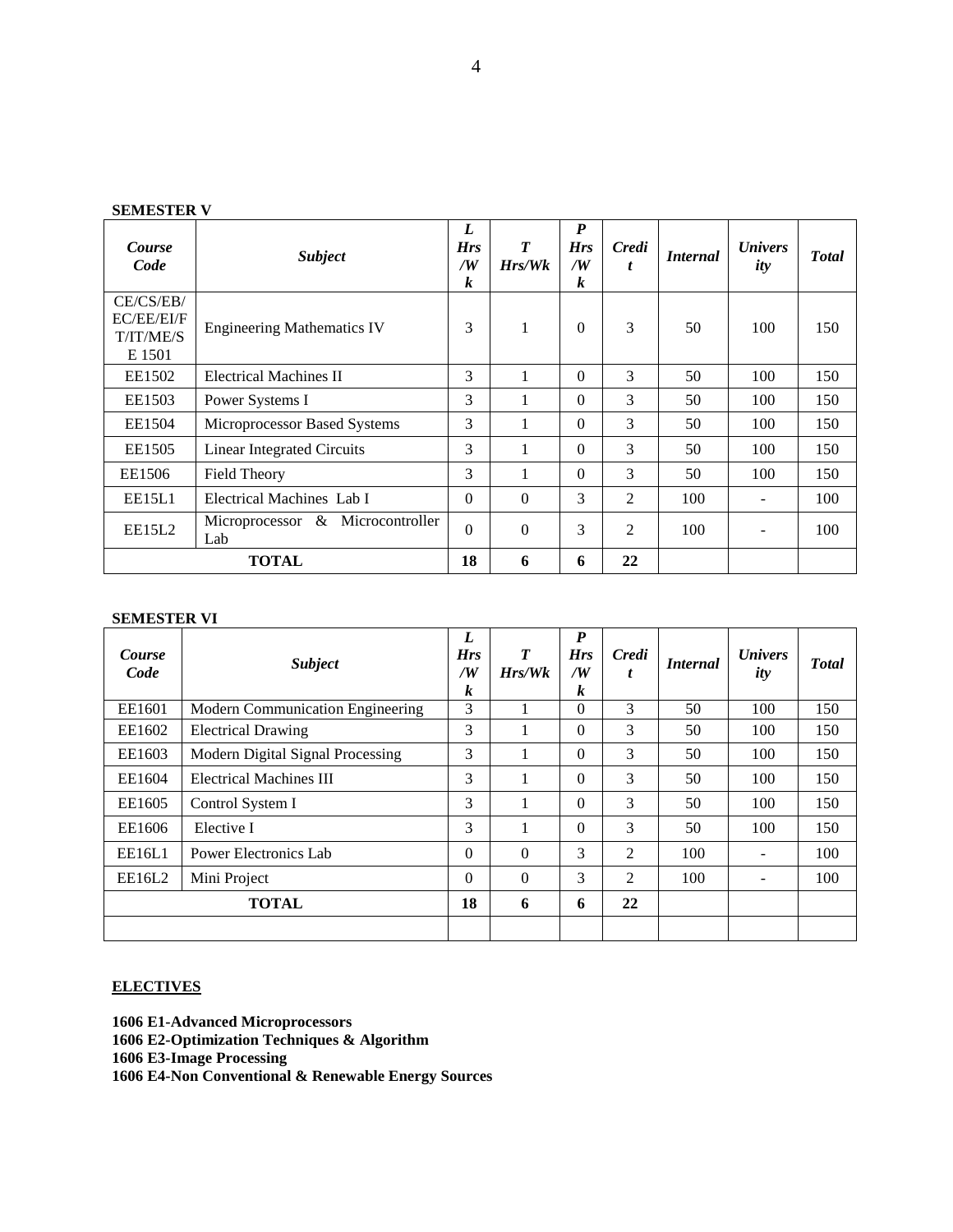### **SEMESTER VII**

| Course<br>Code | <b>Subject</b>                                  | L<br><b>Hrs</b><br>/W<br>k | $\boldsymbol{T}$<br>$H$ rs/W $k$ | P<br><b>Hrs</b><br>/W<br>k | Credi<br>t | <i>Internal</i> | <i>Univers</i><br>ity    | <b>Total</b> |
|----------------|-------------------------------------------------|----------------------------|----------------------------------|----------------------------|------------|-----------------|--------------------------|--------------|
| EE1701         | Organization<br>Industrial<br>and<br>Management | 3                          | 1                                | $\theta$                   | 3          | 50              | 100                      | 150          |
| EE1702         | Design Estimation & Costing                     | 3                          | 1                                | $\Omega$                   | 3          | 50              | 100                      | 150          |
| EE1703         | Power Systems II                                | 3                          | 1                                | $\Omega$                   | 3          | 50              | 100                      | 150          |
| EE1704         | Control System II                               | 3                          | 1                                | $\Omega$                   | 3          | 50              | 100                      | 150          |
| EE1705         | Elective II                                     | 3                          | 1                                | $\Omega$                   | 3          | 50              | 100                      | 150          |
| <b>EE17L1</b>  | Electrical Machines Lab II                      | $\Omega$                   | $\theta$                         | 3                          | 2          | 100             | $\overline{\phantom{a}}$ | 100          |
| EE17L2         | Advanced Electrical Engineering Lab             | $\Omega$                   | $\Omega$                         | 3                          | 2          | 100             |                          | 100          |
| EE17L3         | Project Design                                  | $\Omega$                   | $\Omega$                         | 2                          | 1          | 50              | ۰                        | 50           |
| <b>EE17L4</b>  | Seminar                                         | $\Omega$                   | $\Omega$                         | 2                          | 2          | 100             | ۰                        | 100          |
|                | <b>TOTAL</b>                                    | 15                         | 5                                | 10                         | 22         |                 |                          |              |

# **ELECTIVES**

**EE1705 E1 -Wireless Communications EE1705 E2-High Voltage DC & Extra High Voltage AC EE1705 E3-Soft Computing EE1705 E4-Energy Auditing & Analysis**

# **SEMESTER VIII**

| Course<br>Code | <b>Subject</b>                   | L<br><b>Hrs</b><br>$\sqrt{W}$<br>k | $\boldsymbol{T}$<br>Hrs/Wk | P<br><b>Hrs</b><br>/W<br>k | Credi<br>ı | <i>Internal</i>          | <b><i>Univers</i></b><br>ity | <b>T</b> otal |
|----------------|----------------------------------|------------------------------------|----------------------------|----------------------------|------------|--------------------------|------------------------------|---------------|
| EE1801         | Electronic Instrumentation       | 3                                  |                            | $\Omega$                   | 3          | 50                       | 100                          | 150           |
| EE1802         | <b>Electrical Machine Design</b> | 3                                  |                            | $\Omega$                   | 3          | 50                       | 100                          | 150           |
| EE1803         | Power Systems III                | 3                                  |                            | $\theta$                   | 3          | 50                       | 100                          | 150           |
| EE1804         | Elective III                     | 3                                  |                            | $\Omega$                   | 3          | 50                       | 100                          | 150           |
| EE18L1         | Major Project                    | $\overline{0}$                     | $\Omega$                   | 14                         | 8          | 300                      | $\overline{\phantom{a}}$     | 300           |
| EE18L2         | Viva-voce                        | $\overline{0}$                     | $\Omega$                   | $\Omega$                   | 2          | $\overline{\phantom{a}}$ | 100                          | 100           |
|                | <b>TOTAL</b>                     | 12                                 | 4                          | 14                         | 22         |                          |                              |               |

# **ELECTIVES**

**EE 1804 E1-Mechatronics EE1804 E2-Biosensors and Transducers**

**EE1804 E3-Flexible AC Transmission Systems**

**EE1804 E4-Power Quality**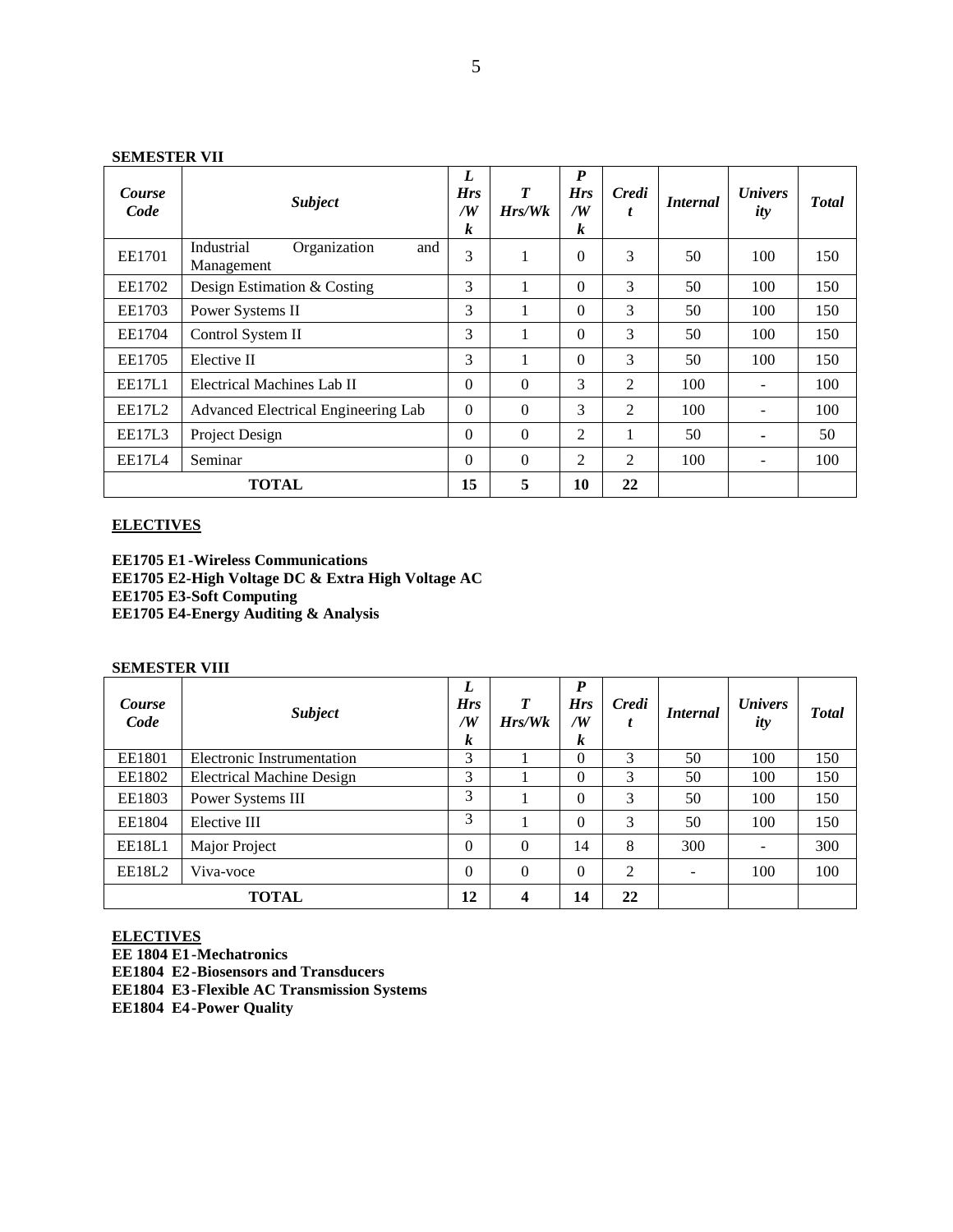#### **1101 ENGINEERING MATHEMATICS I**

#### **Module I Ordinary differential equations**:

First order differential equations - exact differential equations, Bernoulli's equations--Methods of solution and Simple applications.

Linear differential equations of higher orders with constant co-efficients-Methods of solution of these equations. Cauchy's linear differential equations. Simultaneous linear differential equations- Simple applications of linear differential equations in engineering problems –Electrical Circuits, Mechanical Systems.

#### **Module II**

**Infinite series** : Integral test, comparison test, ratio test, Cauchy's root test, Raabe's test, seies of positive and negative terms, concept of absolute convergence, alternating series, Leibniz test(No proofs for any of the above tests)

**Power series** : Taylor and Maclaurin series of functions, Leibniz formula for the nth derivative of the product of two functions (No proof),use of Leibniz formula for the determination of co-efficients of the power series.

#### **Module III**

**Partial differentiation**: Partial differentiation-Concept of partial derivative - Chain rule- Total derivative- Euler's theorem for homogeneous functions, Differentials and their applications in errors and approximations, Jacobians - Maxima minima of functions of two variables(Proof of the result not required)-Simple applications.

**Co-ordinate systems:** Rectangular co-ordinates-Polar co-ordinates-In plane and in Space-Cylindrical polar coordinates-Spherical polar co-ordinates.

#### **Module IV**

#### **Integral calculus**:

Application of definite integrals: Area, Volume, Arc length, Surface area.

Multiple integrals : Evaluation of double integrals-Change of order of integration. Evaluation of triple integrals-Change of Variables in integrals.

Applications of multiple integrals. Plane Area, Surface area &Volumes of solids

#### **References**:

1.S.S.Sastry, Engineering Mathematics -Vol1, PHI publishers 2.Erwin Kreyzig, Advanced Engineering Mathematics, Wiley Eastern 3.T.Veerarajan, Engineering Mathematics, TMGH Publishers 4.B.S.Grewal, Higher Engineering Mathematics, Khanna Publishers

*Type of Questions for University Exam.*

*Q 1:Eight short answer questions of 5 marks with two questions from each of the four modules. (8x5 = 40 marks) Q 2 to Q.5 : Two questions A & B of 15 marks from each modules with option to answer either A or B. (4x15 = 60 marks)*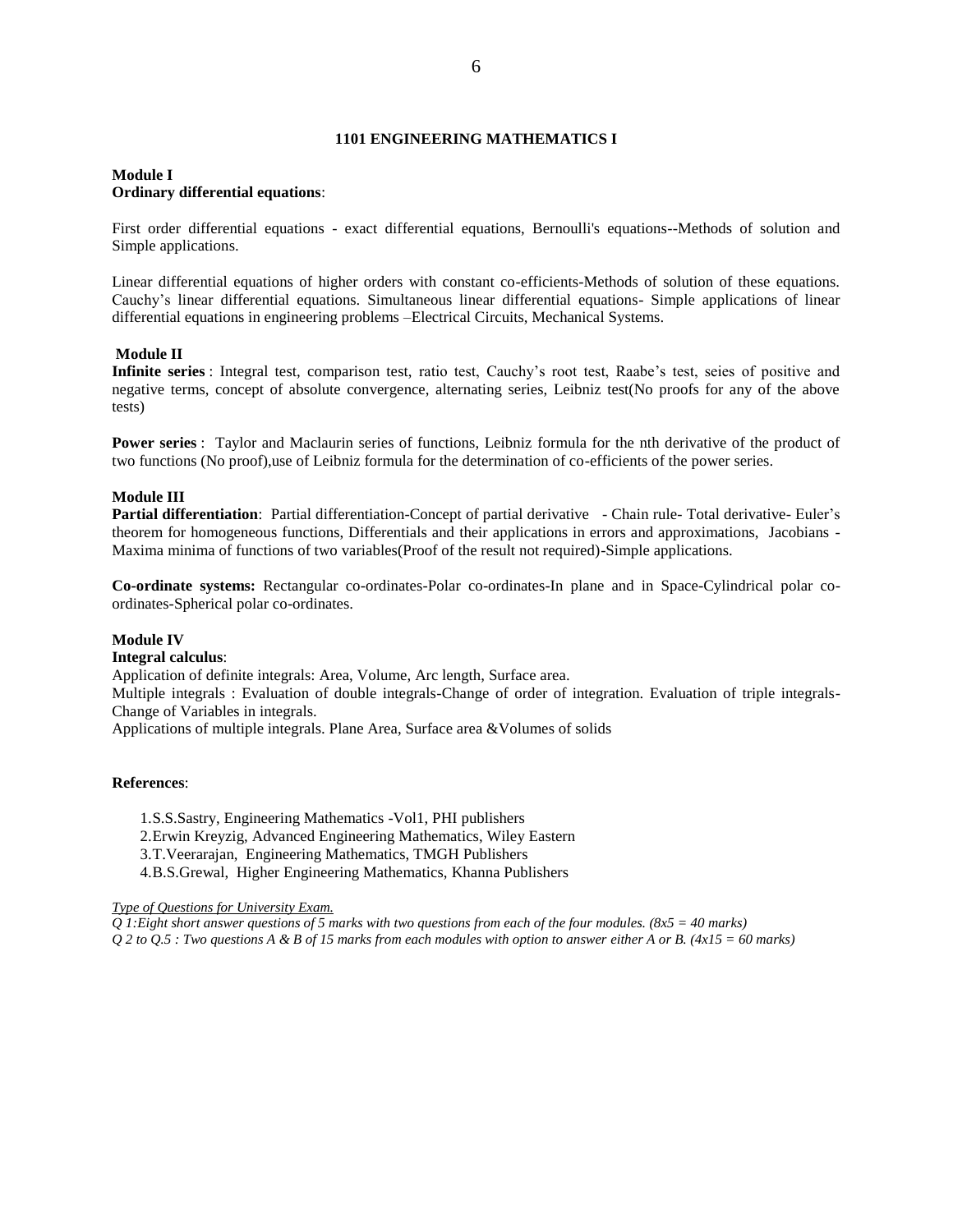# **1102 ENGINEERING PHYSICS**

#### **Module 1**

**Laser-introduction**--spontaneous and stimulated emission-principle of laser- properties of laser-Einstein coefficients and the analysis of lasing conditions- Basic components of a laser-Different types of lasersconstruction, working and applications of Ruby laser-Neodymium YAG laser- He-Ne laser- semiconductor laser-Applications of laser in medicine, industry, science and communication.

**Holography**-basic principle-Comparison with ordinary photography-Recording and reconstruction of hologramsapplications.

Fibre optics - Basic structure of an optical fibre - step-index fibre and graded index fibre- propagation of light in an optical fibre-acceptance angle and acceptance cone- Numerical aperture of a step-index fibre-Numerical aperture of a graded index fibre-modes of propagation-step index monomode fibre-Multimode stepindex fibre- Graded multimode fibre-Attenuation in optic fibres-fibre losses-material loss, scattering loss, absorption loss, leaky modesdispersion in optical fibres- Applications.

#### **Module II**

**Crystallography** – Space lattice- Basis- Unit cell- Unit cell parameters- Crystal systems- Bravais lattices-Three cubic lattices-sc, bcc, and fcc- Number of atoms per unit cell- Co-ordination number- Atomic radius-Packing factor-Relation between density and crystal lattice constants- Lattice planes and Miller indices-Separation between lattice planes in sc- Bragg's law- Bragg's x-ray spectrometer- Crystal structure analysis.

**Liquid crystals**- Liquid crystals, display systems-merits and demerits- Metallic glasses- Types of metallic glasses (Metal-metalloid glasses, Metal-metal glasses) – Properties of metallic glasses (Structural, electrical,magnetic and chemical properties).

Shape memory alloys- Shape memory effect, pseudo elasticity

# **Module III**

**Introduction to nanoscale science and technology**- nanostructures-nanoring, nanorod, nanoparticle,

nanoshells- Properties of nanoparticles- optical, electrical, magnetic, mechanical properties and quantum

confinement- Classification of nanomaterials- C60, metallic nanocomposites and polymer nanocomposites-Applications of nanotechnology.

**Superconductivity**-Introduction--transition temperature-Meissner effect-properties of super conductors.Types of superconductors-type 1 and type 2- AC Josephsons effect- DC Jospehsons effect- Flux quantisation-Squid-High temperature superconductors-Applications of super conductivity.

**Special Theory of Relativity -** Michelson-Morley experiment. Einstein's postulates. Lorentz transformation equations (no derivation). Simultaneity. Length contraction. Time dilation. Velocity addition. Relativistic mass. Mass energy relation. Mass less particle.

## **Module IV**

**Quantum mechanics**-Introduction-origin of quantum theory-black body radiation and photo electric effect (brief ideas only)-matter waves- wave packet-uncertainty principle-(two forms)Time dependent Shrodinger equation for a free particle-Particle in force field and time dependent Schrodinger equation-Time independent schrodinger equation-Physical intrepretation of wave function-application -Particle in a Box (one dimensional) –Energy eigen values and wave functions **Ultrasonics**-piezo electric effect-Magnetostriction effect-production of ultrasonicsproperties of ultrasonics- ultrasonic diffractometer and determination of velocity of ultrasonics in a liquid-Application of ultrasonics in non destructive testing - Accoustics of building-reverberation- Absorption Coefficient-Sabines formula for reverberation time(Derivation)-Accoustic intensity- loudness-decibel-phon-conditions for good acoustics(Qualitative study).

#### **References:**

1.S. Mani Naidu, A Text book of Engineering Physics, Pearson, 2010

2.M.C. Santosh Kumar, Engineering Physics, Nalpat Publishers.

3.B. Premlet, Advanced Engineering Physics, Phasor Books, Kollam.

4.A.S. Vasudeva, Modern Engineering Physics, S. Chand & Co.

5.Prabir K. Vasu and Hrishikesh Dhasmana, Engineering Physics, Ane books Pvt. Ltd., 2010.

6.S.O. Pillai & Sivakami, Applied Physics, New Age International (P) Ltd., Second Edition 2008.

7.G.S. Raghuvanshi, Engineering Physics, Prentice Hall of India.

#### *Type of Questions for University Exam.*

*Q 1:Eight short answer questions of 5 marks with two questions from each of the four modules. (8x5 = 40 marks)*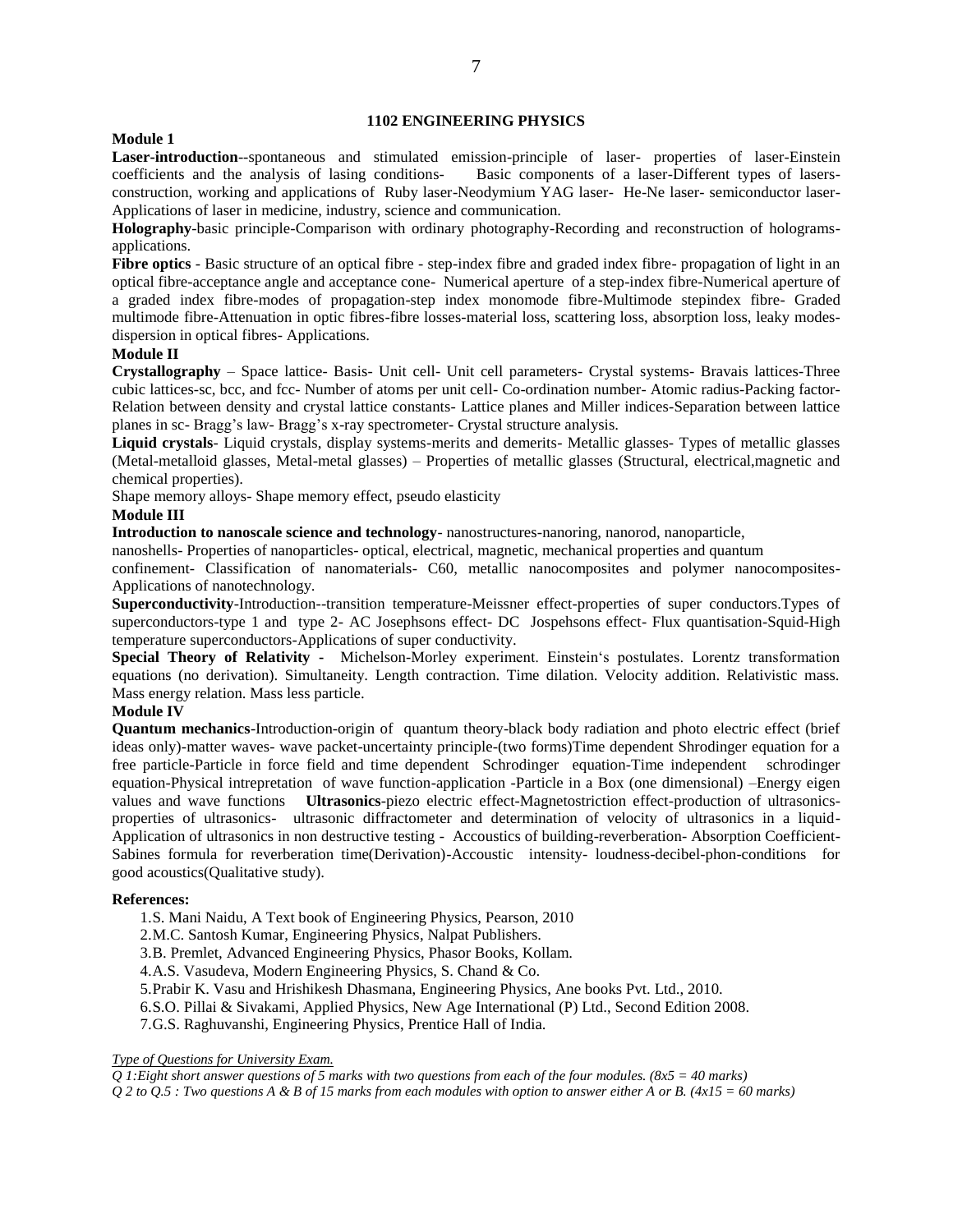# **1103 ENGINEERING CHEMISTRY**

# **Module I**

**Solid state chemistry**: Fundamentals, Bonding in solids, Born-Haber cycle, Point defects, Methods to improve reactivity of solids, Free electron theory, Band theory, Fermi level in semiconductors, Molecular field theory of magnetic materials.

**Spectroscopy**: Molecular energy levels-Types of molecular spectra- Electronic spectra (Classification of electronic transitions- Beer Lamberts law, Vibrational spectra (mechanism of interaction and application), Rotational spectra (Determination of bond length and application). NMR spectra (Basic principle, chemical shift, spin-spin splitting)

**Solid surface characterisation**: Electron spectroscopy for chemical analysis, Chemical shift, BET isotherm, Thermodynamics of adsorption.

# **Module II**

**Electrochemistry**: Fundamentals, Electrode potential, Nernst's equation, Types of electrodes, Salt bridge, E.M.F measurement. Concentration cells, Calculation of E.M.F of a concentration cell.

Acids and bases, Arrhenius concept, Bronsted-Lowry concept of acids and bases, Lewis concept, Buffer solutions, pH measurement, Polarisation, Overvoltage.

Power generation: Secondary cells, Fuel cells, Photovoltaic effect, Solar cells.

Corrosion and its control: Theories of corrosion - Galvanic series- Types of corrosion - Factors affecting corrosion and different methods of corrosion control.

**Chemical Kinetics**: reaction rate, rate constant, rate law, reaction order, first order, second order, pseudo-first order reactions, integrated rate laws, half-life of a reaction and its relation to rate constant. Molecularity, simple unimolecular and bimolecular reactions. Arrhenius equation.

#### **Module III**

**Chemical Thermodynamics**: Fundamentals, Molecular interpretation of internal energy, enthalpy and entropy, Heat of reaction, Kirchhof's equation, Trouton's rule, Entropy changes accompanying different processes, Nernst heat theorem, Third-law.

**Free energy**: Dependence on pressure and temperature, Gibbs-Helmholtz equation, Free energy changes and equilibrium constant, chemical potential, Fugacity, Thermodynamics of biochemical reactions.

**Phase Rule**: Terms involved in phase rule and examples, Application of phase rule to one component water system, Application of phase rule to two-component systems.

#### **Module IV**

# **Engineering materials**:

Polymers- Classifications- Mechanism of polymerisation (Addition, free radical, cationic, anionic and coordination polymerisation)- Thermoplastics and thermosetting plastics-Compounding of plastics-Moulding techniques of plastics (Compression, Injection, Transfer and Extrusion moulding)-Preparation, properties and uses of PVC, PVA, Nylon, PET - Silicon polymers- Biodegradable plastics. Elastomers- structure of natural rubber- vulcanisationsynthetic rubbers (Buna-S, Butyl rubber and Neoprene).

Lubricants- Introduction-Mechanism of lubrication- solid and liquid lubricant- Properties of lubricants-Viscosity index- flash and fire point- cloud and pour point- aniline value.

Refractories: Classification – Properties of refractories.

Cement- Manufacture of Portland cement- Theory of setting and hardening of cement.

#### **References:**

- 1.Peter Atkins, Julio de Paula, Elements of Physical Chemistry, Oxford University Press, 2005.
- 2.John E. McMurry and Robert C. Fay, Chemistry, 5<sup>th</sup> Edition, Pearson, 2008.
- 3.O. G Palanna, Engineering Chemistry, Tata McGraw Hill Education Pvt. Ltd., New Delhi, 2009.
- 4.R.N. Goyal, Harmendra Goel, Textbook of Engineering Chemistry, 2<sup>nd</sup> Edition, Ane Books Pvt. Ltd., 2011.
- 5.R Gopalan, D Venkappayya, Sulochana Nagarajan, Textbook of Engineering Chemistry, 2nd Edition, Vikas Publishing House Pvt. Ltd., New Delhi, 2005.
- 6.Shashi Chawla, A Text Book of Engineering Chemistry, Dhanpat Rai & Co, New Delhi, 2003.
- 7.Kochubaby Manjooran, Modern Engineering Chemistry, Kannantheri Publication, Kochi.

#### *Type of Questions for University Exam.*

*Q 1:Eight short answer questions of 5 marks with two questions from each of the four modules. (8x5 = 40 marks)*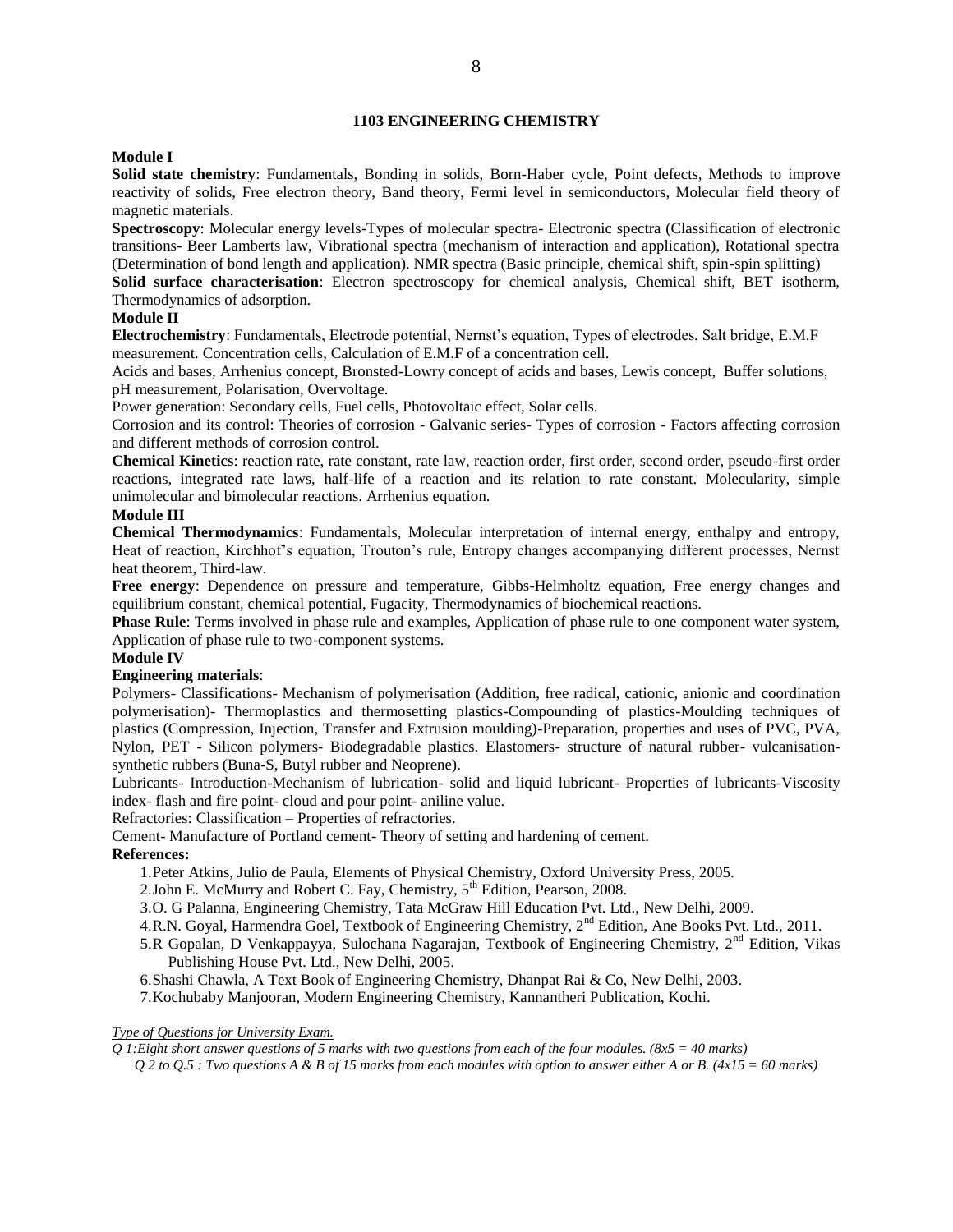# **1104 ENGINEERING MECHANICS**

#### **A)STATICS**

#### **Module I**

**Concurrent forces in a plane:** Principles of statics. Composition and resolution of forces. Equilibrium of concurrent forces in a plane. Method of projection. Method of moments. Friction.

**Parallel forces in a plane:** Two parallel forces. General case of parallel forces in a plane. Centre of parallel forces and centre of gravity, Pappus theorems, centroids of composite plane figures and curves. Distributed forces in a plane.

# **Module II**

**Properties of areas:** . Moment of inertia of a plane figure with respect to an axis in its plane. Polar moment of inertia. Product of inertia. Principal axes. Mass moment of inertia of material bodies.

**General case of forces in a plane:** Composition of forces in a plane. Equilibrium of forces in a plane. Plane trusses **-** Method of joints. Method of sections. Plane frames : Method of members. **Principle of virtual work:** Equilibrium of ideal systems, stable and unstable equilibrium.

#### **B)DYNAMICS**

#### **Module III**

**Rectilinear translation:** Kinematics of rectilinear motion. Differential equation of rectilinear motion. Motion of a particle acted upon by a constant force, by a force as a function of time and by a force proportional to displacement. Simple harmonic motion. D'Alembert's principle. Momentum and impulse. Work and energy, ideal systems, conservation of energy. Impact.

#### **Module IV**

**Curvilinear translation:** Kinematics of curvilinear translation. Differential equations of motion. Motion of a projectile. D'Alembert's principle in curvilinear motion. Moment of momentum. Work and energy in curvilinear motion.

**Rotation of a rigid body:** Kinematics of rotation. Equation of motion of a rigid body rotating about a fixed axis. Rotation under the action of a constant moment. Compound pendulum. General case of moment proportional to the angle of rotation. D'Alemberts principle of rotation. Resultant inertia force in rotation. Principle of angular momentum in rotation. Energy equation for rotating bodies.

#### **References:**

- 1.Timoshenko and Young, Engineering Mechanics, McGraw Hill Book Company.
- 2.Beer F. P. and Johnston E. R, Mechanics for Engineers (Vol. 1- Statics and Vol.2 -Dynamics), Tata McGraw Hill.
- 3.Merriam H. L. & Kraige L. G, Engineering Mechanics (Vol. 1- Statics and Vol.2 -Dynamics), John Wiley and Sons.
- 4.Biju N, Engineering mechanics, Educational Publications.

#### *Type of Questions for University Exam.*

*Q 1:Eight short answer questions of 5 marks with two questions from each of the four modules. (8x5 = 40 marks)*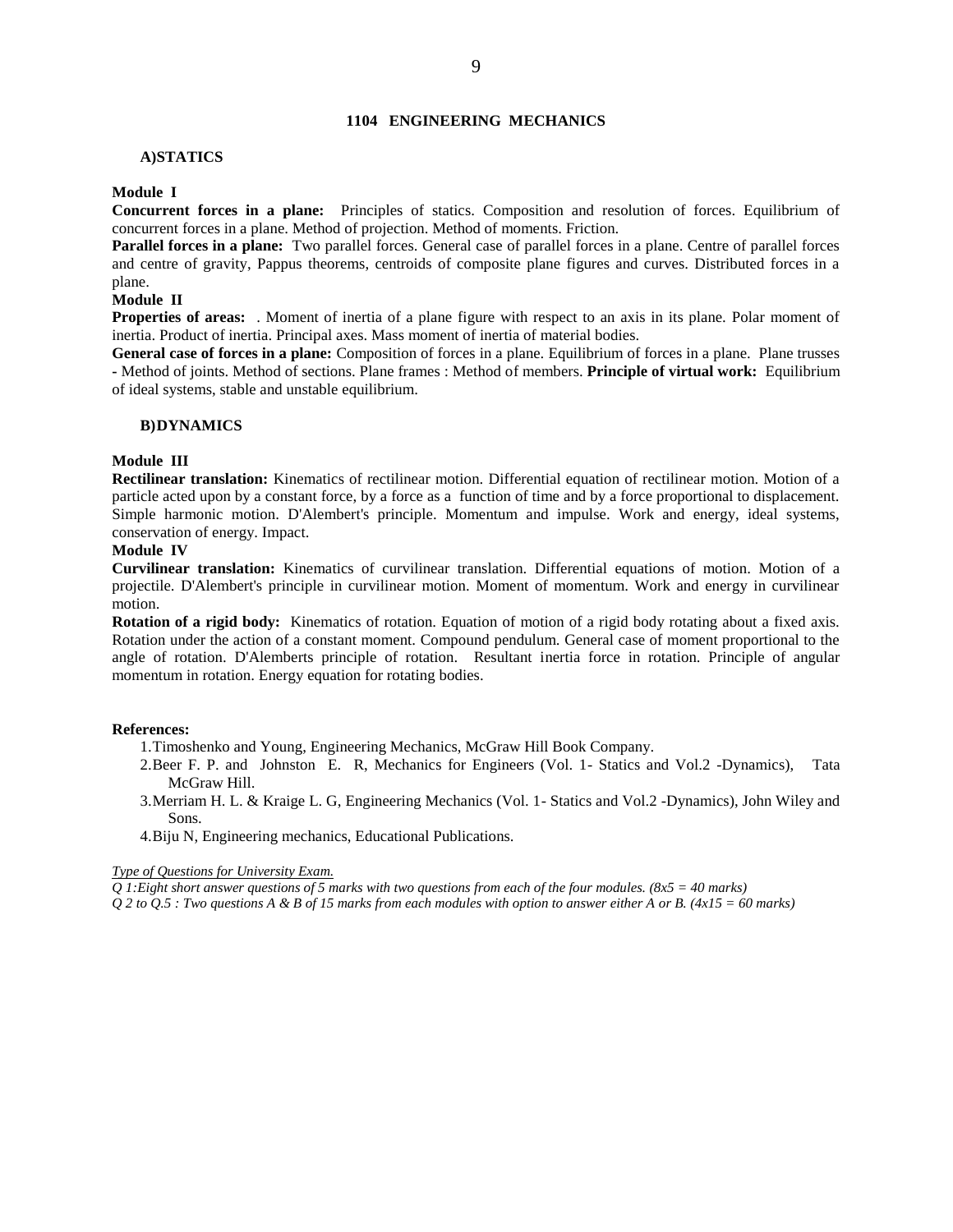# **1105 ENGINEERING GRAPHICS**

# **Module I**

**Introduction to engineering graphics**. Drawing instruments and their use. familiarisation with current Indian Standard Code of Practice for general engineering drawing.

Scales- plain scale ,vernier scale, diagonal scale.

Conic sections- Construction of ellipse, parabola, hyperbola - construction of cycloid, involute, archimedian spiral and logarithmic spiral- drawing tangents and normals to these curves.

# **Module II**

**Introduction to orthographic projections**- plane of projection- principles of first angle and third angle projections, projection of points in different quadrants.

Orthographic projection of straight lines parallel to one plane and inclined to the other plane- straight lines inclined to both the planes- true length and inclination of lines with reference planes- traces of lines.

Projection of plane laminae of geometrical shapes in oblique positions.

# **Module III**

**Projection of polyhedra and solids of revolution**- frustum, projection of solids with axis parallel to one plane and parallel or perpendicular to other plane- projection of solids with axis inclined to both the planes- projection of solids on auxiliary planes.

Section of solids by planes inclined to horizontal or vertical planes- true shape of sections.

# **Module IV**

**Development of surface** of cubes, prisms, cylinders, pyramids and cones

**Intersection of surfaces**- methods of determining lines of intersection - intersection of prism in prism and cylinder in cylinder.

**Module V**

**Introduction to isometric projection**- isometric scales, isometric views- isometric projections of prisms, pyramids, cylinders, cones and spheres.

**Introduction to perspective projections** : visual ray method and vanishing point method- perspective of circlesperspective views of prisms and pyramids.

#### **References:**

1. K.C. John. Engineering Graphics, PHI Learning

2. P.I. Varghese and K.C. John, Engineering Graphics, JET Publishers

3. N.D.Bhat , Elementary Engineering Drawing, Charotar publishing house

4. P.S.Gill , Geometric Drawing, B.D Kataria &Sons, Ludhiana

5. P I Varghese , Engineering Graphics, VIP Publishers.

#### **University Examination Question Paper pattern**

*Two questions of 20 marks each from all the five modules. Answer one question from each module. (5x20 = 100 marks)*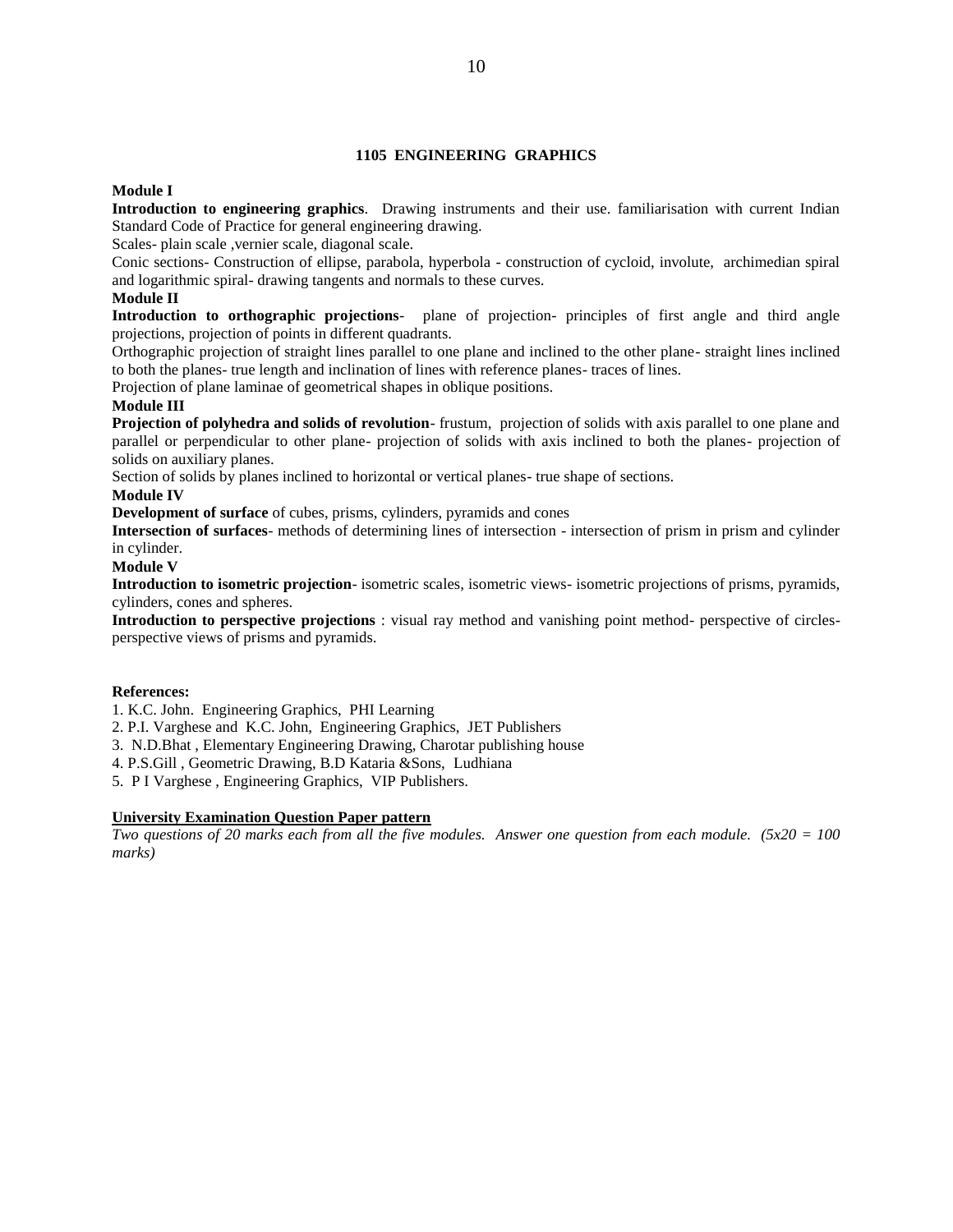#### **1106 BASIC CIVIL AND MECHANICAL ENGINEERING PART- A: BASIC CIVIL ENGINEERING**

#### **Module I**

**Engineering Materials:** Cement - varieties and grade of cement and its uses. Cement mortar- Steel- types of steel for reinforcement bars, steel structural sections. Brick- varieties and strength, tests on bricks.

**Aggregates**- types & requirements. Concrete- grades of concrete as per IS code, water cement ratio, workability, mixing, batching, placing, compaction and curing.

**Construction**: Foundation- types of foundations- isolated footing, combined footing, raft, pile & well foundations-Foundation for Machinery

# **Module II**

Super structure: Brick masonry, English bond and Flemish bond, Stone masonry-Ashlar masonry- Rubble masonry. Roofing- Steel trusses, roofing for industrial buildings

**Surveying:** Principles, instruments, ranging and chaining of survey lines, errors in chaining, field work, field book, selection of survey stations, reconnaissance.

**Leveling**: Leveling instruments, different types, temporary adjustments, mean sea level, reduced level of point, booking of field notes, reduction of levels by height of collimation method.

#### **References:**

1. S.C. Rangawala, Engineering Materials, Charotar Publishing House, Anand.

- 2. Roy M. Thomas, Fundamentals of Civil Engineering, Educational Publishers,Ernakulam
- 3 Surendra Singh, Building Materials, Vikas Publishing Company, New delhi.
- 4 S.C. Rangawala, Building Construction, Charotar Publishing House, Anand.
- 5. P. Kanetkar, Surveying and Levelling, Volumes 1 and 2, United Book Corporation, Poona.

# *PART A - Type of Questions for University Exam. (Maximum Marks: 50) (To be answered in separate answer book)*

*Q 1 :Four short answer questions of 4 marks each with two questions from each modules. (4x5 = 20 marks) Q 2 to Q.5 : Two questions A & B of 15 marks from each moduls with option to answer either A or B. (2 x 15 = 30 marks)* **PART – B: BASIC MECHANICAL EGINEERING**

#### **Module I**

**Thermodynamics**: Thermodynamics systems – open, closed and isolated systems, equilibrium state of a system, property and state, process, cycle, Zeroth law of thermodynamics- concept of temperature, temperature scales. First law – internal energy, enthalpy, work and heat, Different processes, isobaric, isochoric, isothermal and adiabatic processes Second law – Kelvin-plank and Claussius statements, Carnot Cycle.

**Internal Combustion Engines**: Air standard cycles – Otto and Diesel cycles, working of two stroke and four stroke Petrol and Diesel engines, Carburatted and MPFI engines, fuel pump, fuel injector, ignition system, cooling system, lubricating system.

# **Module II**

**Refrigeration and Air conditioning**: Vapour compression and vapour absorption refrigeration systems, summer, winter and comfort air conditioning.

**Manufacturing processes** – Casting (sand and die casting processes), Forging (open &closed die forging), Rolling, Extrusion, Welding (resistance, arc and gas), brazing and soldering

Elementary ideas of **simple reaction and impulse turbines**, compounding of turbines.

**Transmission of power:** Belt drives (open and closed), Chain drives.

#### **References:**

1. P.K. Nag, Engineering Thermodynamics, Tata McGraw Hill

- 2. J.P. Holman, Thermodynamics, Mc Graw Hill
- 3. Rogowsky, Elements of Internal combustion Engines, Tata McGraw Hill
- 4. Gill, Smith & Ziurys, Fundamentals of Internal Combustion Engines, Oxford & IBH
- 5. Stoecker, Refrigeration and Air Conditioning, Tata McGraw Hill
- 6. Raghavan : Material Science and Engineering, Prentice Hall of India

*PART B - Type of Questions for University Exam. (Maximum Marks: 50) (To be answered in separate answer book)*

- *Q 1 :Four short answer questions of 4 marks each with two questions from each modules. (4x5 = 20 marks)*
	- *Q 2 to Q.5 : Two questions A & B of 15 marks from each moduls with option to answer either A or B. (2 x 15 = 30 marks)*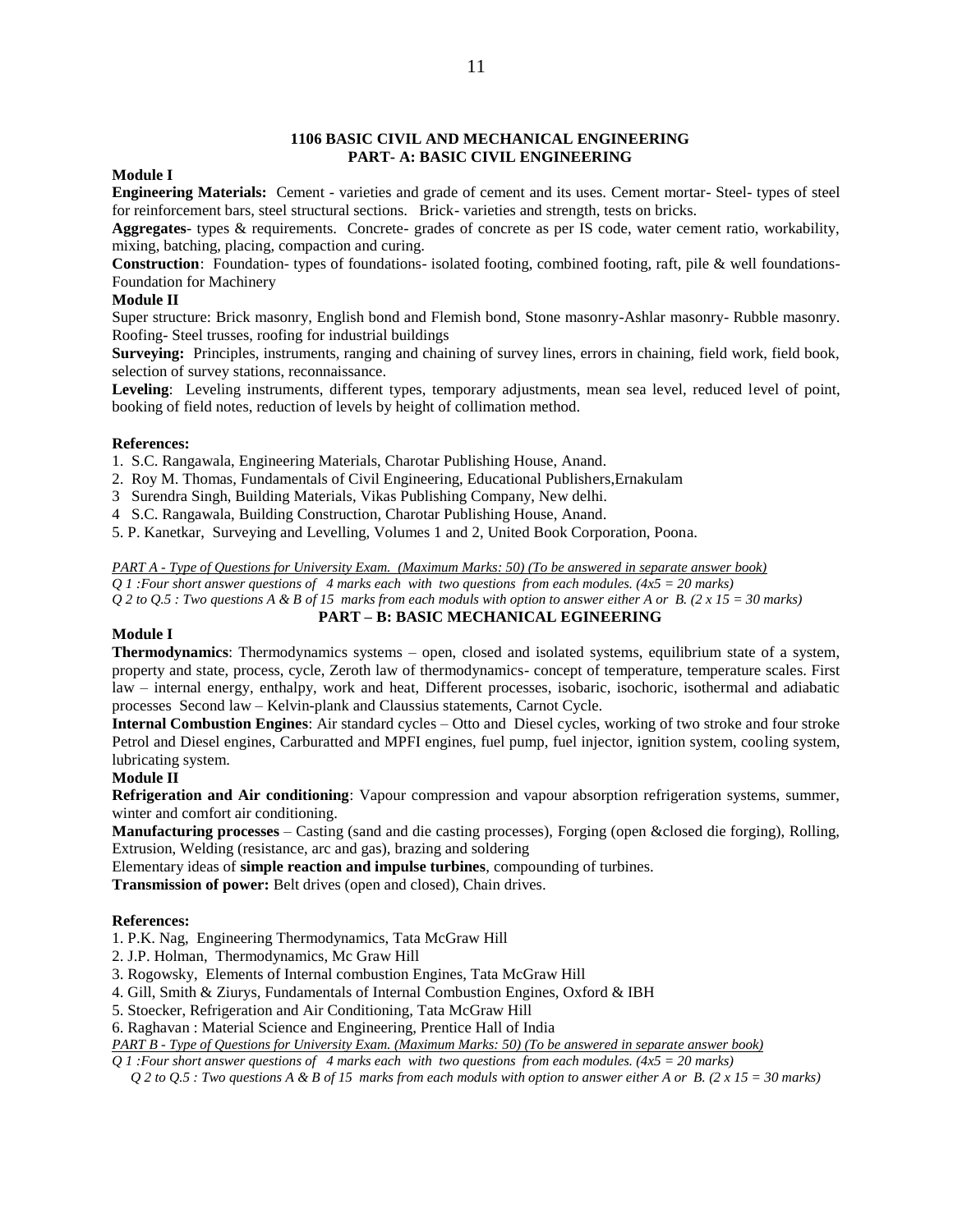# **1107 BASIC ELECTRICAL AND ELECTRONICS ENGINEERING PART- A: ELECTRICAL ENGINEERING**

#### **Module I**

**Resistance :** Circular wires – Wire Tables – Temperature Effects – Types of Resistors – Colour Coding and Standard Resistor Values – Conductance – Ohmmeters – Metric Units –The Memristor. **Ohm's Law, Power and Energy** : Ohm's Law – Plotting Ohm's Law – Power – Energy – Efficiency – Circuits Breakers, GFCI's and Fuses – Applications .

**Series dc Circuits:** Series Resistors – Series Circuits – Power Distribution and Series circuit – Voltage Sources in a Series – Kirchoff's Voltage Law – Voltage Division in a Series Circuit – Interchanging Series Elements – Notation – Voltage Regulation and the Internal Resistance of Voltage Sources. **Parallel dc Circuits:** Parallel Resistors – Parallel Circuits – Power Distribution in a Parallel Circuit – Kirchhoff's Current Law – Current Divider Rule – Voltage Sources in Parallel – Open and Short Circuits.

**Capacitors:** The Electric Field – Capacitance – Capacitors, **Inductors:** Magnetic Field – Inductance. **Module II**

**AC Fundamentals:** Sinusoidal Alternating Waveforms - Sinusoidal ac Voltage Characteristics and Definitions – Frequency Spectrum – The Sinusoidal Waveform – General format for the sinusoidal Voltage of current – Phase Relations – Average Value – Effective (rms) Values – ac Meters and Instruments. Elementary Concepts of Energy Meter Watt Meter, Volt Meter and Ammeter.

**The Basic Elements and Phasors:** Response of Basic R,L and C Elements to a Sinusoidal Voltage or Current – Frequency Response of the Basic Elements – Average Power and Power Factor – Complex Numbers – Rectangular Form – Polar Form – Conversion between Forms.

**Series and Parallel ac Circuits:** Impedance and the Phasor Diagram- Series Configuration – Voltage Divider Rule – Frequency Response for Series ac Circuits –Admittance and Susceptance – Parallel ac Networks – Current Divider Rule – Frequency response of Parallel Elements.

**Introduction to 3 phase Systems:** StarΔ Connection

**Elementary Concepts of Generation, Transmission, and Distribution:** Various Levels of Power Transmission – Conventional Sources of Electrical Energy, Hydro, Thermal, Nuclear and Diesel Power Station - Introduction to Primary and Secondary distribution - Basic Concepts of Transformers - Principle of Operation – Applications to Power Systems.

# **PART- B: ELECTRONICS ENGINEERING**

# **Module III**

**The Diode** - Biasing the Diode, Voltage - Current Characteristic of a Diode, Diode Models, **Diode Applications -** Half Wave and Full Wave Rectifiers, Power supply Filters and Regulators, **Special Purpose Diodes -** Zener Diodes-Applications, Varactor Diodes, Optical Diodes-Other Types of Diodes. **Bipolar Junction Transistors (BJTs) -** Transistor Structure - Basic Transistor Operation, Transistor characteristics and parameters, Transistor as an Amplifier, Transistor as a Switch.

#### **Module IV**

**Sensors-**Temperature, light, force and sound sensors; **Actuators** – Heat, Light, force and sound actuators. **Electronic measurements** - measurements of voltages and currents, voltmeter, ammeter, multimeter, CRO (Block level treatment only)

**Introduction to Electronic Communication systems:** Modulation and Demodulation, Analog communication system, Electromagnetic frequency spectrum, Bandwidth and information capacity, Principles of Amplitude and angle modulation, Bandwidth requirements of angle modulated waves.

**Optical communication:** Fundamental concepts, Block diagram of an optical fibre communications system. **Cellular Telephone**: Fundamental concepts, Frequency reuse, Block diagram of a simplified cellular telephone system, Roaming and handoffs

**Satellite communication:** Block diagram of Satellite system link models – Uplink, Transponder Downlink.

#### **Reference:**

- 1. Boylestad, *Introductory Circuit analysis*, Pearson Education, 12/e, 2012.
- 2. Thomas L. Floyd, Electronic Devices, Pearson Education Inc. 7th edition.
- 3. Neil Storey, Electronics A systems approach, Pearson Education Inc. 2011 Wayne Tomasi, *Electronic Communication Systems: Fundamentals through Advanced, Pearson Education Inc.* 5<sup>th</sup> edition.

# *Type of Questions for University Exam.*

*Q 1:Eight short answer questions of 5 marks with two questions from each of the four modules. (8x5 = 40 marks)*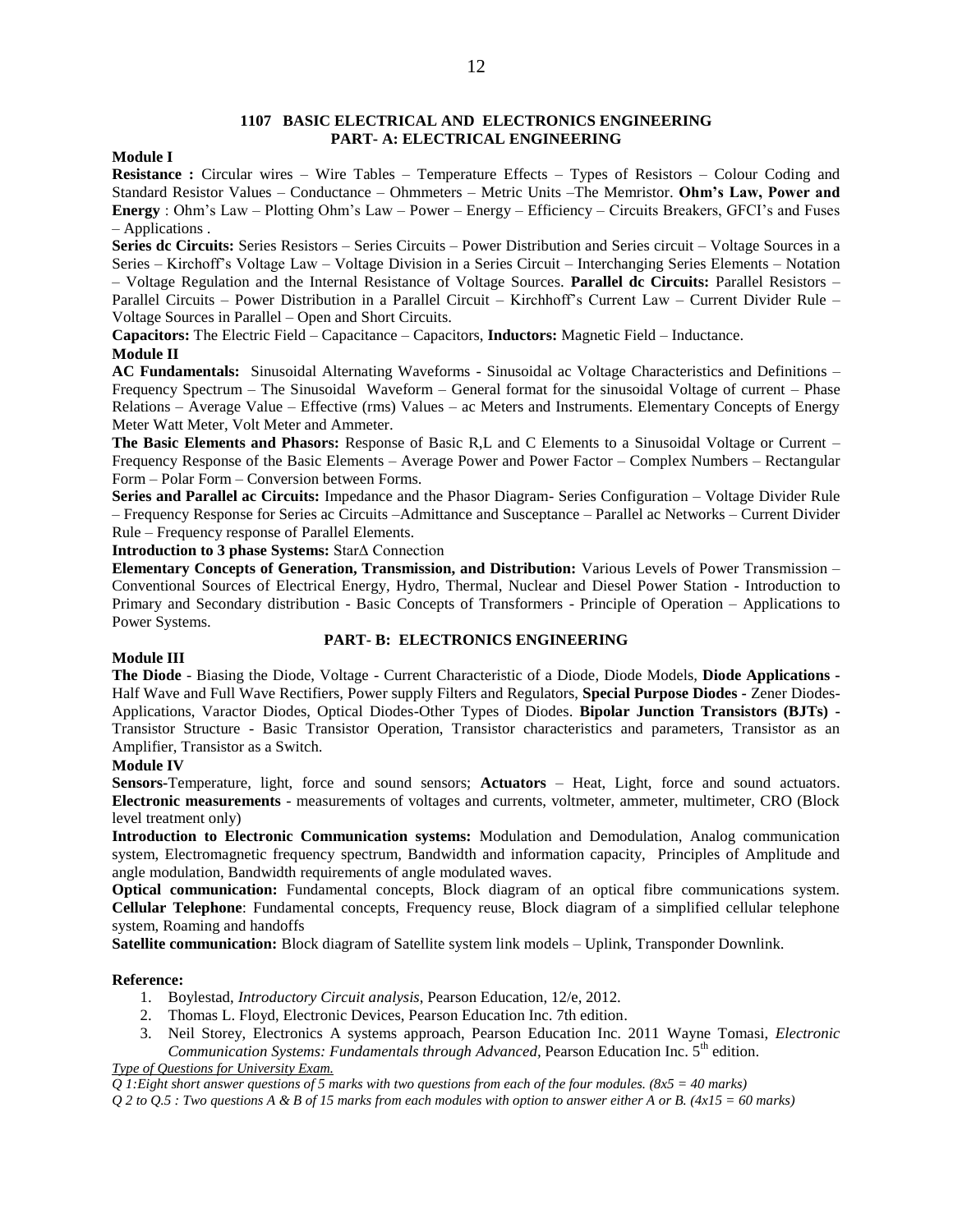# **1108 COMPUTER PROGRAMMING**

# **Module I**

# **Basics of Computer and Information Technology:**

Digital Computer System (CPU, Memory, I/O devices)- Working of a digital computer- Hardware and Software : Definition - Categories of Software, Application of Computers – Role of Information Technology – Internet **Services** 

# **Problem Solving Methodology:**

Program - Programming Process ( Problem statement, Analysis, Design a solution, Implement/Coding the solution, Test the solution, Iteration through the phases to refine/correct the program)- Design tools (Algorithm, Flow-chart, Pseudo-code)- Develop algorithms for simple problems.

# **Module II**

# **Programming Languages:**

Types and generation of programming languages- Compiler – Interpreter-Linker –Loader –Execution of Program **Basics of C:**

Character set-Identifier- Keywords- Constants –Data Types- Variables and declaration –Operators and Expressions – Operator precedence and associativity – Expression Evaluation (Simple Examples) - Input and output functions – Simple computational problems involving the above constructs.

# **Module III**

#### **Control Statements:**

Selection, Conditional operator, Iteration (for, while, do-while), Branching (switch, break, continue, goto), Nesting of control statements- Problems using control statements.

# **Arrays and Strings:**

1D and 2D arrays –Searching (Linear and Binary) - Sorting (Bubble, Selection) – Matrix manipulation programs – Strings and basic operations on strings – Strings functions - Programs on string manipulation

# **Functions:**

Definition – Calling – Declaration – Parameter Passing (by value and by reference) – Recursion – Library functions –Programs based on functions

# **Module IV**

**User defined data types:**

Structure – Union - Enumerated data type - Programs involving structure and union.

#### **Pointers:**

Declaration, Initialization – Pointers and arrays – Pointers and structures – Pointers and functions – Command line arguments – Dynamic memory allocation – Operations on pointers – Programs involving the above concepts

# **Files:**

File concept – File pointer – File handling operations (open, close, read, write etc) on sequential and random access files. Programs on file manipulations using fgetc(), fgets), fseek.

#### **References:**

- 1. Pradip Dey and Manas Ghosh, Computer Fundamentals and Programming in C, Oxford.
- 2. Samarjit Ghosh, All of C, PHI Learning
- 3. Byron Gottfried, Programming with C,  $2<sup>nd</sup>$  edition, TMH publication.
- 4. B.W. Kernighan and D.M. Ritchie, The C Programming Language, Pearson Education.
- 5. R G Dromey , How to solve it by Computer, Prentice Hall
- 6. D.E. Knuth, The Art of Computer Programming Volume 1,2 &3, Addison Wesley.
- 7. Yashwant P. Kanetkar, Let Us Use  $C$ ,  $8<sup>th</sup>$  Edition (Paperback).
- 8. Sukhendu Dey , Complete Knowledge in C, Narosa
- 9. Varghese Paul, Computer Fundamentals , EPD.

### *Type of Questions for University Exam.*

*Q 1:Eight short answer questions of 5 marks with two questions from each of the four modules. (8x5 = 40 marks)*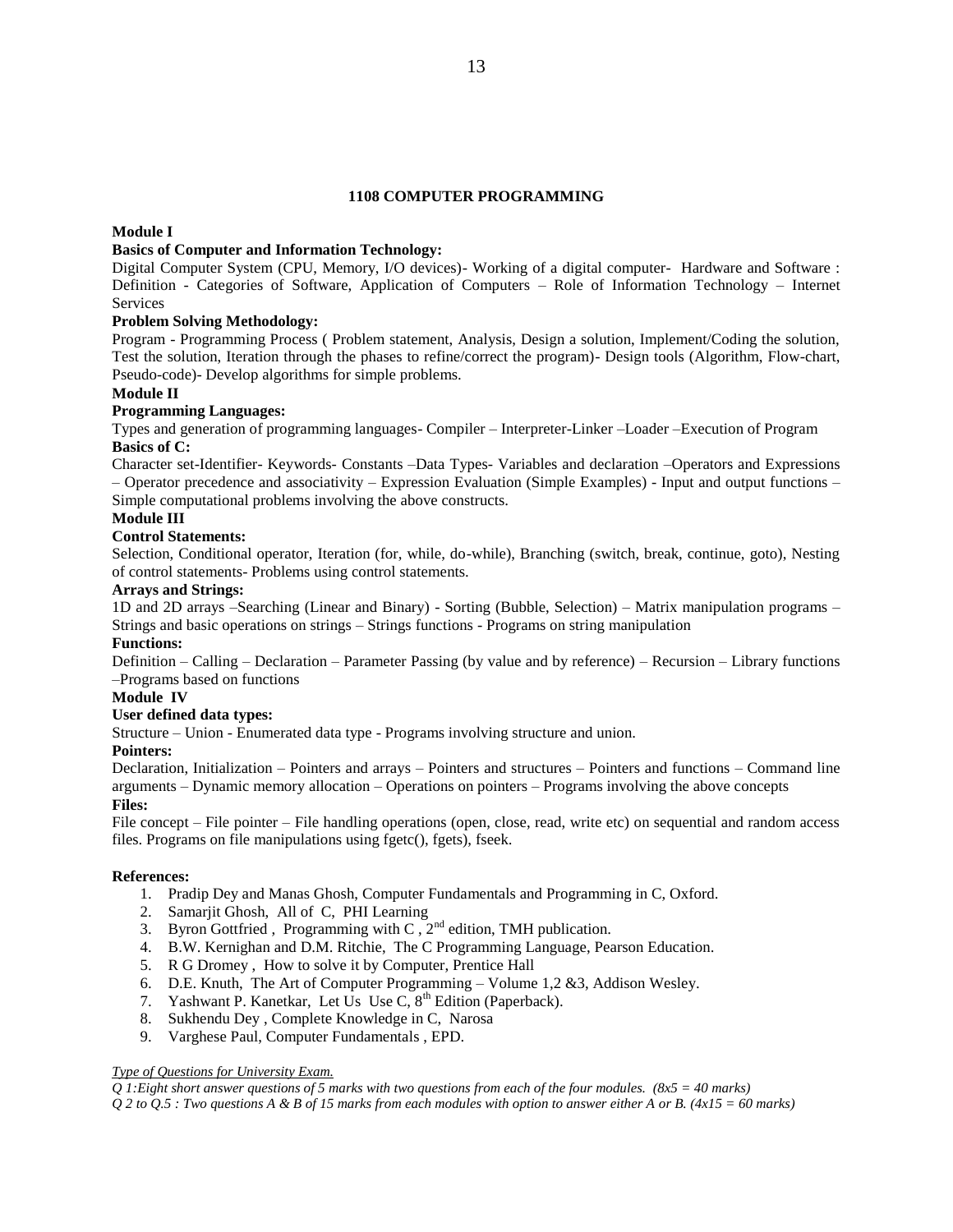### **1109 ENVIRONMENTAL STUDIES AND TECHNICAL COMMUNICATION PART – A: ENVIRONMENTAL STUDIES (1 hour / week)**

# **Module I**

**Natural resources** - issues related to the use and over exploitation of forest resources, water resources, mineral resources, food resources, energy resources and land resources- role of an individual in conservation of natural resources - equitable use of resources for sustainable life styles.

**Concept of an ecosystem** - structure and function - energy flow in the ecosystem - ecological succession - food chains, food webs and ecological pyramids - structure and functions of a forest ecosystem and an aquatic eco system.

**Definition of biodiversity** - genetic, species and ecosystem diversity - biogeographical classification of India - Value of biodiversity: consumptive use, productive use, social, ethical, aesthetic and option values. Threats to biodiversity, Conservation of biodiversity.

#### **Module II**

**Environmental Pollution** - Causes, effects and control measures of air pollution, water pollution, soil pollution, noise pollution, marine pollution, thermal pollution and nuclear hazards - Causes, effects and control measures of urban and industrial solid wastes -Role of an individual in prevention of pollution - An overview of the various environmental legislations in India - Issues involved in enforcement of environmental legislation. Disaster Management: Floods, earth quake, cyclone and landslides. Role of public awareness in disaster management.

**The concept of sustainable development** - Urban problems related to energy - Water conservation, rain water harvesting, water shed management - Resettlement and rehabilitation of people; its problems and concerns - Climate change, global warming, acid rain, ozone layer depletion, nuclear accidents and holocaust, case studies - Population growth and problems of population explosion – Environment and human health – Human rights – Value education – Role of Information Technology in environment and human health - Environmental ethics: issues and possible solutions.

#### **References:**

- 1.Rajagopalan. R, Environmental Studies: From Crisis to Cure, Oxford University Press, 2005
- 2.Erach Bharucha, Textbook of Environmental Studies and Ethics, Universities Press (India), Hyderabad, 2005.
- 3.Jayashree A. Parikh, V.M. Balsaraf, P.B. Dwivedi, Environmental Studies, Ane Books Pvt. Ltd., 2010.
- 4.Anindita Basak, Environmental Studies, Pearson, 2009.
- 5.Gouri Suresh, Environmental Studies and Ethics, I.K. International Publishing House Pvt. Ltd., New Delhi, 2007.
- 6.S.P. Misra, Essential Environmental Studies, 3rd Edition, Ane Books Pvt. Ltd., 2011.
- 7.Benny Joseph, Environmental Science & Engineering, Tata McGraw Hill Education Pvt. Ltd., New Delhi, 2010.
- 8.Meenambal T , Uma R M and K Murali, Principles of Environmental Science and Engineering, S. Chand & Company Ltd, 2005

### **PART – B: TECHNICAL COMMUNICATION (1 hour / week)**

**This is a practice oriented, need based, and functional – communicative course**. It is intended to develop the student's skill of communication in listening, speaking, reading and writing. The student is advised to cultivate the habit of reading newspapers, magazines and books in a free, extensive manner to consolidate the skill already achieved. A more inter-active process of teaching/learning is called for in order to achieve effective communication.

**Questions at the class tests and semester end examination will be largely problem solving and application oriented in nature.**

#### **Module I**

**Communicative Grammar**: Time, tense and aspect; Verbs of state and event; Use of preposition; Expressing emotions and attitudes: Hope, anticipation of pleasure, disappointment, approval, disapproval, surprise.

**The sounds of English**: (it is not a course in phonetics. Technical terms will not be used except when absolutely necessary.)

# Length of vowels-long and short vowels

 $/ / / / 3$ :/, /a :/, /:/, /U :////2/, //  $\Lambda$ /, /O/, /U / - Consonants :/f, v, o, o, s, z, 3/ - Stress pattern -Intonation: failing and rising.

**Oral Communication**: starting and ending a conversation; telling and asking people to do things; expressing opinions and ideas, decisions and intentions, offers and invitations, feelings, right and wrong, numbers and money.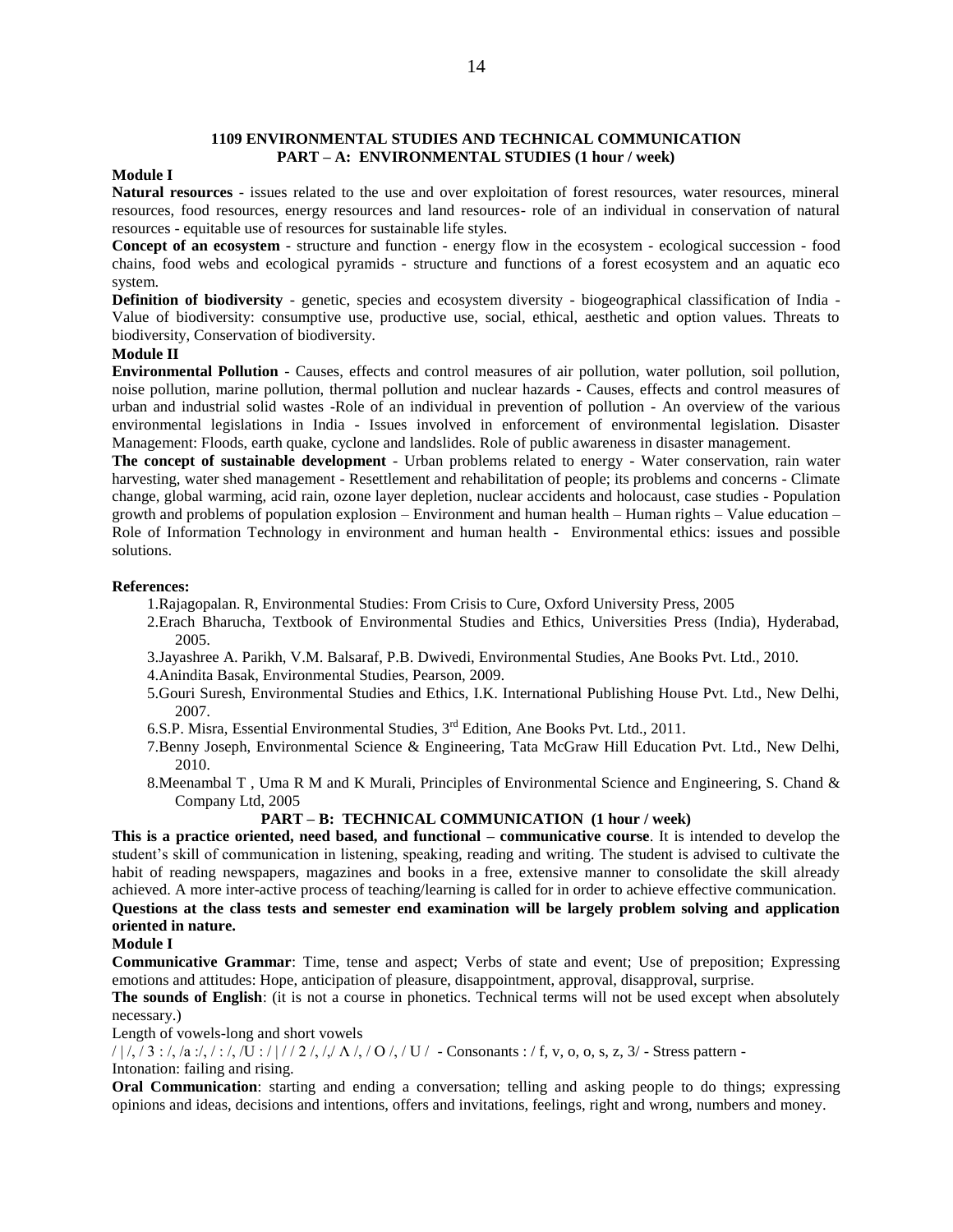Purpose and audience; dealing with customers and clients; face-to-face discussions; interviews; group discussions; meetings and attending meetings; checking understanding; raising questions; giving and receiving feedback; using body language; leading and directing discussions; concluding discussions; using graphics in oral presentations **Reading Comprehension and reference skills**: skimming and scanning; factual and inferential comprehension;

prediction; guessing meaning of words from context; word reference; comprehending graphics in technical writing. Reading strategies; reading speed; reading between the lines for hidden meaning; interpreting graphics; using a dictionary; using an index; using a contents list to find information; choosing the right reference source.

# **Module II**

**Written Communication**: note making and note taking; summarizing; notes and memos; developing notes into text; organization of ideas: cohesion and coherence; Preparing notes – writing business letters and E-mail messages. Organizing a meeting, preparing an agenda, chairing a meeting, drafting motions and resolutions, writing minutes. Paragraph writing: Paragraph writing – Topic sentence, cohesion and coherence- sentence liners

(so, but, however etc), ordering information in space and time; short essays: description and argument; comparison and contrast; illustration; using graphics in writing: tables and charts; diagrams and flow-charts; maps, plans and graphs. Preparation of a business report-writing a business proposal - format, length,structure.

Spelling rules and tips; writing a rough draft; editing and proof reading; writing the final draft; styling text; filling in complex forms; standard letters; Writing a curriculum vitae (both chronological & functional) along with an application for a job; Public relation – Concept and relevance – PR in a business organization-handing the media; writing a report; writing leaflets and brochures; writing references; essay writing: expository writing; description of processes and products; classification; the instructional process; arguments and presentation of arguments; narrating events chronologically.

# **References :**

1.John Seely, Oxford Guide to Writing and Speaking, Oxford University Press.

2.C. Muralikrishna and Sunita Mishra, Communication Skills for Engineers, 2<sup>nd</sup> Edition, Pearson, 2011.

3.Meenakshi Raman and Sangeetha Sharma, Technical Communication: Principles and Practice,

Oxford University Press, 2004.

4.Krishna Mohan and Meenakshi Raman, Effective English Communication,Tata Mc-GraHill,2000.

5.William Sanborn Pfeiffer, T.V.S. Padmaja, Technical Communication – A Practical Approach, Pearson, 2007.

6.R.C. Bhatia, Business Communication, 2nd Edition, Ane Books Pvt. Ltd., 2008.

7.Krishna Mohan and Meera Banerji, Developing Communication Skills, Mac Millan India Ltd, 2000.

# *University Examination Pattern*

The question paper will have two parts. Part A and Part B will have a weightage of 50 marks each and they will have to be answered in separate answer books.

# **Question Paper Pattern for Part A ( Environmental Studies)**

 $\overline{Q}$  I. – 6 short type questions of 3 marks each, with three questions from each module (6 x3 = 18)

QII. – 2 questions A and B of 16 marks from Module I with choice to answer one. Both A and B should have a minimum of two sub – sections.

QIII - 2 questions A and B of 16 marks from Module II with choice to answer one. Both A and B should have a minimum of two sub – sections.

# **Question Paper Pattern for Part B ( Technical Communication)**

 $\overline{Q I} - 10$  short answer questions of 2 marks each, with five questions from each module. The questions shall be problem solving and application oriented in nature.  $(10x2 = 20$  marks)

QII. – 2 questions A and B of 15 marks from Module I with choice to answer one. Both A and B should have a minimum of two sub – sections. The questions shall be problem solving and application oriented in nature.

QIII - 2 questions A and B of 15 marks from Module II with choice to answer one. Both A and B should have a minimum of two sub – sections. The questions shall be problem solving and application oriented in nature.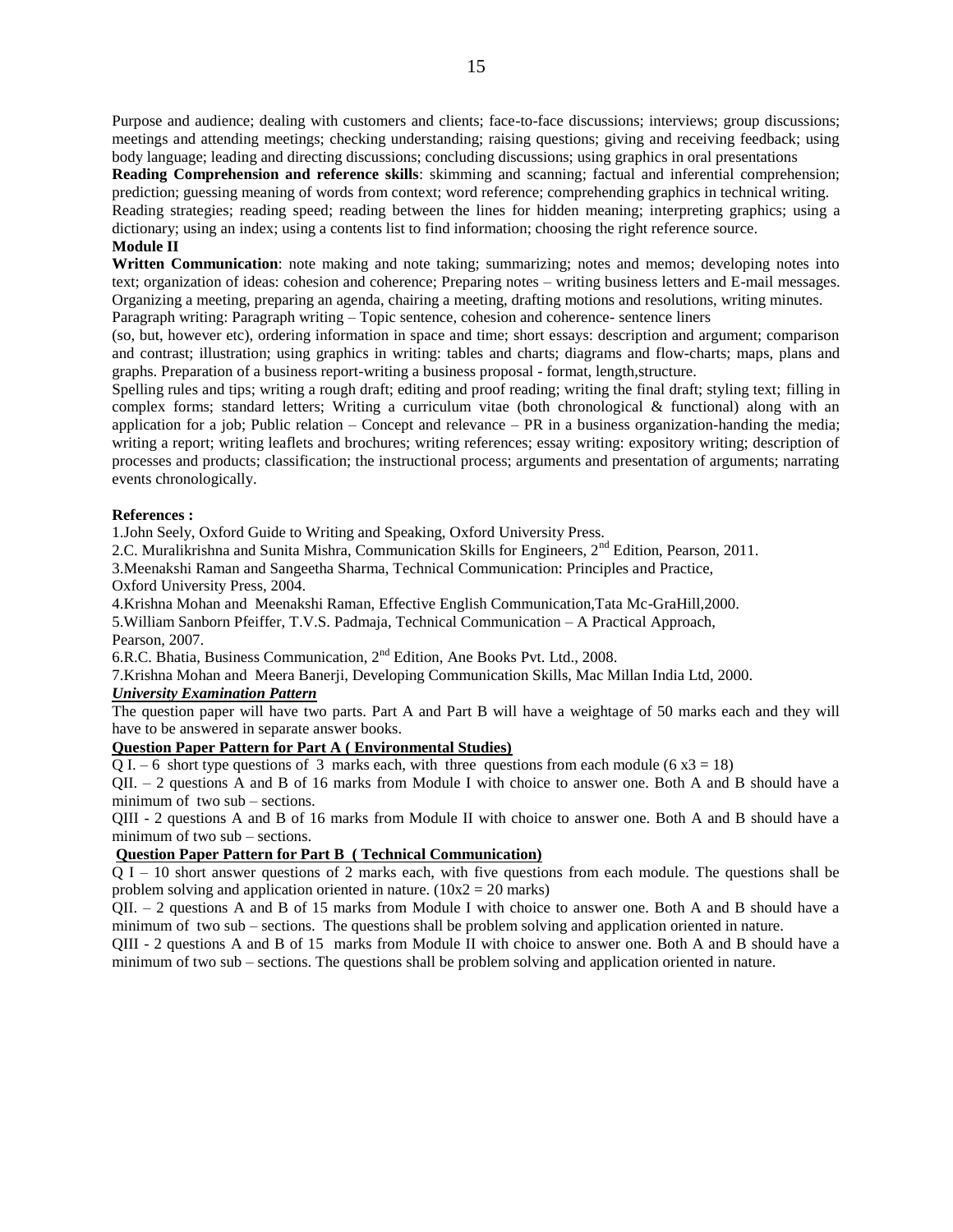# **11 L1 ELECTRICAL AND MECHANICAL WORKSHOP**

# **ELECTRICAL WORKSHOP**

1. One lamp controlled by one switch 2. Series and parallel connections of lamps.

- 3. Stair case wiring.
- 4. Hospital Wiring.
- 5. Godown wiring.
- 6. Fluorescent lamp.
- 7. Connection of plug socket.
- 8. Different kinds of joints.
- 9. Transformer winding.
- 10. Soldering practice.
- 11. Familiarisation of CRO.

#### **MECHANICAL WORK SHOP**

Preliminary exercises for beginners in all the following shops. Specific models may be designed by the teachers.

- 1) Fitting Shop.
- 2) Sheet Metal Shop
- 3) Foundry Shop
- 4) Welding Shop
- 5) Carpentry Shop

*Note : 50 % marks is earmarked for continuous evaluation, and 50% marks for end semester examination to be conducted by two examiners. A candidate shall secure a minimum of 50 % marks in the aggregate and 50 % minimum in the end semester examination for a pass.*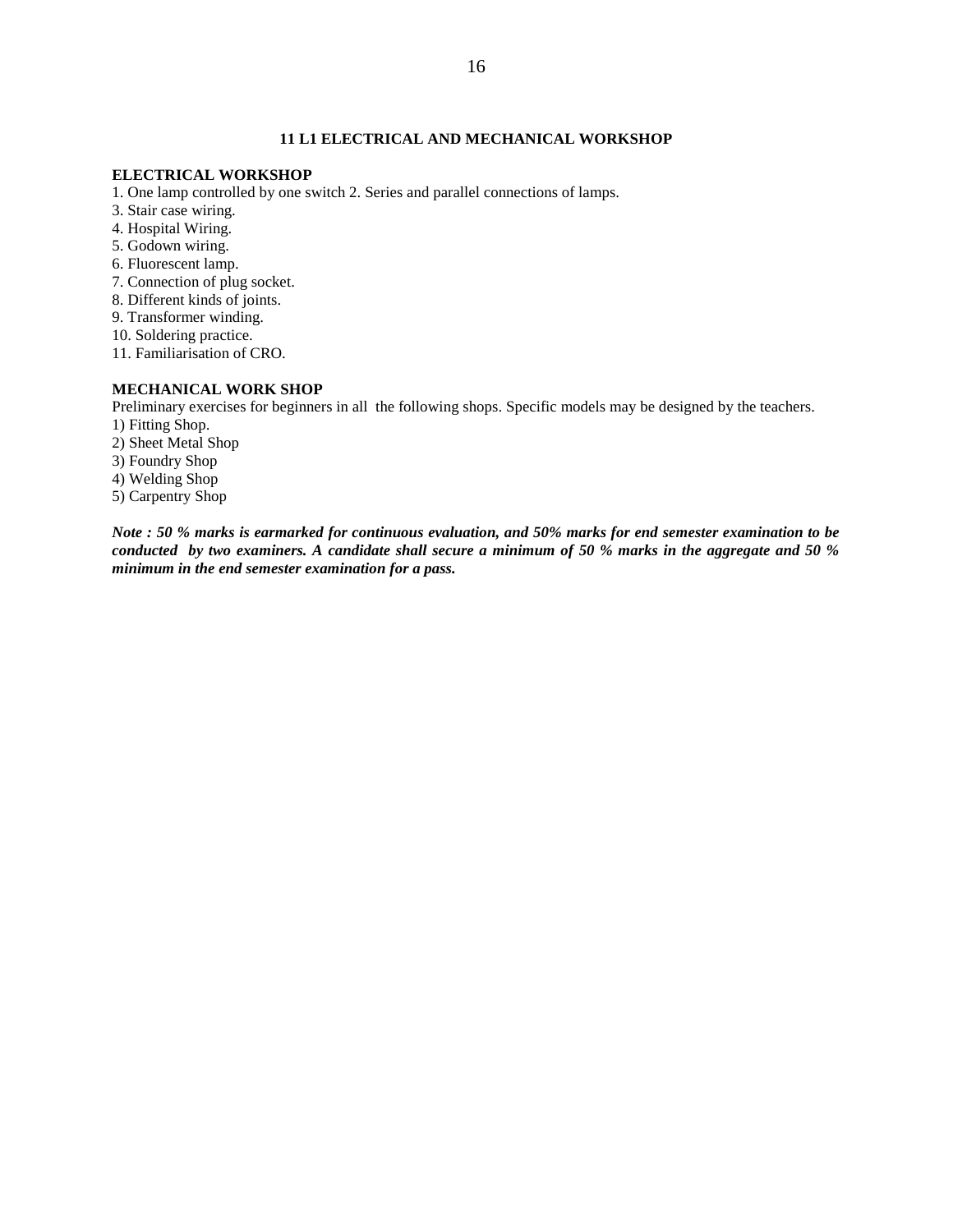# **Application packages**

# **Word**

1. To create an advertisement in Word.

2. To illustrate the concept of mail merging in word.

Spread Sheet

3. To create a spread sheet to analyse the marks of the students of a class and also to create appropriate charts.

Power Point

4. To create the presentation for the department using Power Point.

# **C Programming Basics**

Operators & Expressions

5. To write a simple menu driven calculator program using switch statement

IO Formatting

6. To write a program to print Pascal's triangle.

Decision Making

7. To write a program for electricity bill preparation.

Looping

8. To write a program to print the *sine* and *cosine* series.

Arrays

9. To write a program to perform Matrix multiplication.

10. To write a program to prepare and print the sales report.

String

- 11. To write a program to perform string manipulation manipulations function like *string concatenations, comparison, find the length and string copy* without using library functions.
- 12. To write a program to arrange names in alphabetical order.

Functions

13. To write a C program to calculate the mean, variance and standard deviation using functions.

14. To write a C program to perform sequential and binary search using functions.

Recursion

15. To write a program to print the Fibonacci series and to calculate the factorial of the given number using functions.

# Structures

16. To print the mark sheet of n students using structures.

#### Pointers

17. To write a program using pointers to access the elements of an array and count the number of occurrences of the given number in the array.

*Note : 50 % marks is earmarked for continuous evaluation, and 50% marks for end semester examination to be conducted by two examiners. A candidate shall secure a minimum of 50 % marks in the aggregate and 50 % minimum in the end semester examination for a pass.*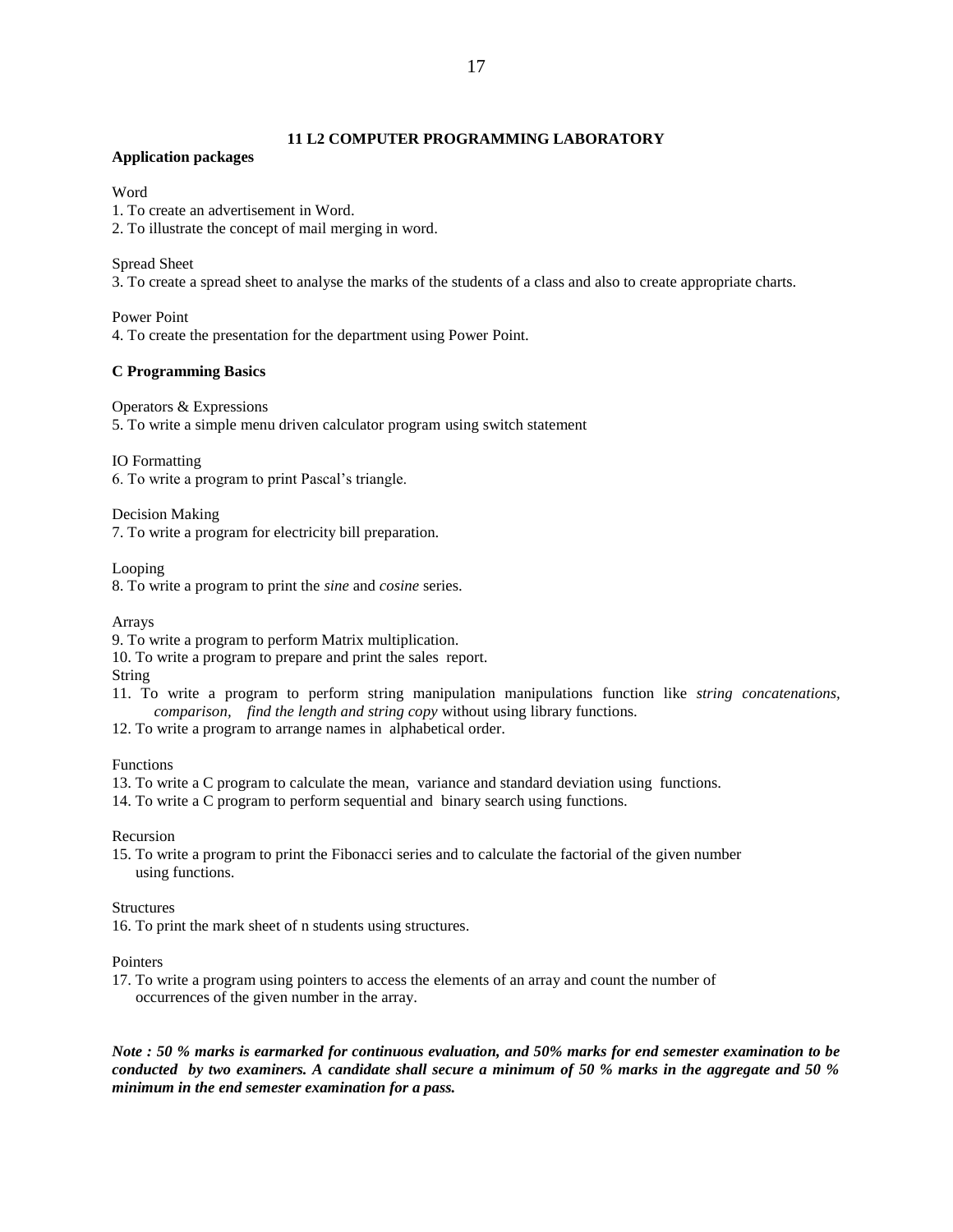# **11 L3 LANGUAGE LABORATORY**

The **Language Lab** focuses on the production and practice of sounds of language and familiarizes the students with the use of English in everyday situations and contexts.

#### **Objectives:**

1. To expose the students to a variety of self-instructional, learner-friendly modes of language learning.

2. To help the students cultivate the habit of reading passages from the computer monitor,

thus providing them with the required facility to face computer-based competitive exams.

3. To enable them to learn better pronunciation through stress on word accent, intonation, and rhythm.

4. To train them to use language effectively to face interviews, group discussions, public speaking.

5. To initiate them into greater use of the computer in resume preparation, report writing, format-making etc.

### **SYLLABUS :**

The following course content is prescribed for the **English Language Laboratory** sessions:

- 1. Introduction to the Sounds of English- Vowels, Diphthongs & Consonants.
- 2. Introduction to Stress and Intonation.
- 3. Situational Dialogues / Role Play.
- 4. Oral Presentations- Prepared and Extempore.
- 5. 'Just A Minute' Sessions (JAM).
- 6. Describing Objects / Situations / People.
- 7. Information Transfer
- 8. Debate
- 9. Telephoning Skills.
- 10. Giving Directions.

*Note : 50 % marks is earmarked for continuous evaluation, and 50% marks for end semester examination to be conducted by two examiners. A candidate shall secure a minimum of 50 % marks in the aggregate and 50 % minimum in the end semester examination for a pass.*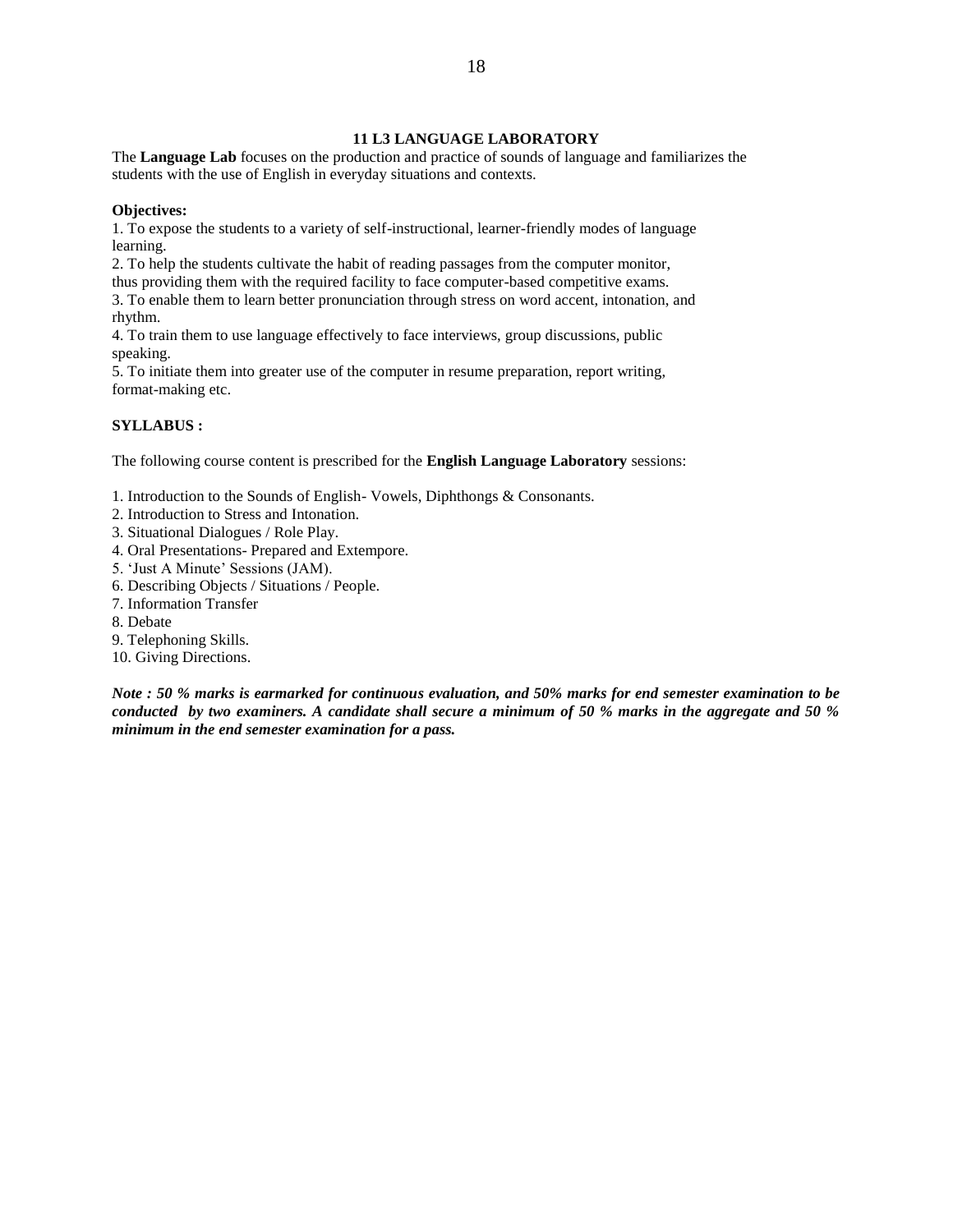## **CE/CS/EB/EC/EE/EI/FT/IT/ME/SE 1301 ENGINEERING MATHEMATICS II**

# **Module I**

**Matrices and Vector spaces: R**ank of matrix, Echelon and normal form, Solutions of linear systems of algebraic equations, Eigen values and Eigen vectors, Cayley- Hamilton theorem (no proof).

Vector Spaces- Subspaces, -Linear Independence of vectors-Linear span-Dimension and Basis. Linear transformations.

# **Module II**

**Fourier series and Fourier integrals**: Fourier series of Periodic functions-Euler formulae for Fourier coefficientsfunctions having period  $2\pi$ , ary bitrary period- even and odd functions-half range expansions, Fourier integral, Fourier cosine and sine transformations, linearity property, transform of derivatives, convolution theorem (no proof)

# **Module III**

**Laplace transforms**: Linearity property, transforms of elementary functions, Laplace transforms of derivatives and integrals, differentiation and integration of transforms, convolution theorem (no proof), use of Laplace transforms in the solution of initial value problems, unit step function, impulse function - transform of step functions, transforms of periodic functions.

#### **Module IV**

**Vector calculus**: Scalar and Vector point functions-Gradient and directional derivative of a scalar point functions. - Divergence and Curl of a vector point functions- their physical meanings. Evaluation of line integral, surface integral and volume integrals, Gauss's divergence theorem, Stoke's theorem (No Proof of these theorem), conservative force fields, scalar potential.

#### **References:**

- 1. R.K.Jain, S.R.K.Iyengar, *Advanced Engineering Mathematics*, Narosa Publishers.
- 2. C.R.Wilie & L.C.Barrett, *Advanced Engineering Mathematics*, McGraw Hill Publishers
- 3. *Larry C Andrews, Ronald C Philips, Mathematical Techniques For Engineers & Scientists, Phi Publishers*
- 4. *M.C.Potter, J.L.Goldberg, Advanced Engineering Mathematics, Oxford University Press*
- 5. *B.S.Grewal, Higher Engineering Mathematics, Khanna Publishers*

# *Type for questions for University Exams*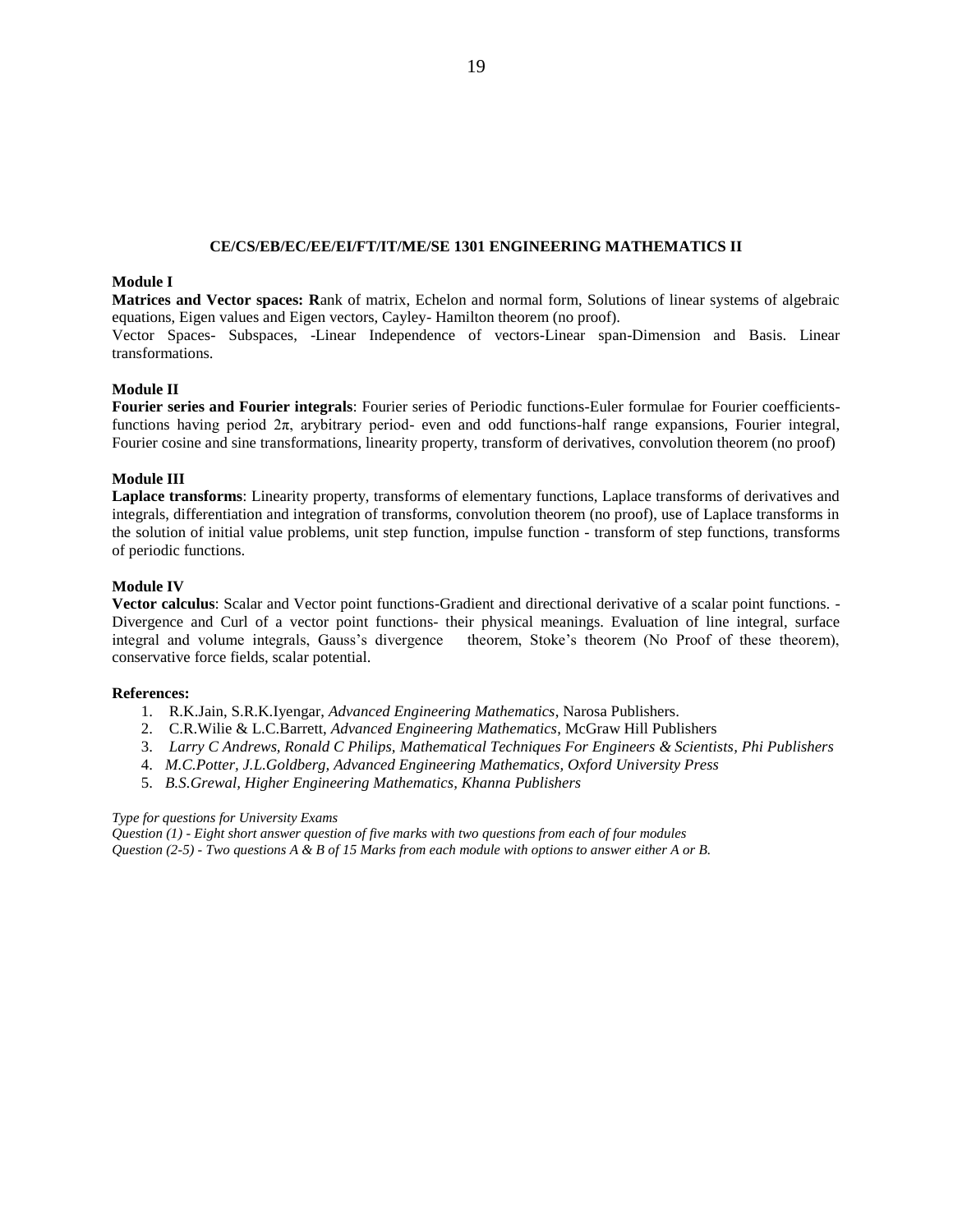#### **EE1302 MATERIAL SCIENCE**

#### **Module I**

Conducting materials: Review of metallic conduction on the basis of free electron theory- Fermi-Dirac distribution – variation of conductivity with temperature and composition, Materials for electric resistances- general electric properties: brushes of electrical machines, lamp filaments, fuses and solder.

Semiconductors: Compound semiconductors – basic ideas of amorphous and organic semiconductor – preparation of semiconductor materials – zone-refining technique – fabrication of p-n-p junction.

Magnetic materials: Classification of magnetic materials – origin of permanent magnetic dipoles – ferromagnetism hysterisis curve – hard and soft magnetic materials – magnetic material used in electrical machines, instruments and relays.

#### **Module II**

Dielectrics: dielectric polarization under static fields – electronic, ionic and dipolar polarizations – behavior of dielectrics in alternating fields – mechanism of breakdown in gases, liquids and solids - factors influencing dielectric strength – capacitor materials Insulating materials – complex dielectric constant – dipolar relaxation dielectric loss insulator materials used – inorganic materials (mica, glass, porcelain, asbestos) – organic materials (paper, rubber, cotton silk, fibre, wood, plastics, bakelite)- resins and varnishes – liquid insulators (transformer oil) – gaseous insulators (air, SF6, and hydrogen ) – ageing of insulators.

### **Module III**

Materials for special applications: materials for solar cells/fuels cells/battery- materials for coatings for enhanced solar thermal energy collection – solar selective coatings- cold mirror coatings- heat mirror coatings – antireflection coatings, Sintered alloys for breaker/switch contacts – arcing tips.

#### **Module IV**

Modern techniques for Material Studies: optical microscopy – electron microscopy – photoelectron spectroscopy – atomic absorption spectroscopy – magnetic resonance – nuclear magnetic resonance – electron spin resonance – ferromagnetic resonance.

#### **References:**

- *1.* Indulkar C.S. & Thirivengadam S- *An Introduction to Electrical Engineering Materials*, S Chand Co, 1998.
- *2. Yu Koristky - Electrical Engineering Materials, MIR, 1970.*
- *3. Arumugam M - Materials Science, Anuradha Publishers, 1990.*
- *4. Meinal A.B & Meinal M.P- Applied Solar Energy – An Introduction, Addition Wesley Publications.*
- *5. Kapoor P.L- Electrical Engineering Materials, Khanna Publications.*
- *6. Hutchison T.S & Baird D.C - The Physics of Engineering Solids, John Wiley Publications.*
- *7. A.J Dekker - Electrical Engineering Materials, Prentice Hall of India.*

#### *Type for questions for University Exams*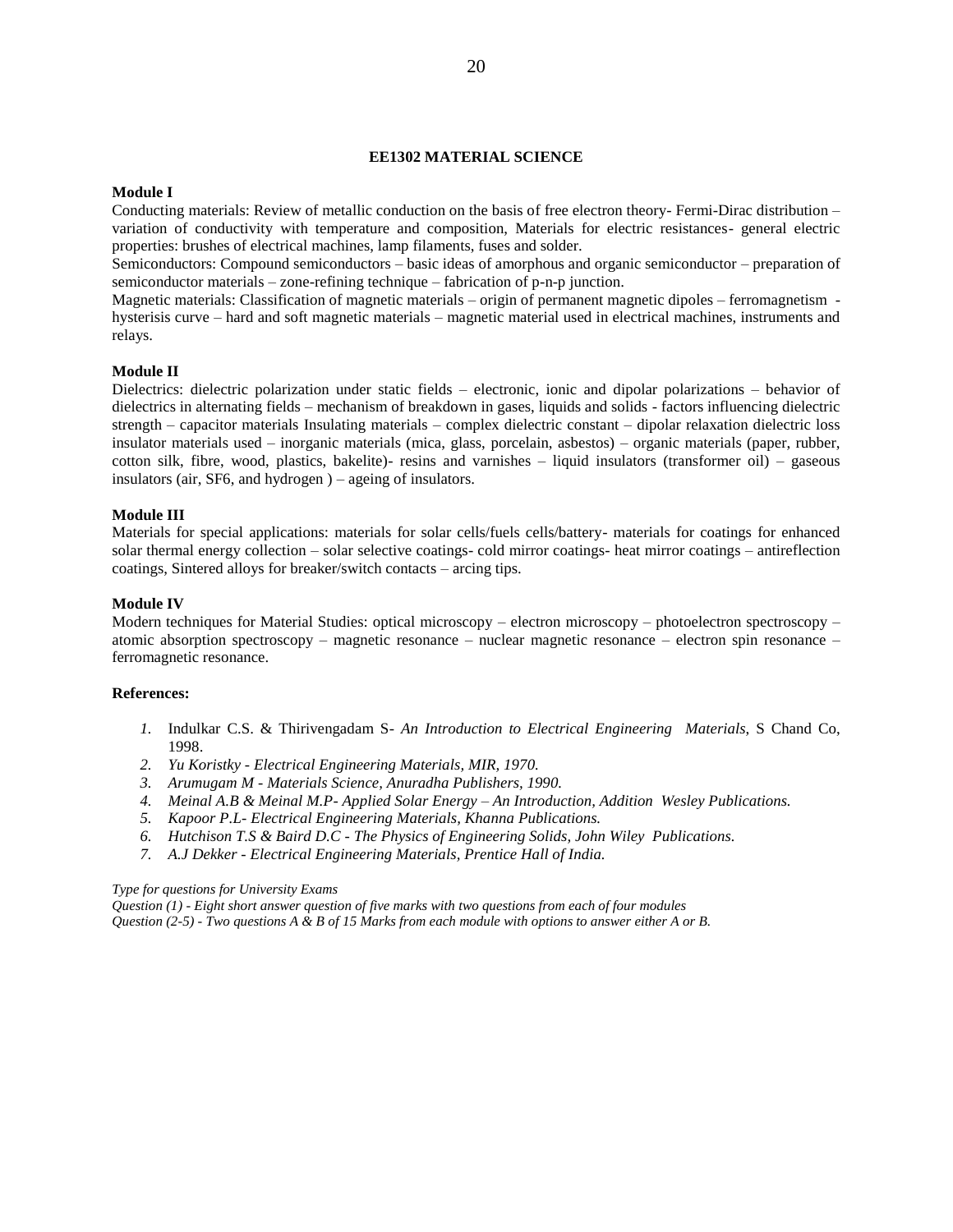#### **EE1303 FLUID MECHANICS & HEAT ENGINES**

#### **Module I**

**Fluids and their properties:** Fluids, shear stress in a moving fluid, viscosity, Newtonian and non-Newtonian fluids, viscosity in liquids and gases. Fluid statics: pressure, variation of pressure in a static fluid, absolute and gauge pressure, measurement of gauge pressure.

**Kinematics of fluid flow:** Eulerian and Langragain approaches, classification of fluid flow as steady and unsteady flow, uniform and non uniform flow, laminar and turbulent flow, Path line, stream line, streak line and stream tube, one, two, and three dimensional flow, velocity and accelerations in steady and unsteady flow. **Basic Hydrodynamics:** Ideal fluids, equations of continuity in the differential form, rotational and irrotational flow, circulation and vorticity, Stream function, Velocity potential, one dimensional flow along a stream line, Bernoulli's equation and its limitations, measurement of velocity, Pitot tube and Pitot-static tube, venturi meter, orifice meter, flow nozzles, notches and weirs.

#### **Module II**

**Steady flow of incompressible fluids in pipes:** Laminar and turbulent flows, critical Reynolds number, hydraulic radius, general equation for friction, laminar flow in circular pipes, Darcy- Weisbach equation, friction factor, equivalent pipes, minor losses in pipes, Development of boundary layer. **Dimensional Analysis & Similitude:**  Rayleigh's method, Buckingharm's Pi theorem, nondimensional parameters in fluid mechanics and machinery – principles of similitude – geometric, kinematic and dynamics similarities – model studies. Physical meaning of important dimensional groups of fluid mechanics and their practical use.

#### **Module III**

**Dynamic action of fluid:** Momentum equation applied to a control volume, impact of jets, flow of an incompressible fluid over fixed and moving vanes, work done and efficiency.

**Hydraulic turbines:** velocity triangles, impulse and reaction turbines, Pelton wheel, Francis turbine and Kaplan turbine, their constructional features and performance characteristics – non dimensional parameters for comparative study of turbine performance, theory of draft tubes, speed regulation of turbines, selection of type and speed of turbines.

#### **Module IV**

**Pumping machinery:** general features of positive displacement and rotodynamic pumps, cetrifugal pumps, classification, principle of working, velocity diagrams, losses in pumps, circulatory flow, multistage pumps, propeller pumps, priming, cavitation and its significance.

**Reciprocating pumps:** Acceleration head, effect of friction, use of air vessels, efficiencies, pump characteristics.

#### **References:**

- *1. Douglas, Gasiorek, and Swaffield: Fluid mechanics – Pitman*
- *2. Daugherty & Franzini: Fluid mechanics with Engg.Applications Mc Graw Hill*
- *3. Dr. Jagdish Lal: Hydraulic mechanics, Metropolitan book Co. Delhi-6*
- *4. N.S Govinda Rao: Fluid flow mechanics - Tata Mc Graw Hill.*
- *5. F.M White: Fluid Mechanics.*
- *6. Vallentine: Applied hydrodynamics – Butter worths – London.*
- *7. Massery : Fluid Mechanics – ELBS*
- *8. K.L Kumar: Engineering fluid mechanics – Eurasia publishing house, New Delhi.*
- *9. Herbert Addison: A Treatise on applied hydraulics.*
- *10. A.J Stepanof : Centrifugal and axial flow pumps, Wiley, Newyork.*
- *11. D.G Shepherd : Principles of turbo machinery – Mac Millan publishing Co. Inc.*
- *12. Som & Biswas : Introduction to fluid Mechanics & Machinery (TMH)*
- *13. Agarwal: Fluid mechanics & Machinery, TMH.*

#### *Type for questions for University Exams*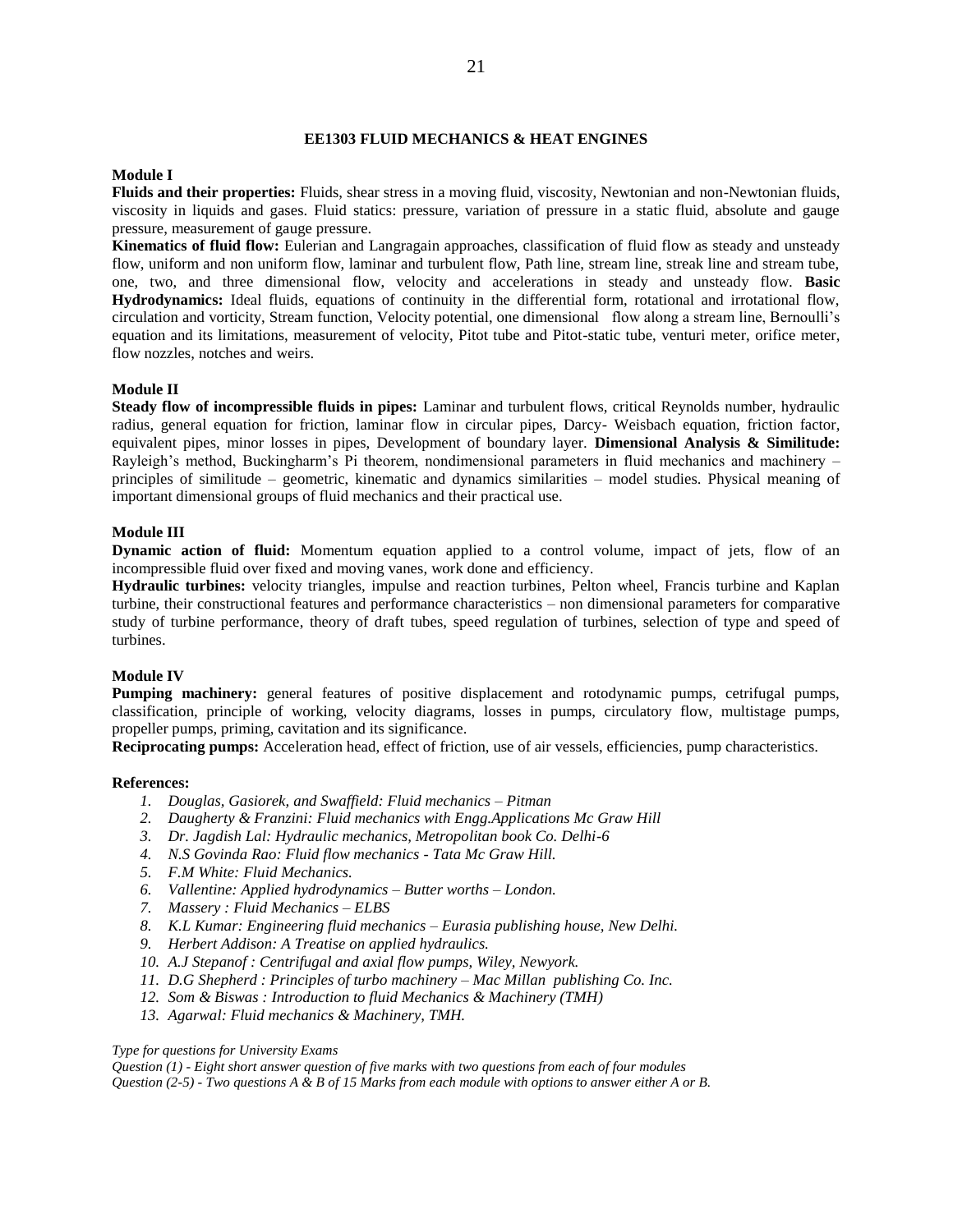# **EE1304 CIRCUITS, SIGNALS & SYSTEMS I**

# **Module I**

Review of network theorem – steady state AC analysis-mesh and node analysis, mesh and node analysis by inspection, superposition theorem, reciprocity theorem, Thevenin's theorem, Norton's theorem, maximum power transfer theorem.

# **Module II**

Network topology – definition of graph,tree, incidence matrix, tie-set matrix, cut-set matrix, application of graph theoretic methods to formulation of network equation, current variable and voltage variable methods.

Coupled circuit – self and mutual inductance analysis of coupled coils, dot rule, conductively coupled equivalent circuits, coupling coefficient, linear transformer, ideal transformer.

# **Module III**

Polyphase systems – balanced and unbalanced loads – unbalanced three wire and four wire star connected load, displacement neutral method, power measurement using wattmeter.

Circuit transients – direct current transients - RL, RC, RLC transients, alternating current transients – application of Laplace transform for transients analysis.

#### **Module IV**

Fourier method of waveform analysis – frequency spectrum of periodic signals, trigonometric Fourier series, exponential Fourier series.

Fourier transform and inverse Fourier transform – properties of Fourier transforms, continuous amplitude and phase spectra.

#### **References:**

- 1. Joseph. A.Edminister, *"Theory & problems of electric circuit",* Schaum's outline series, Tata McGraw Hill.
- 2. A Sudhakar,Shyammohan S Pally, *"Circuits and Networks Analysis and synthesis"*, Tata McGraw Hill.
- *3. C.P.Kuriakose ,"Circuit Theory Continuous and Discrete-Time Systems, Elements of Network Synthesis",PHI.*
- *4. D. Roy Choudhury, "Networks and Systems", New Age International.*
- 5. *G.K. Mithal, "Network Analysis", Khanna Publications*.

#### *Type for questions for University Exams*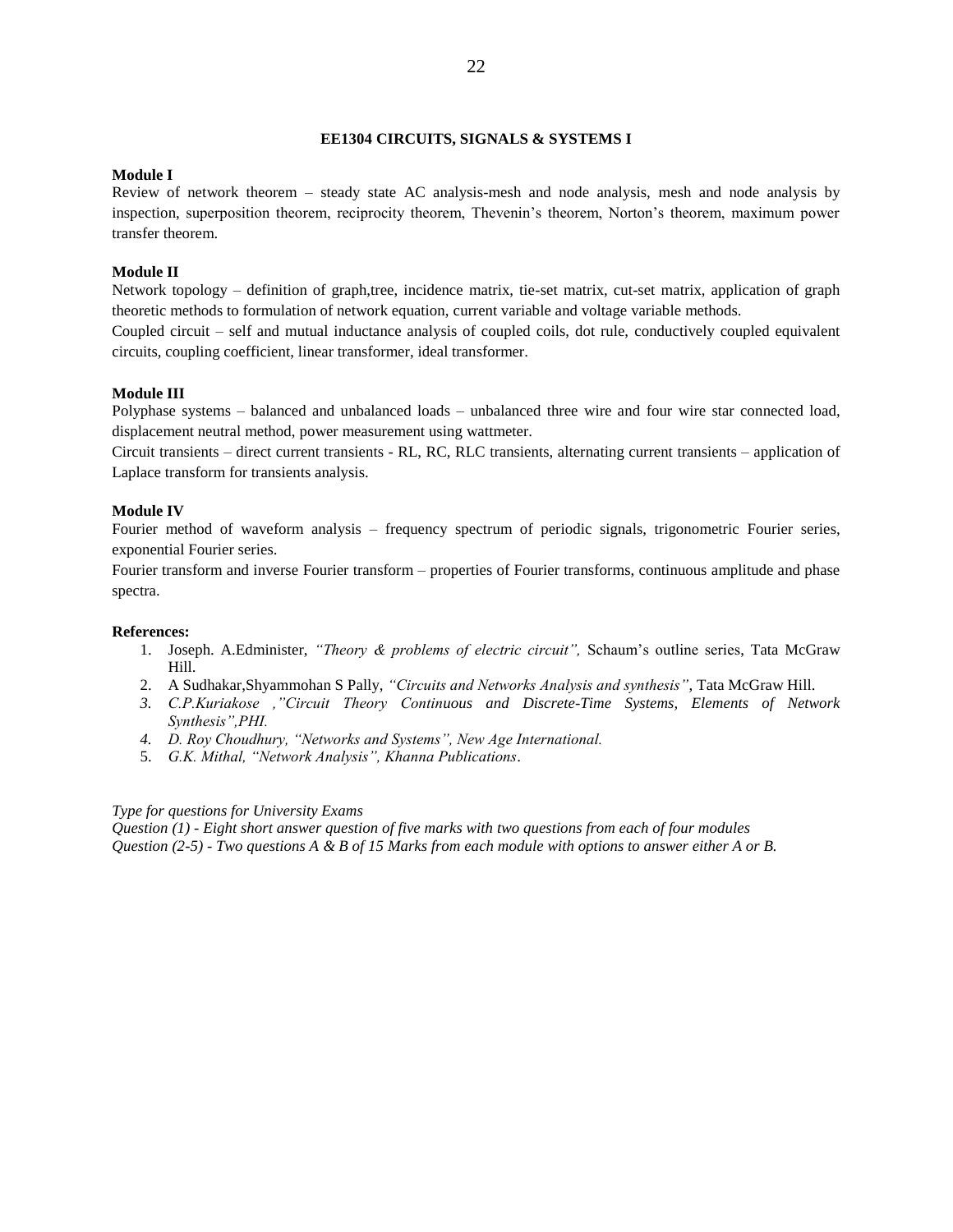#### **EE1305 ELECTRICAL MEASUREMENTS & MEASURING INSTRUMENTS**

# **Module I**

General Principles of Measurements, Standards: Absolute and Working Standards, Calibration of Meters, Qualities of Measurements, Characteristics, Errors in Measurement and its Analysis, Direct Deflecting Instruments. Moving Coil, Moving Iron, Dynamo Meter, Induction, Thermal, Electrostatic and Rectifier Type, Shunts and Multipliers, Various Types of Galvanometers.

#### **Module II**

Measurement of Current, Voltage and Resistance, Measurement of Insulation Resistance, Earth Resistance, Earth Tester; Measurement of Power and Energy, Dynamometer Type Wattmeter, Error and Compensation, Ampere Hour Meter, Single and Three Phase Energy Meters (Induction Type), Calibration, Trivector Meter, Frequency Meters, Power Factor Meters, Current Transformers and Potential Transformers.

#### **Module III**

Null Deflection Method – Measurement of Resistance; Current, Voltage and Power – Direct Current Potentiometer-Wheatstone Bridge-Kevin Double Bridge-Carry Foster Slide Wire Bridge-Bridge Current Limitations-Localization of Cable Fault by Murray and Varley Loop Tests-A.C Potentiometers-Various A.C Bridges and Measurement of Inductance & Capacitance; Magnetic Measurements: Classification-Measurement of Flux and Permeability-Hibbert's Magnetic Standard –Flux Meter, Hall Effect Gauss meter, Ballistic Galvanometer, Calibration-Vibration Galvanometer-B.H. Curve and Permeability and Measurement on bar and ring specimens-Hysteresis Measurement-Core Loss Measurement with Lloyd Fishes square

#### **Module IV**

Illumination: Laws of Illumination- Polar Curves- Photometry- Luminous Efficiency- Measurement of Illumination of Different Light Sources- Illumination of Surfaces- Levels of Illumination; Digital Measurements and Meters; Oscilloscope- Basic Principle of Signal Display- Triggered Sweep CRO- Trigger Pulse Circuit- Delay Line in Triggered Sweep- Sync- Selector for continuous Sweep CRO- Dual Beam CRO- Dual Trace Oscilloscope-Applications.

#### **References:**

- *1. A.K Sawhney - A course in Electrical and Electronic Measurements and Instrumentation, Dhanpat Rai & Sons.*
- *2. Golding E.W - Electrical Measurements & Measuring Instruments, Wheeler Pub.*
- *3. Cooper W.D Modern Electronics Instrumentation, Prentice Hall of India.*
- *4. Stout M.B - Basic Electrical Measurements, Prentice Hall.*
- *5. Oliver & Cage - Electronic Measurements & Instrumentation, McGraw Hill.*

#### *Type for questions for University Exams*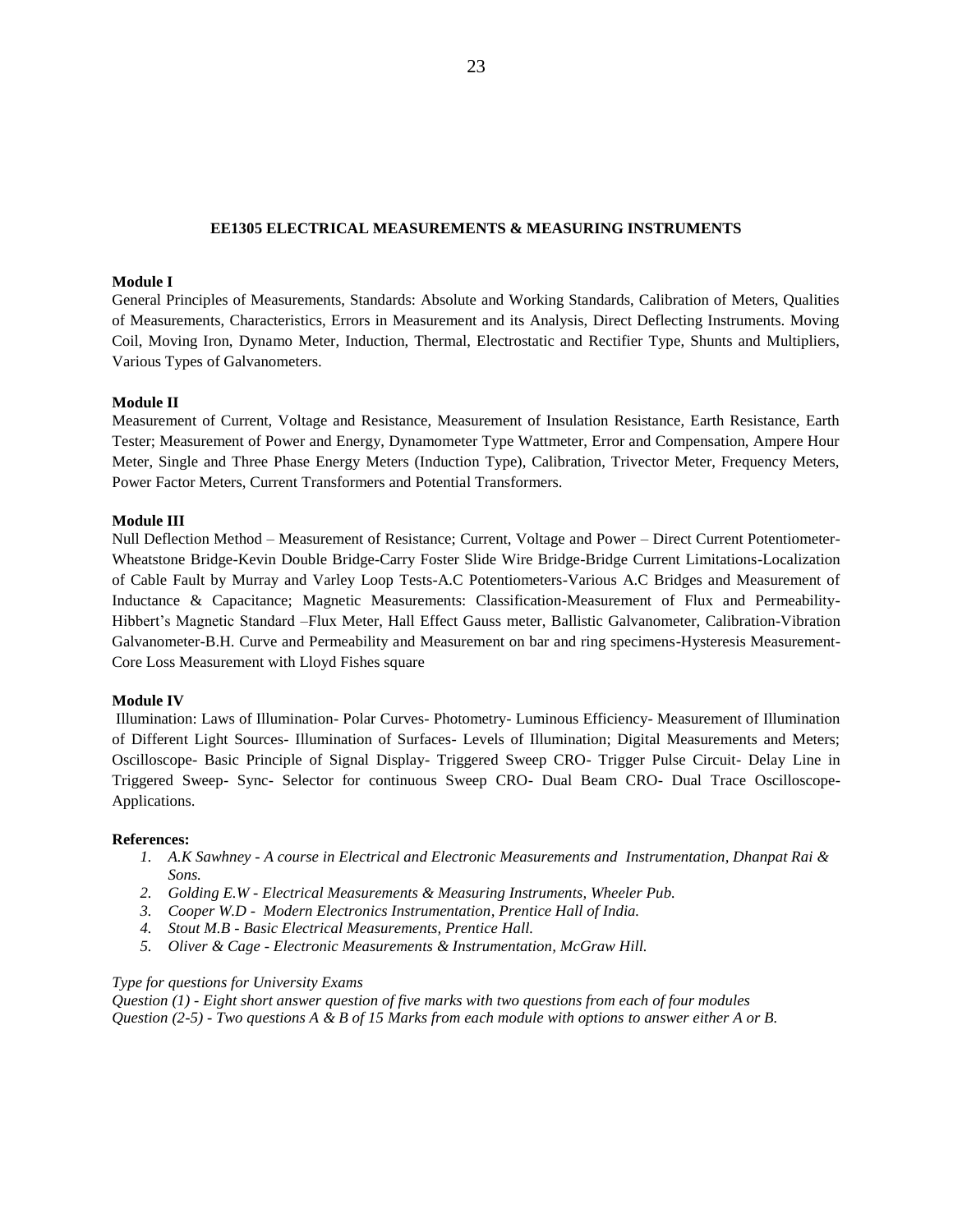### **CS/EB/EE1306 ELECTRONIC DEVICES AND CIRCUITS**

#### **Module I**

DC power supplies - power transformers - rectification - half wave, full wave, bridge - expression for ripple factor, efficiency, comparison, diode ratings. filters - capacitor - inductor LC filters- use of bleeder resistor - voltage multipliers - dual power supplies - zener and avalanche diodes - simple and series voltage regulator. *Special semiconductor devices:* Principles and operation of photodiodes, PIN diodes, phototransistors, LED, UJT. MOSFET**-** Enhancement and depletion type NMOS, PMOS AND CMOS - basic principles & characteristics.

### **Module II**

*Small Signal amplifiers: Bipolar junction transistor* – configurations, characteristics - current amplification factors relations between alpha & beta – comparison. *BJT amplifiers*: Biasing techniques of BJT- stabilization of operating point - h-parameters - CE RC coupled amplifier - concept of load lines- frequency response of RC coupled amplifier - frequency analysis of R C coupled amplifier - lower cut-off frequency - upper cut-off frequency - 3 db bandwidth. *FET Amplifiers*: Principle of operation, characteristics, Common source amplifier- design, frequency responseapplications

#### **Module III**

*Power amplifier* - classification - class A, B, AB and C power amplifiers-tuned amplifier- pushpull and complementary symmetry power amplifier –Harmonic distortion– Heat sinks.

*Feed-back amplifiers*: concept of Negative and positive feedback – Bark Hausen criteria -low frequency sinusoidal oscillators

*High frequency oscillators* – types- LC, Crystal oscillators –circuit diagram-description-applications

#### **Module IV**

*Pulse Circuits*:-Different types Pulse circuits - pulse characteristics - Pulse shaping using RC circuits -Differentiating and integrating circuits –applications. Clipping and clamping circuits using diodes - *Transistor as a switch*– simple sweep circuits-bootstrap sweep.

*Multivibrators*-astable, monostable and bistable ciruits using BJTs-applications

#### **References:**

- 1. Boylestead & Neshelsky: ,"Electronic Devices & Circuit Theory", PHI2003
- 2. Millman & Halkias, "Electronic Devices & Circuits", TMH, New Delhi.1996
- 3. Taub & Schilling, Pulse, Digital and Switching ciruits, TMH, New Delhi
- 4. *Bapat Y N, "Electronic Devices & Circuits", Tata McGraw Hill, New Delhi.1995*
- 5. *Allan Mottorshed, " Electronic Devices & Circuits", PHI, New Delhi.*
- 6. *Schilling & Belove "Electronic Circuits, Discrete & Integrated", TMH, New Delhi 1989*
- 7. *Theodore F.Bogart: "Electronic Devices & Circuits" Universal Book Stall, New Delhi 1992*

#### *Type for questions for University Exams*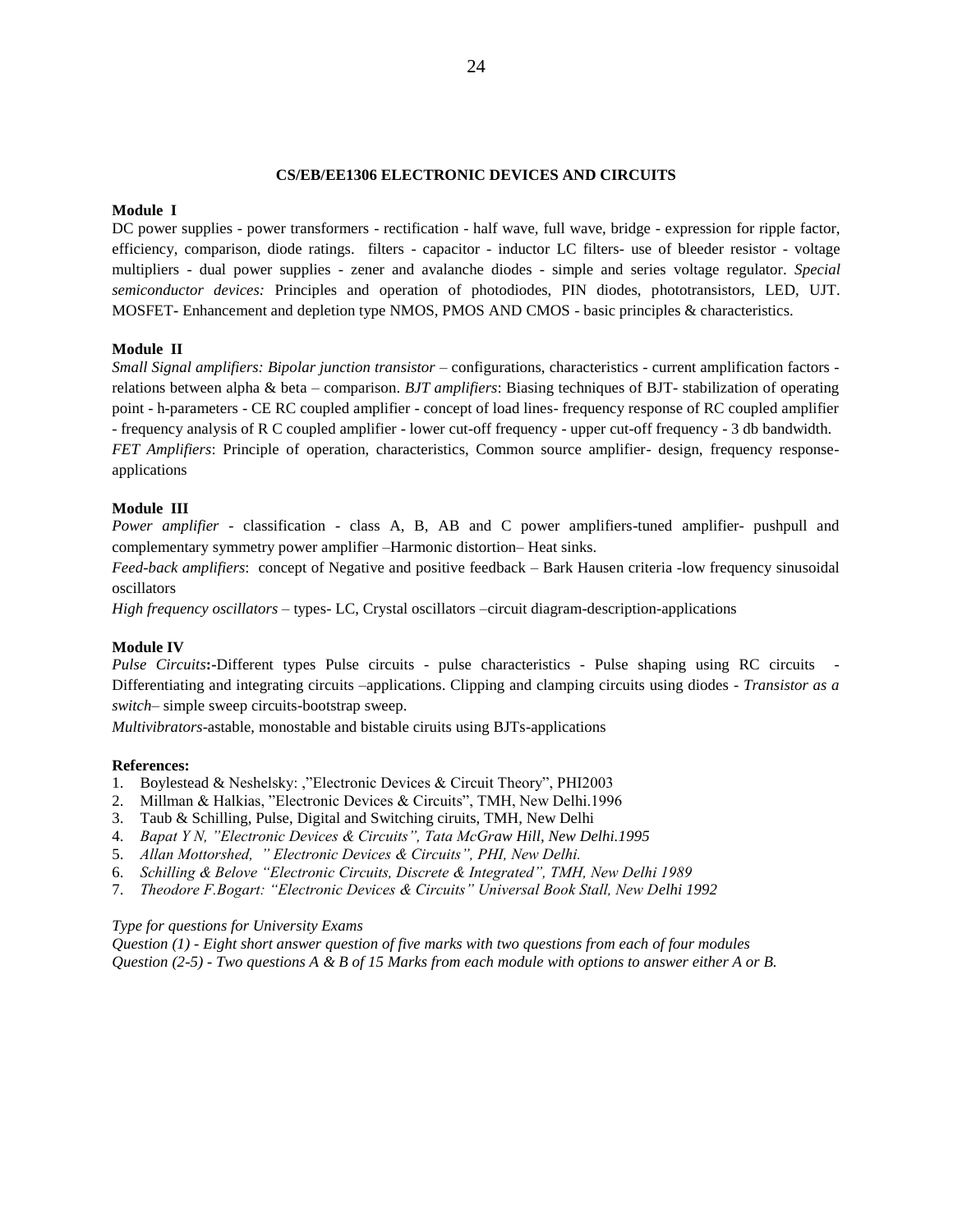# **EE13L1 ELECTRONIC CIRCUITS LAB**

- 1. Study of Multimeter, Signal generators, CRO etc. and measurement of electrical quantities
- 2. Testing of Passive and Active components Resistors, Capacitors, inductors, Transformers, diodes, Transistors, etc.
- 3. Characteristics of Active devices
- 4. Rectifying circuits
- i) HW rectifier
- ii) FW rectifier
- iii) FW Bridge rectifier

iv) Filter circuits - Capacitor filter, inductor filter and Pi section filter

(Measurement of ripple factor, maximum ratings of the devices)

5.Differentiating circuit and integrating circuit.

- 6. Clipping & Clamping circuits.
- 7. Amplifying circuits Simple common emitter amplifier configuration gain and bandwidth.
- 8. Oscillators –
- 9. Multivibrators A stable only.
- 10. Circuits using OP- Amps

**Note: 50% Mark is earmarked for continuous evaluation and 50% mark for end semester examination, to be assessed by two examiners. A candidate shall secure a minimum of 50% marks for two components to be eligible for pass in that subject.**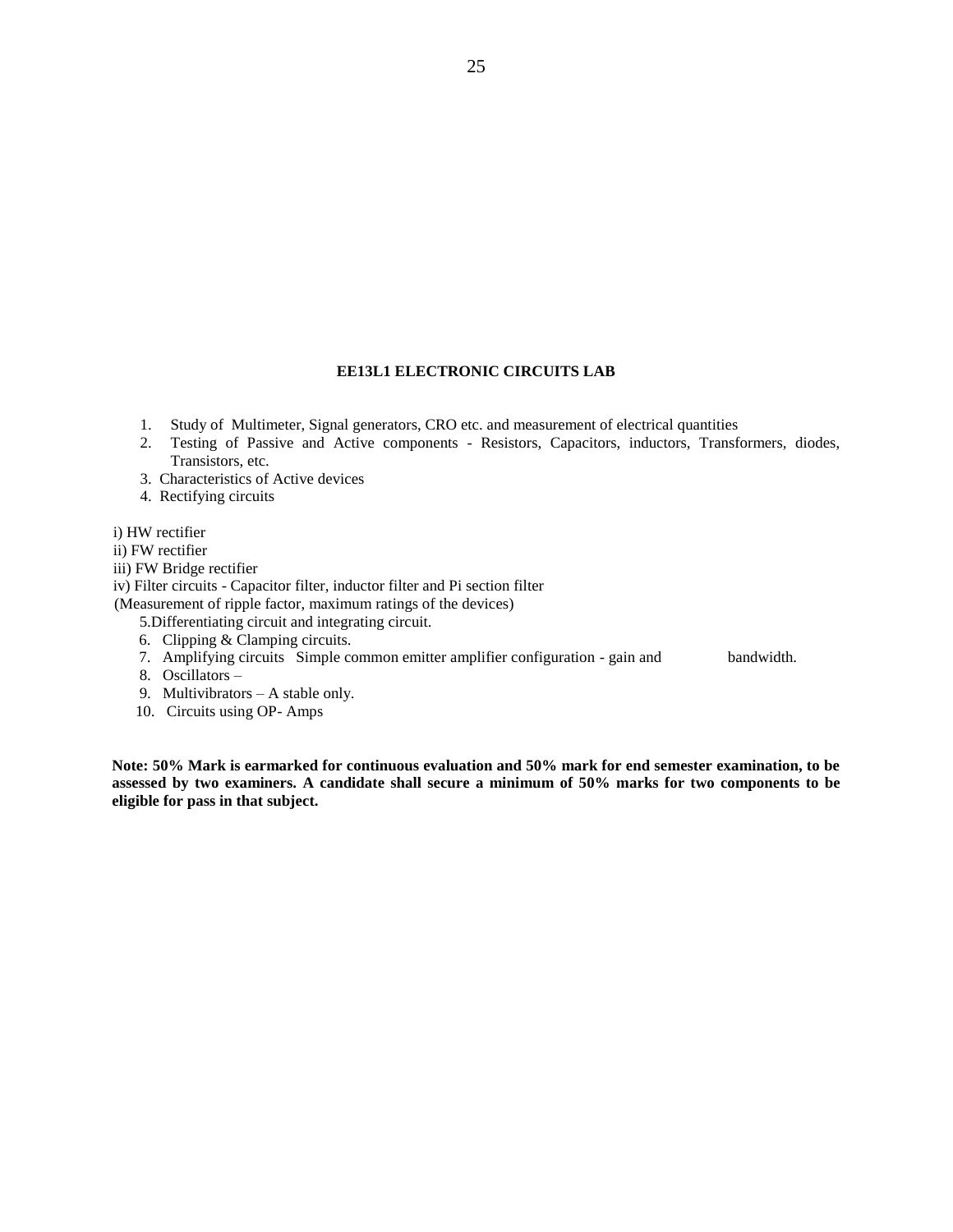### **EE13L2 BASIC ELECTRICAL ENGINEERING LAB**

- 1. Determination of the voltage-current characteristics of linear resistance and an incandescent lamp
- 2. Measurement of linear resistance using voltmeter and ammeter.
- 3. Potential divider connection of rheostat and dependence of output voltage upon the value of the load resistance.
- 4. Study of PMMC and MI voltmeters and ammeters, dynamometer type wattmeter, clip on ammeter, standard symbols on the dials of the meters
- 5. Verification of Kirchoff's laws using rheostats.
- 6. Verification of superposition theorem in a resistive circuit with two given d.c. sources.
- 7. Verification of Thevenin's theorem in d.c. circuits.
- 8. Verification of generalized Reciprocity theorem in a d.c. circuit.
- 9. RLC series parallel circuit Measurement of current in various branches and verification by calculation drawing Phasor diagram.
- 10. Study of voltage current relationship of series circuit with given RLC elements and condition for series resonance.
- 11. Determination of fusing time versus current characteristics for two specimens Fusing factor study of various types of fuses.
- 12. Single-phase power measurement using a wattmeter determination of thermal efficiency of a kettle.
- 13. Measurement of power in three-phase circuits.
	- a) Single wattmeter method.
	- b) Two wattmeter method.

Student shall present his/her fair record, notebook duly certified by the Head of the Department, to the examiners at the time of University practical examination.

**Note: 50% Mark is earmarked for continuous evaluation and 50% mark for end semester examination, to be assessed by two examiners. A candidate shall secure a minimum of 50% marks for two components to be eligible for pass in that subject.**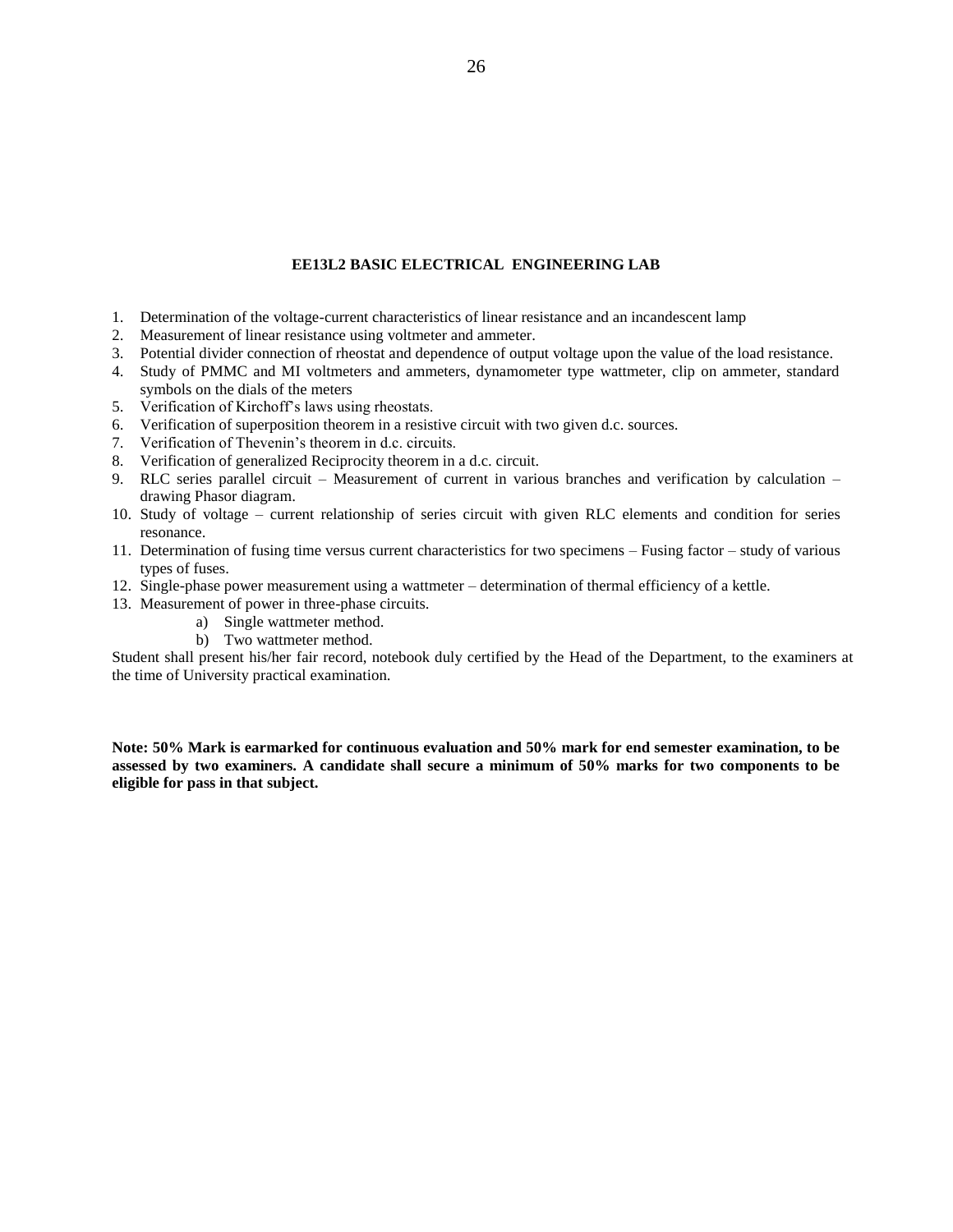# **CE/CS/EB/EC/EE/EI/FT/IT/ME/SE 1401ENGINEERING MATHEMATICS III**

# **Module I**

**Complex Analytic functions and conformal mapping**: curves and regions in the complex plane, complex functions, limit, derivative, analytic function, Cauchy - Riemann equations, Elementary complex functions such as powers, exponential function, logarithmic, trigonometric and hyperbolic functions.

Conformal mapping: Linear fractional transformations, mapping by elementary functions like  $Z^2$ ,  $e^z$ , sin z, cos z, sin hz, and Cos hz, Z+1/Z.

#### **Module II**

**Complex integration:** Line integral, Cauchy's integral theorem, Cauchy's integral formula, Taylor's series, Laurent's series, residue theorem, evaluation of real integrals using integration around unit circle, around the semi circle, integrating contours having poles, on the real axis.

#### **Module III**

**Partial differential equations:** Formation of partial differential equations. Solutions of equations of the form F(p, q) = 0, F(x, p, q)=0, F(y, p, q)=0, F(z, p, q)=0, F1(x, p) = F2(y, q), Lagrange's form Pp + Qq = R. Linear homogeneous partial differential equations with constant coefficients.

#### **Module IV**

**Vibrating string** : one dimensional wave equation, D' Alembert's solution, solution by the method of separation of variables, One dimensional heat equation, solution of the equation by the method of separation of variables. Solutions of Laplace's equation over a rectangular region and a circular region by the method of separation of variables.

### **References:**

1.R.K.Jain, S.R.K.Iyengar, *Advanced Engineering Mathematics*, Narosa Publishers, 2nd ed. 2.C.R.Wilie & L.C.Barrett ,*Advanced Engineering Mathematics*, Mc Graw Hill,6<sup>th</sup> ed. 3. Ervin Kreyszig, *Advanced Engineering Mathematics*, Wiley Eastern, 9<sup>th</sup> ed. 4. Churchill R.V, *Complex Variables & Applications*, Mc Graw Hill Publishers, 5<sup>th</sup> ed. 5.M.C.Potter, J. L. Goldberg, *Advanced Engineering Mathematics*, Oxford University Press,3rd ed.

# *Type for questions for University Exams*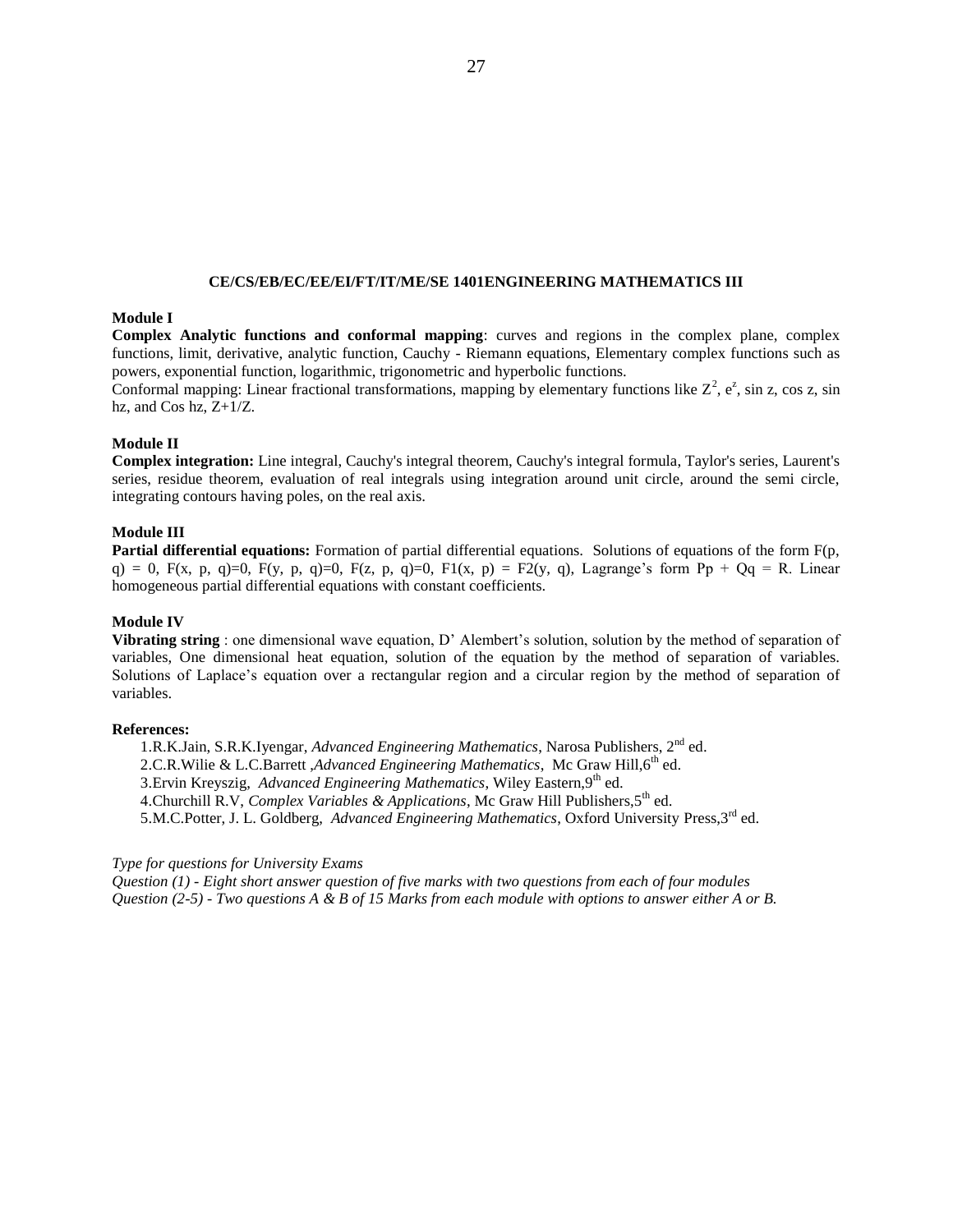### **EE1402 DIGITAL ELECTRONICS**

# **Module I**

Number System and binary codes: Binary, Octal and Hexadecimal number systems – binary arithmetic, binary codes, excess-3 code, Gray code error detection and correction – Boolean algebra – minimisation of Boolean functions using Karnaugh map and Quine-Mclusky methods – formation of switching functions from word statements, realisation using NAND, NOR & XOR gates – combinational circuits – multiplexer – demultiplexer, decoder, encoder.

#### **Module II**

.

Arithmetic circuits: Half adder, full adder, subtractor, serial and parallel addition – carry look ahead adder – binary multiplication – multivibrators – monostable and astable multivibrators using discrete gates.

#### **Module III**

Sequential circuits: flip-flops – RS, JK, T & D flip-flops, shift registers – counters – design -asynchronous and synchronous counters, up-down counters, Modulo counter, ring counter, Johnson counter – sequence generators – analysis of sequential circuits – state table and diagrams

Memories – ROM, RAM, EPROM, EEPROM Programmable logic array, devices – basic ideas – PLD architecture – PAL and PLA – programmable examples with software tools.

#### **Module IV**

Logic families: RTL, DTL, TTL, ECL, and CMOS – tristate logic – specification and transfer characteristics of basic TTL interfaces, - standard logic levels – current and voltage parameters – fan in and fan out – propagation delay, integrated circuits modules, noise consideration – interfacing of CMOS to TTL and interfacing of TTL to CMOS.

#### **References:**

- *1.* Taub & Schilling *Digital Integrated Electronics*
- *2. Samuel C Lee - Digital Circuits and Logic Design*
- *3. A P Malvino- Digital Computer Electronics*
- *4. Morris & Miller- Design with TTL Integrated Circuits*

### *Type for questions for University Exams*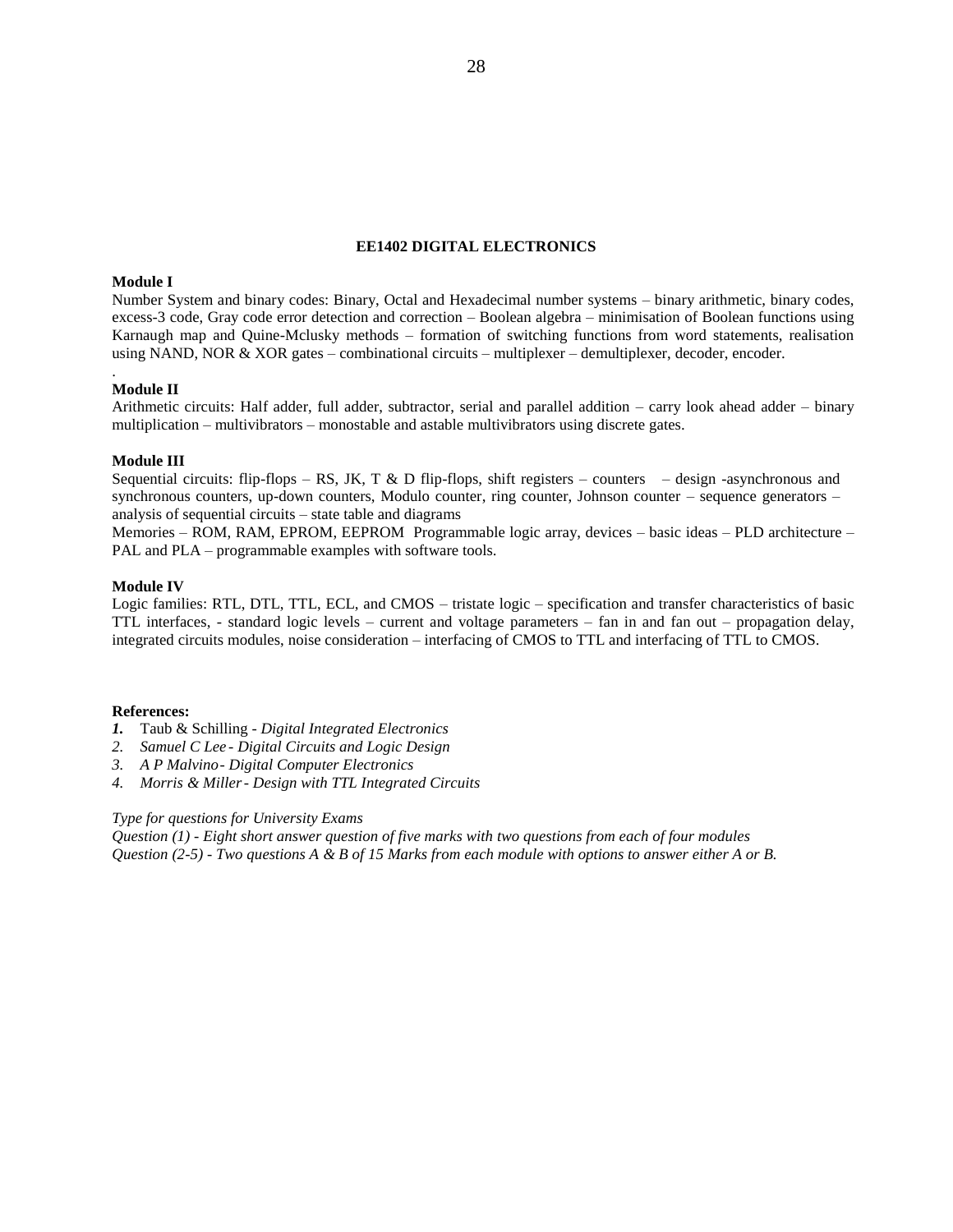#### **EE1403 ELECTRICAL MACHINES I**

# **Module I**

**DC generators:** Principle of DC generators, constructional details, field, armature and commutator or magnetic circuits, field flux distribution. Armature windings – pole pitch, coil span, winding pitch and commutator pitch. Simplex lap and wave windings, parallel paths, equalizer ring connections, dummy coils – methods of setting brushes in d.c machines. Methods of excitation – separately excited, shunt, series and compound machines. Induced e.m.f – e.m.f. equations. Armature m.m.f. – Magnitude and direction, armature reaction – air gap flux distribution under load conditions, effect of saturation, demagnetizing and cross-magnetizing armature m.m.f. – variation with brush position – compensating winding connections.

#### **Module II**

**Commutator**: Time of commutation, e.m.f. In the coil undergoing commutation, reactance e.m.f. – effect of brush shift, interpoles – polarity and winding connections. Type of d.c. generators – characteristics – open circuit characteristics, condition for self-excitation, critical resistance, critical speed. Load characteristics, effect of compounding. Parallel operation – parallel operation of shunt series and compound generations, equalizer connections.

#### **Module III**

**DC Motors**: Principles of operation, back e.m.f, production of torque, torque equation, developed and shaft torque, performance characteristics of shunt, series and compound motors, applications of various types of DC motors. Starting – need of the starter, face plate starters – three point and four point starters, calculation of resistance elements for shunt meter starter, Speed control – field control, armature control – Ward Leonard speed control. Testing of d.c. machines – losses and efficiency, separation of losses – Swinburne's test, Hopkinson's test, Fields Test, retardation test.

# **Module IV**

**Transformers**: Single-phase transformer - constructional details – core, winding, insulation and brushing. Principles of operation, turns ratio, emf equation. Operation on load - magnetizing and core loss components – phasor diagram – equivalent circuit. Regulation – losses and efficiency.

**Testing of transformers:** DC test, SC test, Sumpner's back to back test, separation of losses, three phase connections – star and delta connections using single phase transformers. Three phase transformers – oscillating, neutral, tertiary winding, Scott connection –open delta connection – six phase connections. Parallel operation, load sharing, distribution transformers – all day efficiency.

#### **References:**

- *1) Clayton A.E. & Hancock N.N.- Performance and Design of DC machines, ELBS/CBS Publishers, Delhi, 1990*
- *2) Theraja B.L.- A text book of Electrical Technology Vol II, S. Chand & Co., New Delhi, 1992*
- *3) Bhimbra P.S.- Electrical Machinery, Khanna Publishers, New Delhi, 1992*
- *4) M.G. Say- Performance and Design of AC machines, ELBS & Pitman, Third Edition, 1980.*

#### *Type for questions for University Exams*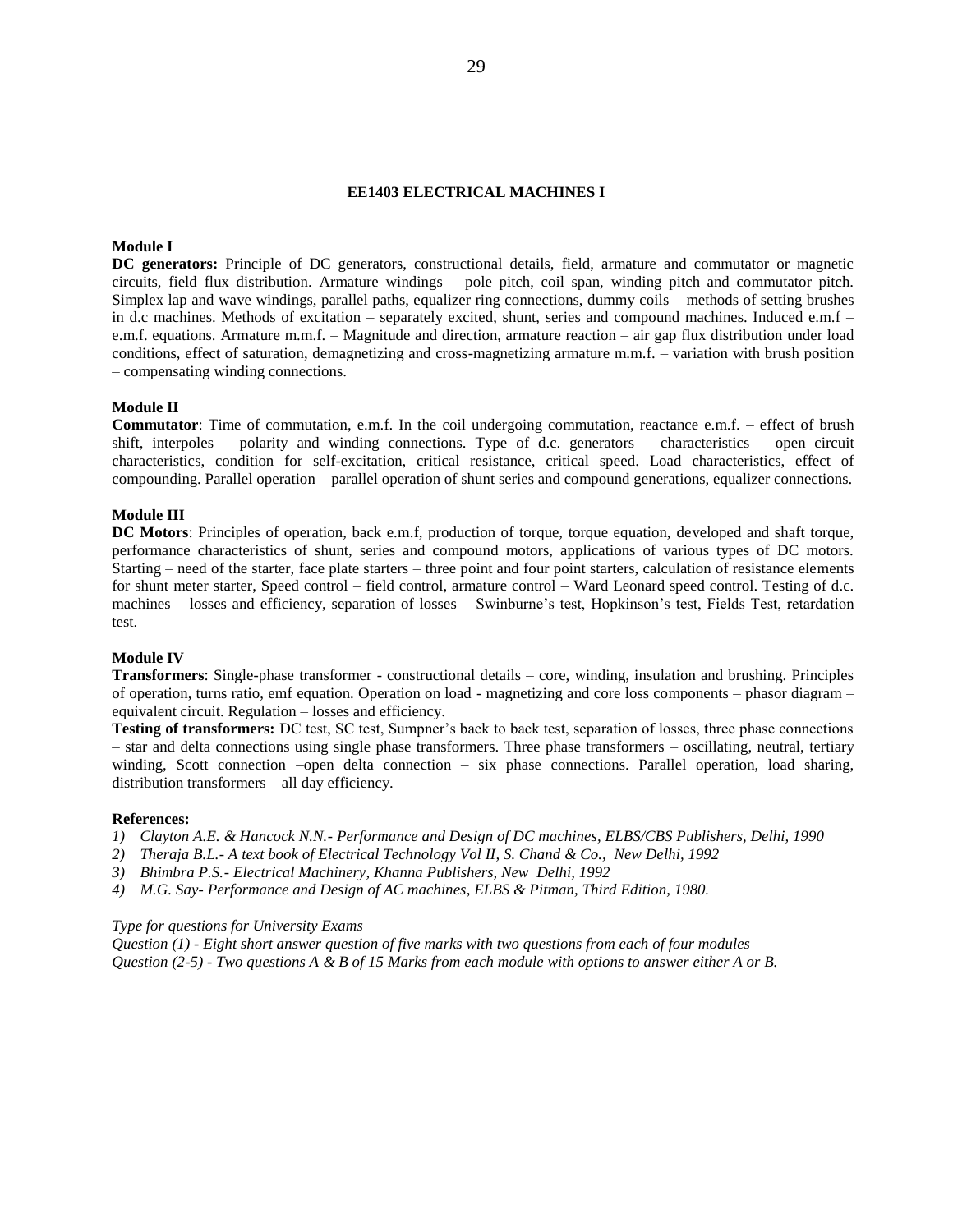#### **EE1404 CIRCUITS, SIGNALS & SYSTEMS II**

#### **Module I**

Continuous time signals and systems – Basic signals – Impulse, step, ramp, exponential and sinusoidal signals, Basic operations on signals. Continuous time systems – Properties – Linearity, stability, causality, memory, inevitability, time invariance. Analysis of LTI system – Impulse response – Convolution, differential equation representation.

#### **Module II**

Two port networks - characterization in terms of impedance, admittance, hybrid and transmission parameters – inter relationship among parameter sets – reciprocal and symmetrical two port networks – inter connection of two port network – I and II equivalent of a two port network – image impedance – characteristic impedance and propagation constant of a symmetrical two port network.

#### **Module III**

Passive filters- Filter fundementals, Classification of Filters- Low pass, High pass, Band Pass & Band reject Filters, image parameters, characteristic impedance, design of filter networks - T and  $\pi$  sections of constant K low pass filter, constant K high pass filter, m-derived low pass filter, m-derived high pass filter, composite filters. Network synthesis – Positive real functions, frequency response of reactive one-ports, synthesis of L-C and R-C using Foster and Cauer forms.

#### **Module IV**

Discrete time signals and systems – Sampling theorem, Nyquist rate-aliasing, impulse, step ,exponential and sinusoidal signals. Discrete time systems: Properties- Linearity, stability, causality, memory, invertibility, time invariants. Representation of systems- Impulse response – Difference equation representation. Z Transform: Properties, analysis of LTI system using Z transform, inverse Z transform, system function.

#### **References:**

- 1. Openheim & Wilsky, *Signals & systems* , PHI/Pearson Education
- 2. David.K.Cheng "*Analysis of Linear System"s*, Addison Wesley, 1977
- 3. *C.P.Kuriakose ,"Circuit Theory Continuous and Discrete-Time Systems, Elements of Network Synthesis",PHI.*
- 4. *D. Roy Choudhury, "Networks and Systems", New Age International.*
- 5. *G.K. Mithal, "Network Analysis", Khanna Publications.*
- 6. *A Sudhakar,Shyammohan S Pally, "Circuits and Networks Analysis and synthesis", Tata McGraw Hill.*

#### *Type for questions for University Exams*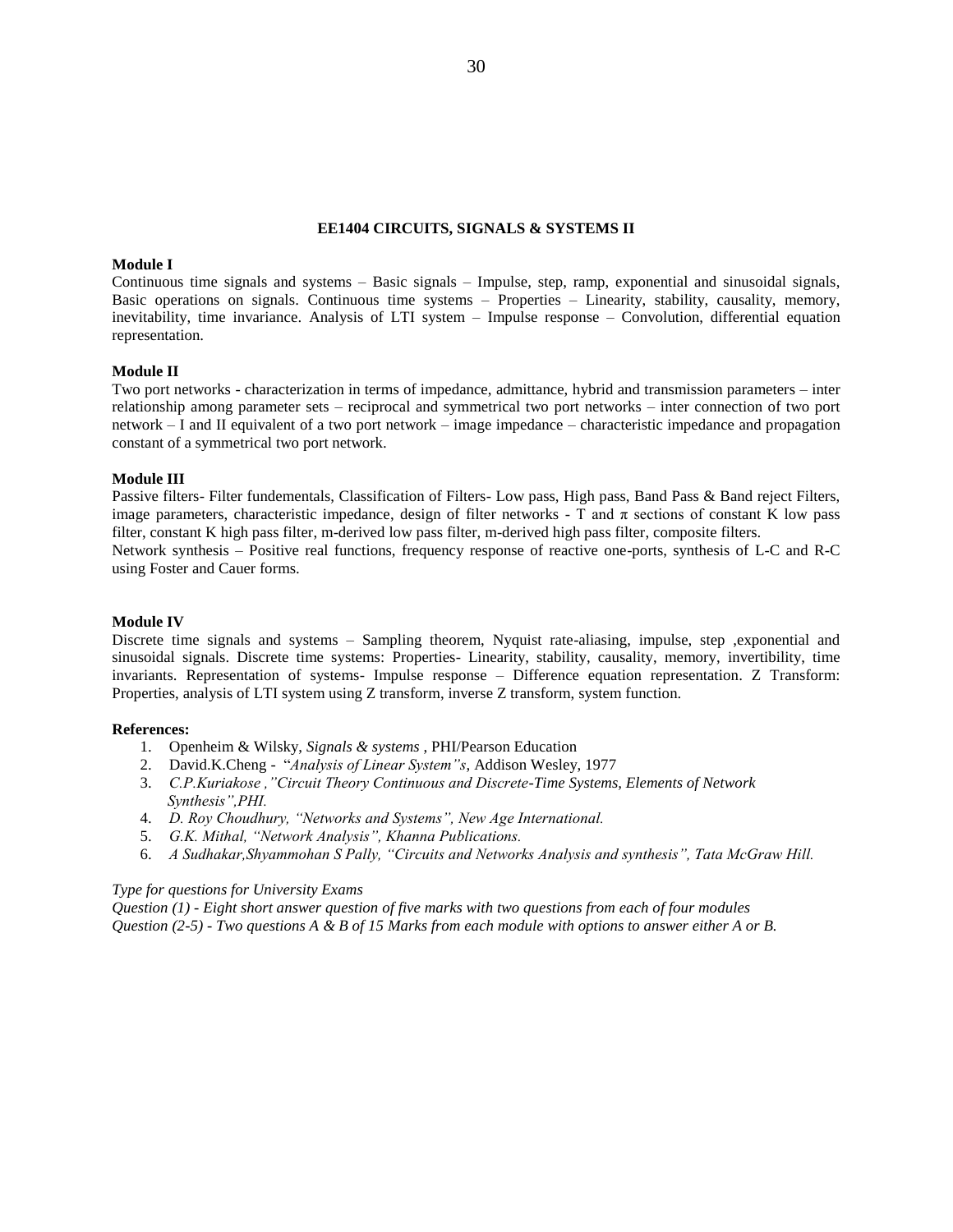#### **EE1405 ANALOG COMMUNICATION**

#### **Module I**

Introduction–communication process, source of information, communication channels; Modulation – need, band width requirements – electromagnetic spectrum. Amplitude modulation – principles – visual concepts, modulation factor and percentage of modulation, mathematical relationship, component phasors, frequency spectrum, band selection. Amplitude modulators – ISB modulators – VSB modulation. AM transmitters – low level, high level – SSB systems – comparisons, mathematical analysis, SSB generation –SSB transmitters – filter method, phase shift method, third method. AM receivers – TRF receivers, Super heterodyne receiver, Double Super heterodyne receiver – SSB receiver – BFO, envelope detection, multi-channel Pilot carrier.

#### **Module II**

Angle Modulation – mathematical analysis, principles, waveforms, frequency deviation, frequency analysis, bandwidth requirement, phasor representation–pre-emphasis, de-emphasis. FM modulators – direct, indirect, Phase modulators – direct. FM transmitters – direct FM, indirect FM; FM receivers-block diagram– demodulators – Tuned circuit frequency discriminators, slope detector, balanced slope detector, Foster-Seeley discriminators, ratio detectors – FM noise suppression; FM stereo broadcasting-stereo transmitter, stereo receiver (block level treatment only).

### **Module III**

Noise – external, internal – noise calculations, multiple noise sources, equivalent noise band width – Noise figure – Effective noise temperature, noise figure in terms of available gain – Noise in AM, angle modulation, pulse modulation – Performance of Communication systems – noise representation- Comparison of coded and uncoded systems - Characteristics of receivers – sensitivity, selectivity, double spotting, SNR – AGC circuitry – Performance of communication receivers – Comparison study of AM, FM and PM.

#### **Module IV**

Telephony –Simple telephone communication, classification of switching systems, Basics of a switching system; Switches & Multiplexers, DTMF & Pulse signaling, Electronic switching – stored program control, centralized and distributed SPC, enhanced services, Time division, space division & combination switching, Signaling techniques; Traffic Engineering – Network traffic, load and parameters, grade of service, blocking probability, traffic congestion.

#### **References:**

- 1. George Kennedy, *Electronic communication systems*, McGraw Hill,  $4<sup>th</sup>$  ed.
- 2. Thiagarajan-Viswanathan, *Telecommunication Switching Systems and Networks*, PHI Ltd, 2001
- *3. Simon Haykin, Communication Systems, John Wiley & Sons, 2004.*
- *4. Robert J Schoenbeck, Electronic Communications Modulation & Transmission, PHI Ltd, 2nd Ed.*
- *5. Wayne Tomasi, Electronic Communications Systems (Fundamentals through Advanced), Pearson Education 5 th Ed.*
- *6. B. P. Lathi, Communication Systems, B.S Publication, 2001*
- *7. Taub & Schilling, Principles of Communication Systems, Tata McGraw Hill, 1991*
- *8. Roddy & Coolen, Electronic Communications, Pearson Education/ Prentice-Hall India Ltd, 4 th Ed.*
- *9. D. N. Krishnakumar, Telecommunication & Switching, Sanguine Publishers, 2006*

#### *Type for questions for University Exams*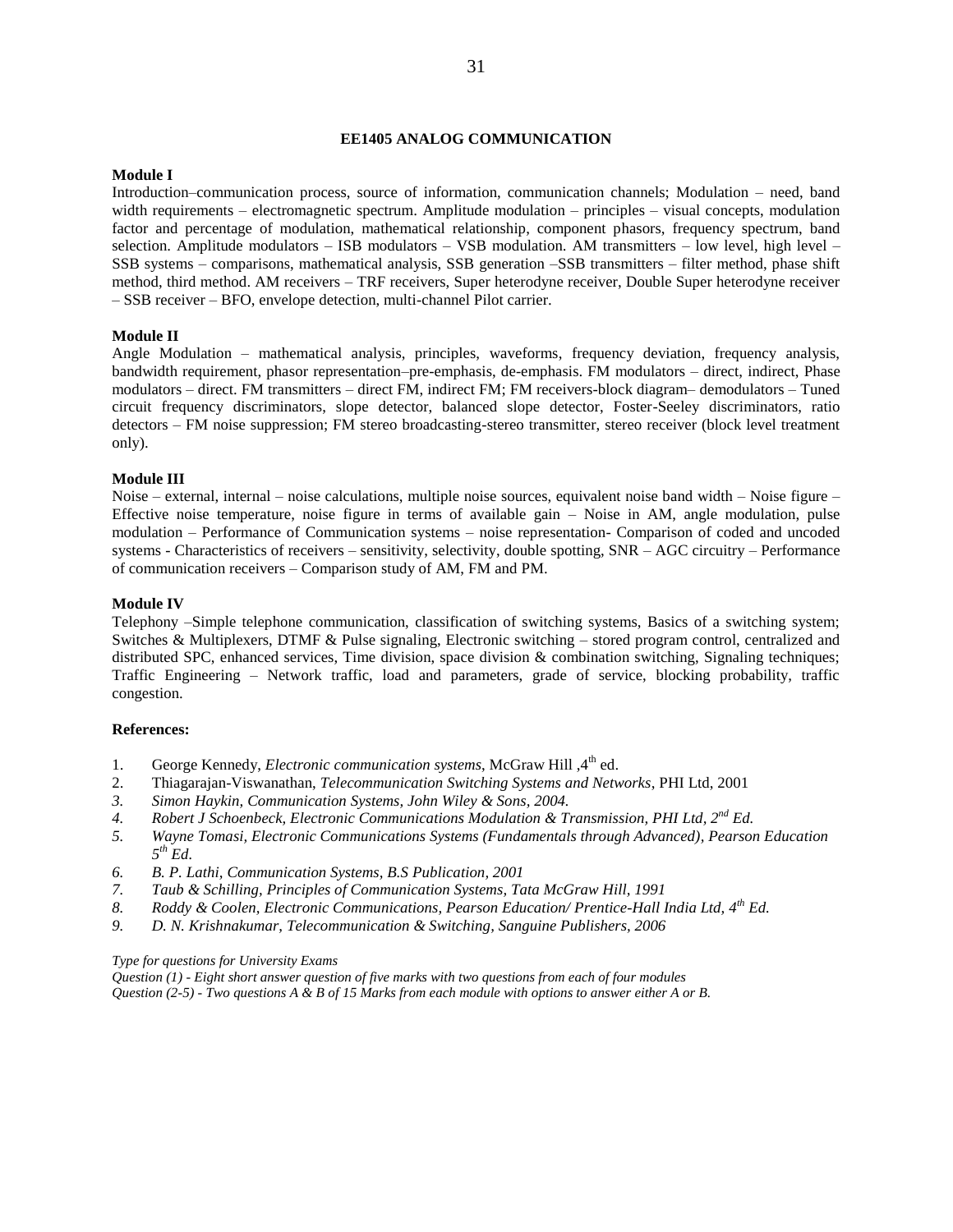#### **EE1406 INDUSTRIAL & POWER ELECTRONICS**

#### **Module I**

Power transistors - Design of high power amplifier – switching transistors - Parallel operation of transistor - Power MOSFET - Operating principles - Structure and characteristics. Thyristors – Classification & Constructional Details. SCR - Working principle - turn on, turn off and V - I characteristics - gate characteristics, and rating: Series and parallel operation of SCR - TRIAC - characteristics, modes of operation, Trigger circuits - magnetic & solid state , half- wave and full-wave operation .

#### **Module II**

Single phase controlled rectifiers - half-wave, full-wave, half-controlled and fully controlled - typical waveforms with R, RL, RL with diode and RL with voltage source - voltage and current equation for half-wave controlled rectifier. Three phase half-wave and full-wave controlled rectifier with R load, waveforms. DC motor speed control - various schemes – multi quardrant operation - simple circuits for speed control of series, PM and separately excited motors.

### **Module III**

Commutation schemes - (different classes) waveforms - single-phase invertors - series, parallel and bridge -PWM invertor - square wave and sin wave output. Chopper circuits using SCR transistor (detailed analysis not required) - Jones Chopper. A.C Motor speed control - various schemes - electronic control of speed of induction motors and synchronous motors.

#### **Module IV**

Static switches: dc & ac switches-1φ and 3φ switches-design of static switches-Solid state relays.

Switching regulators - Basic concepts, analysis and design of Buck, Boost, Buck-Boost and derived converters . UPS - Characteristics - Configuration – Application. Batteries: Characteristics and selection-charging circuits. Thyristor protection - over current, over voltage, di/dt, dv/dt, gate protection.

Industrial applications: Timer circuits - Flasher circuits-Electronic ballast, dielectric heating, induction heating.

#### **References:**

- 1. Muhammed H. Rashid, *Power Electronics – Circuits, Devices and Applications*, PHI Ltd, 3rd ed.
- 2. *.Power Electronics*, IMPACT Learning Material Series, Indian Society for Technical Education.
- 3. J. Michael Jacob, *Power Electronics: Principles & Applications*, Thomson Learning, New Delhi, 2006
- 4. B. K. Bose, *Modern Power Electronics And AC Drives*, Pearson Education/ Prentice-Hall India Ltd, 2003
- 5. Biswanath Paul, *Industrial Electronics and Control,* Prentice Hall of India, New Delhi, 2002
- 6. D W Hart, *Introduction to Power Electronics*, Pearson Education,1997
- 7. P C Sen, *Power Electronics*, Tata Mc Graw Hill, 2007
- 8. Singh & Khanchandani , *Power Electronics*, Tata Mc Graw Hill, 2nd ed.
- 9. Asghar M syed , *Power Electronics*, Prentice Hall of India, 2003
- 10. Hays , *The art of Electronics*, Cambridge University Press,1989

#### *Type for questions for University Exams*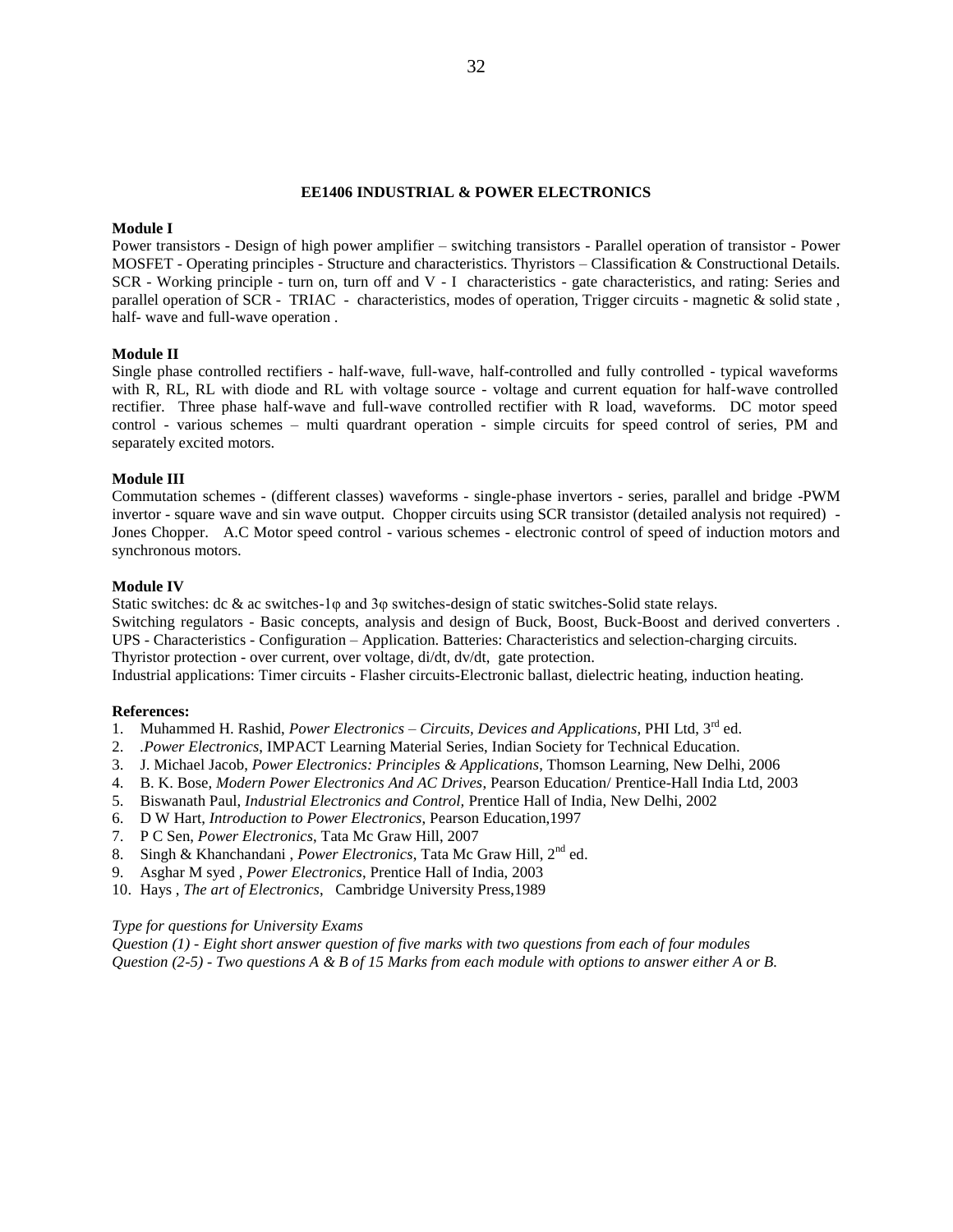# **EE14L1 DIGITAL ELECTRONICS LAB**

1. Half adder and full adder using NAND gates.

2.Code converters - Binary to Gray and gray to Binary using mode control

3. Binary addition and subtraction (a) 1's complement (b) 2's complement (using 7483)

4. BCD adder using 7483.

5. Study of MUX, DeMUX &Decoder Circuits and ICs

6. Set up R-S & JK flip flops using NAND Gates

7. Asynchronous UP / DOWN counter using JK Flip flops

8. Design and realization of sequence generators.

9. Study of shift registers and Implementation of Johnson and Ring counter using it.

10. Study of IC counters 7490, 7492, 7493 and 74192 or the CMOS equivalent.

11. Astable and monostable multi- vibrators using TTL gates.

12. Transfer characteristics and specifications of TTL gates

**Note: 50% Mark is earmarked for continuous evaluation and 50% mark for end semester examination, to be assessed by two examiners. A candidate shall secure a minimum of 50% marks for two components to be eligible for pass in that subject.**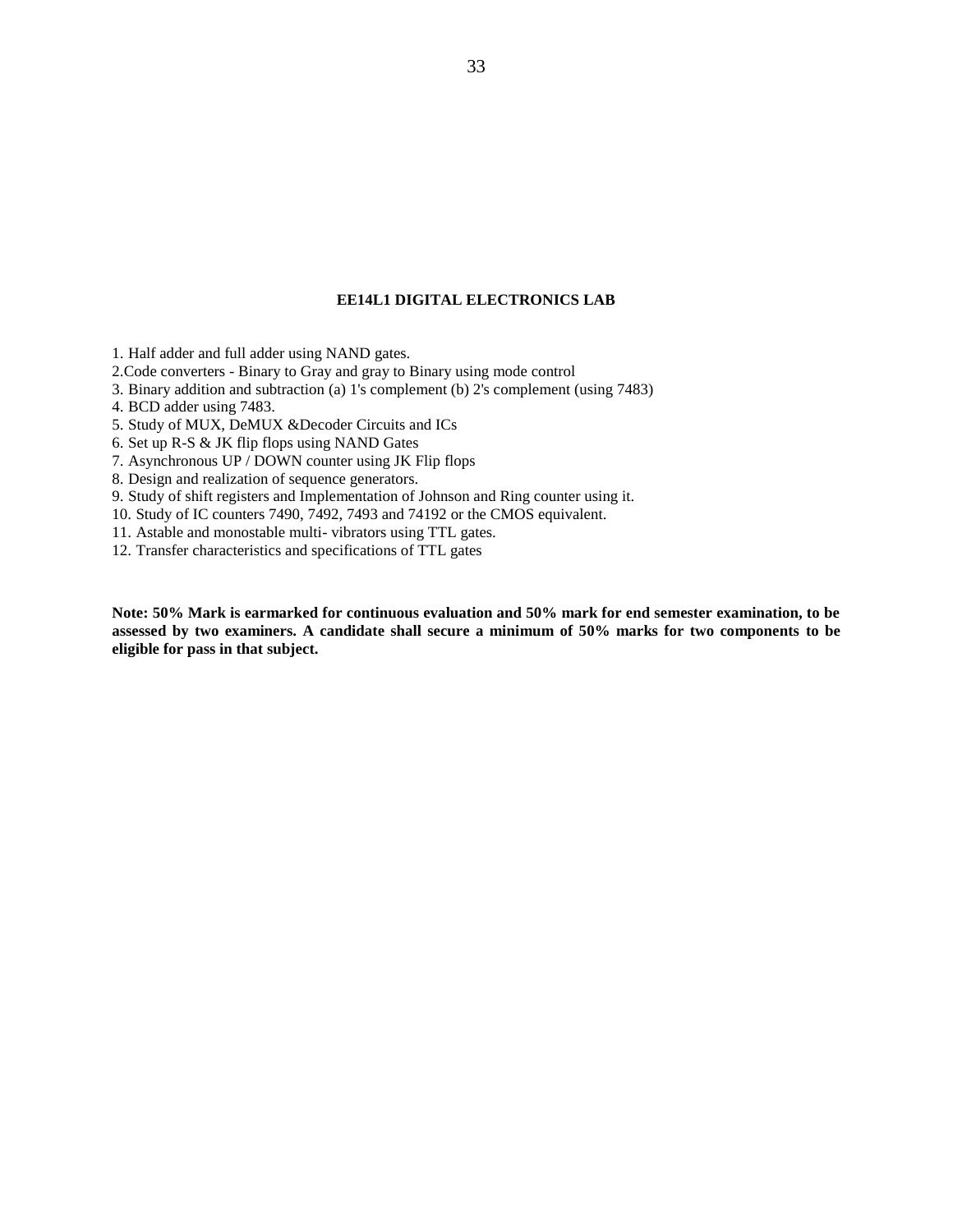### **EE14L2 ELECTRICAL MEASUREMENTS LAB**

1.Measurement of resistance using Wheatston's bridge

2.Measurement of resistance using Kelvin's double bridge

3.Measurement of self and mutual inductance of coupled coils

4.Measurement of KVAR in 3-phase circuits by single and two wattmeter method.

5.Calibration of ammeter using slide wire potentiometer

6.Calibration of Voltmeter using slide wire potentiometer

7.Measurement of internal resistance of battery using vernier potentiometer

8.Measurement of resistance of earth electrode using earth megger.

9.Calibration of wattmeter using vernier potentiometer

10.Determination of B-H curve

11.Determination of Hysterisis loop-tracing the loop using CRO

12.Calibration of single phase energy meter by direct and phantom loading

13.Calibration of single-phase energy meter at 0.5 & 0.866 p.f. without using phase shifting transformer.

14.Calibration of 3-phase energy meter.

15.Adjustments in energy meter using rotating sub- standard.

Student shall present his/her fair record, notebook duly certified by the Head of the Department, to the examiners at the time of University Practical examination.

**Note: 50% Mark is earmarked for continuous evaluation and 50% mark for end semester examination, to be assessed by two examiners. A candidate shall secure a minimum of 50% marks for two components to be eligible for pass in that subject.**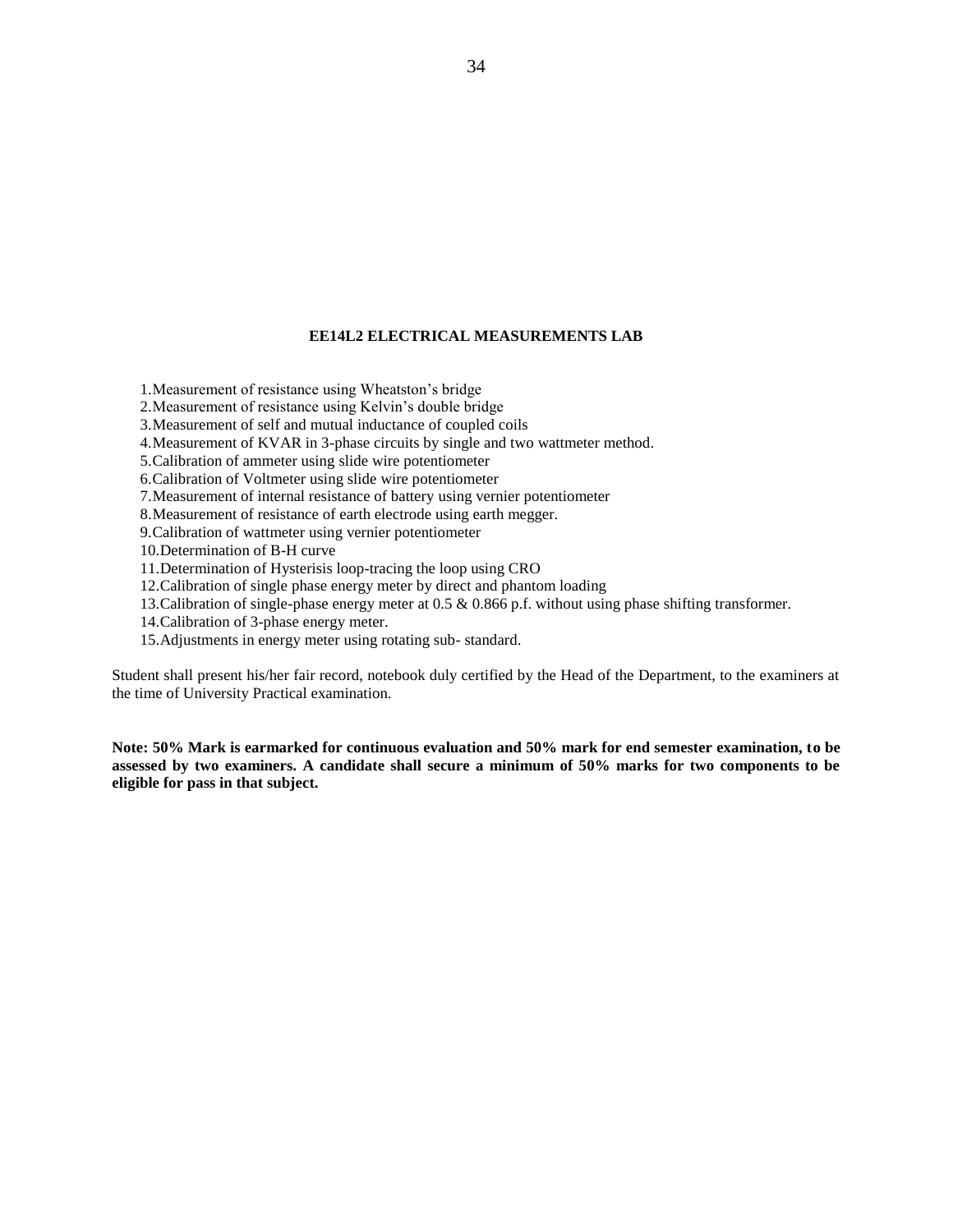## **CE/CS/EB/EC/EE/EI/FT/IT/ME/SE 1501 ENGINEERING MATHEMATICS - IV**

# **Module I**

**Probability distributions:** random variables (discrete & continuous), probability density, mathematical expectation, mean and variance of a probability distribution, binomial distribution, Poisson approximation to the binomial distribution, uniform distribution , normal distribution.

**Curve fitting**: method of least squares, correlation and regression, lines of regression.

# **Module II**

**Sampling distributions**: population and samples, the sampling distribution of the mean unknown),  $\sigma$  known), the sampling distribution of the mean ( $\sigma$ (the sampling distribution of the variance, point estimation, interval estimation, tests of hypotheses, null hypotheses and significance tests, hypothesis concerning one mean, type I and type II errors, hypotheses concerning two means. The estimation of variances: Hypotheses concerning one variance - Hypotheses concerning two variances.

# **Module III**

# **Finite difference Operators:** $\nabla$ ,  $\Delta$ ,  $E$ ,  $\delta$ ,  $\mu$ ,  $\mathbf{x}^{(n)}$

Newton's Forward and Backward differences interpolation polynomials, central differences, Stirlings central differences interpolation polynomial. Lagrange interpolation polynomial, divided differences, Newton's divided differences interpolation polynomial

**Numerical differentiation**: Formulae for derivatives in the case of equally spaced points.

**Numerical integration:** Trapezoidal and Simpson's rules, compounded rules, errors of interpolation and integration formulae. Gauss quadrature formulae (No derivation for 2 point and 3 point formulae)

#### **Module IV**

**Numerical solution of ordinary differential equations:** Taylor series method, Euler's method, modified Euler's method, Runge-Kutta formulae 4th order formula,

**Numerical solution of boundary value problems**: Methods of finite differences, finite differences methods for solving Laplace's equation in a rectangular region, finite differences methods for solving the wave equation and heat equation.

# **References:**

*1.* Irvrin Miller & Freind, *Probability and Statistics for Engineers,* Prentice-Hall India Ltd, 6th ed.

2.S. S. Sastry, *Numerical Methods*, Prentice-Hall India Ltd, 4<sup>th</sup> ed.

- *3.P. Kandaswamy K.Thilagavathy, K.Gunavathy , Numerical Methods, S. Chand & Co., 2005*
- *4. A. Papoulis, Probability, Random Variables And Stochastic Processes, McGraw Hill, 4th ed.*

#### *Type for questions for University Exams*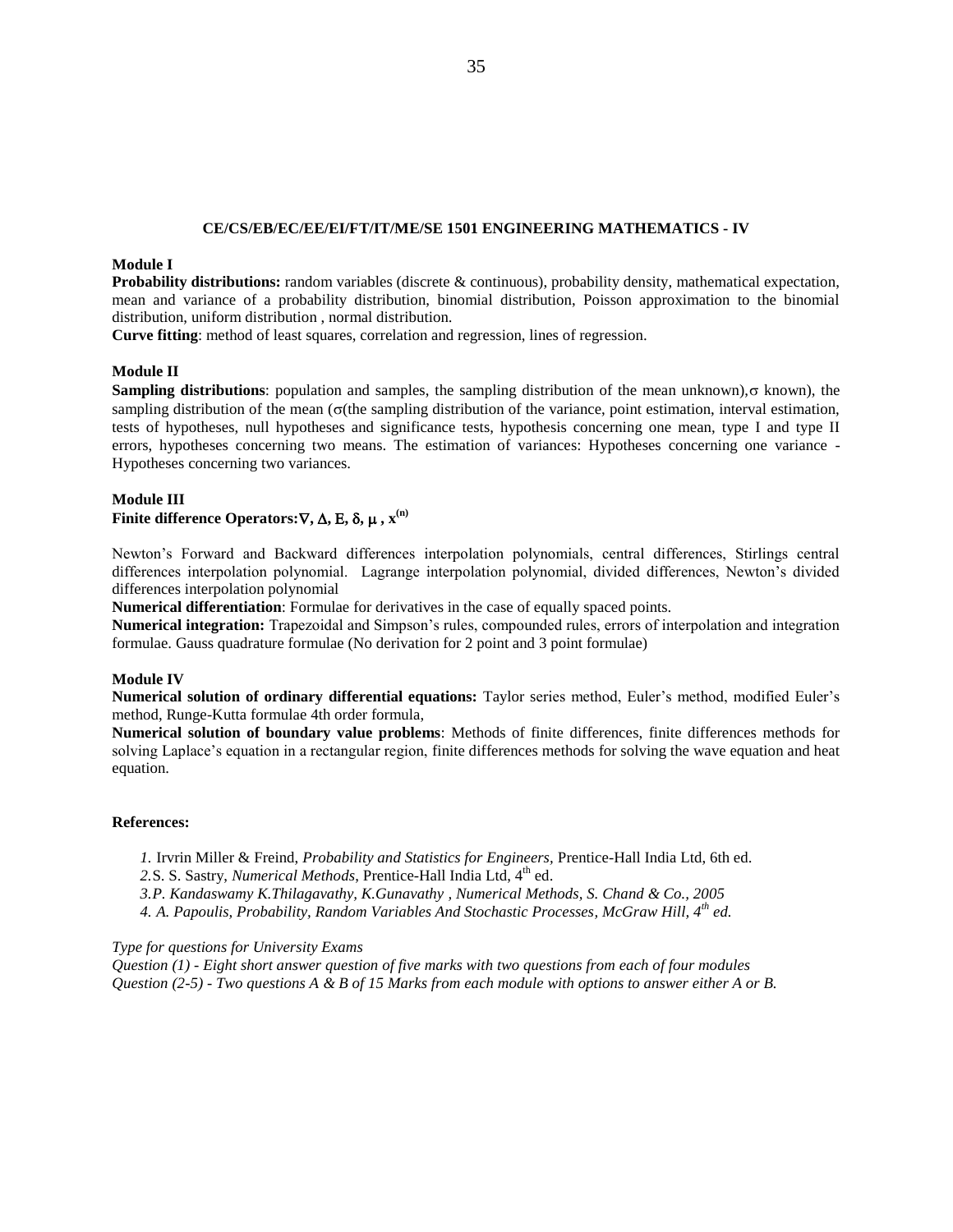#### **EE1502 ELECTRICAL MACHINES II**

#### **Module I**

Alternators- constructional features of high speed cylindrical rotor and low speed salient pole machines, synchronous speed AC windings - different types (detailed drawing not required) emf equation- distribution factor- coil span factorfield mmf and gap flux density distribution – harmonics in induced emf - remedial measures - mmf of AC windingsspace harmonics- revolving magnetic field.

#### **Module II**

Theory of cylindrical rotor machines- armature reaction- synchronous impedance- voltage regulation-determination of regulation by mmf, emf and Potier methods- Principles of operation of automatic voltage regulators - determination of Xd, Xq by slip test.

Parallel operation of alternators - performance of two machines in parallel-synchronising power - effect of speed regulation on load sharing -methods of synchronizing- synchroscope- methods of automatic synchronizingsynchronous machines on infinite bus bars.

#### **Module III**

Synchronous motor-torque and power relationship-phasor diagram starting of synchronous motors-losses and efficiency calculations-V curves-synchronous condenser-load angle

#### **Module IV**

Power angle diagrams -power flow equation for cylindrical and salient pole machines-reluctance power-maximum power transfer-stability limit-control of active and reactive power in synchronous machines on infinite bus bars. Symmetrical short circuits (only qualitative analysis) - steady state, transient and subtransient reactance - time constants- Hunting in synchronous machines- natural frequency of oscillations - damper windings.

#### **References:**

- 1. Nagrath I.J. and Kothari D.P.: Theory of AC machines, Tata McGraw Hill
- 2. Bimbra P.S. : Electrical Machinery, Khanna Publications<br>3. Say M.G ELBS & Pitman : Performance and
	- 3. *Say M.G ELBS & Pitman : Performance and design of AC Machines,*
- 
- 4. *Langsdorf A.S : Theory of AC machines, Tata McGraw Hill*
- 
- 
- 5. *Gupta B.R & Vandana Singhal : Fundamentals of Electrical Machines, New Age International ,1990*

# *Type for questions for University Exams*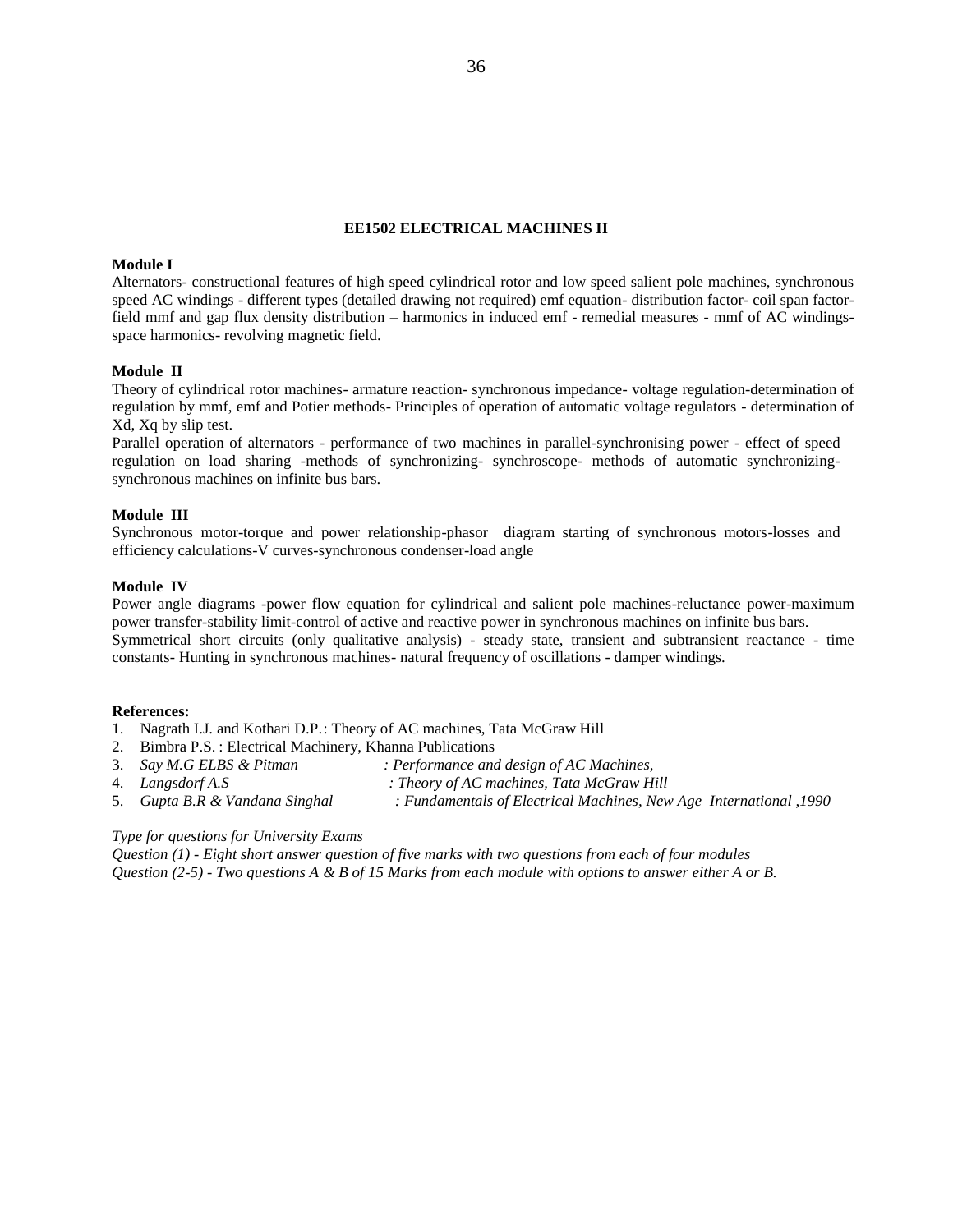## **EE1503 POWER SYSTEMS I**

### **Module I**

Conventional sources of electrical energy- thermal, hydroelectric, diesel and nuclear power plants-introduction to renewable energy sources- power plant economics –operating coasts- load factor- demand factor- diversity factorplant factor. Types of tariffs, power factor improvement.

#### **Module II**

Overhead transmission systems- arrangement of conductors- sag and tension- transmission line supports and their location, economic span- choice of transmission voltage- line insulators- string efficiency- impulse ratio- arcing horns and rings- failure of insulation- corona- under ground cables- different types- capacitance of single core and three core cables- grading of cables.

### **Module III**

Distribution systems- classification and arrangement of distribution systems- distribution substation layout and arrangement- economic loading of distribution transformers- design of feeders. Kelvin's Law- considerations in primary and secondary distribution system design- current distribution and voltage drop in single-phase and threephase four-wire distribution systems- voltage drop calculation and design of distributors in ring systemimprovement of existing distribution systems- LT capacitor installation- size and connection- Rising mains-Equipment earthling- Electric energy management. Power quality.

# **Module IV**

Performance of transmission lines- calculation of transmission line inductance and capacitance- GMD and GMRbundled conductors- transposition- ABCD constants- effect of capacitance- nominal T and  $\pi$  methods of calculations- power flow through a transmission line. Methods of voltage control.

#### **Reference:**

- *1. Soni, Gupta, Bhatnagar- A course in Electric Power, Dhanapat Rai & Sons New Delhi, 1996.*
- *2. A.T Star,- Generation, Transmission & Utilization of Electric Power, Sir. Issac Pitman and Sons, 1961.*
- *3. Turan, Goren - Electric Power Transmission System Engineering, John Wiley,1988.*
- *4. S.L Uppal - Electric Power, Khanna Publishers, 1992.*
- *5. A.S Pabla - Electric Power Distribution System, Tata McGraw Hill, 1992.*

### *Type for questions for University Exams*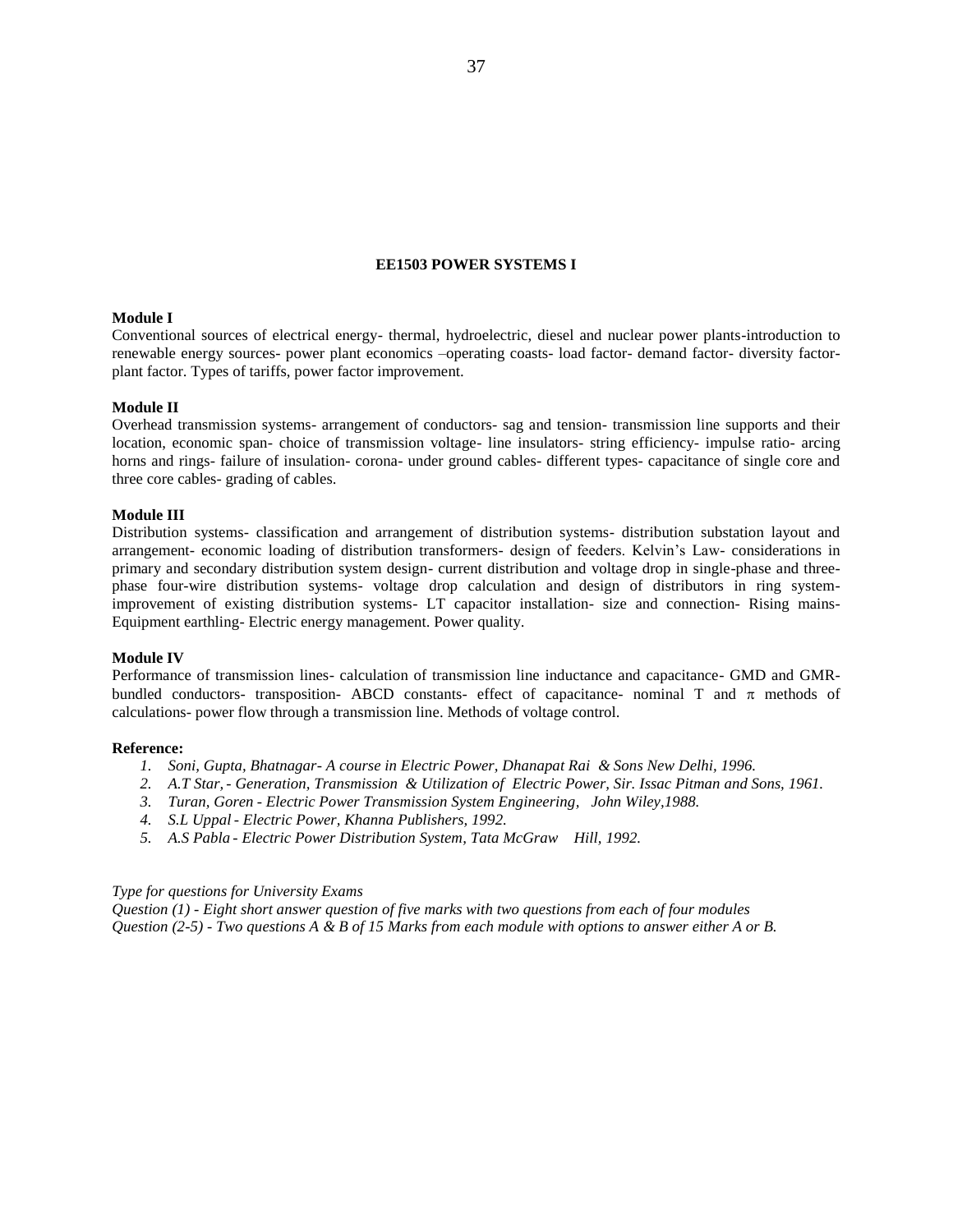# **EE1504 MICROPROCESSOR BASED SYSTEMS**

### **Module I**

# **Basics of 8085 Microprocessor**

Architecture- pin description-Features-Interrupt system-Stack and subroutine Memory Interfacing-Decoding techniques-Mapping techniques I/O mapped I/O-Memory mapped I/O-Serial Communication and DMA features

# **Module II**

### **Programming with 8085**

Basic instruction set-Addressing modes-Timing diagram-Assembly language programs-Looping counting indexing operations-Delay routines

# **Module III**

# **Peripherals**

8255-Programmable Peripheral Interface 8253-Programmable Interval Timer 8279-Programmable Keyboard & Display Controller 8251-Programmable Communications Interface

## **Module IV**

### **Microcontrollers**

Basics of 8051-Architecture and pinouts-Internal Memory organization-Counters Timers-Serial data input and output-Power saving modes-Programming with 8051-Interfacing of keyboard ADC, DAC etc

### **Reference:**

- 1.Gaonker R.S. Microprocessor Architecture, Programming and applications
- 2.Ghosh and Sridhar, *0000 to 8085 Microprocessors for Engineers and Scientists,* Prentice-Hall India, 2nd edition
- 3.Kenneth Ayala, The 8051 Microcontroller ,West Publishing Company.
- 4.Mazidi ,The 8051 Microcontrollers & Embedded Systems, Pearson Education
- 5.*A.Nagoor Kani, Microprocessors,architecture and programming,RBA Publications*

6.*Microprocessors and Interfacing, Douglas V Hall, Tata Mc Gram Hill* 

*Type for questions for University Exams*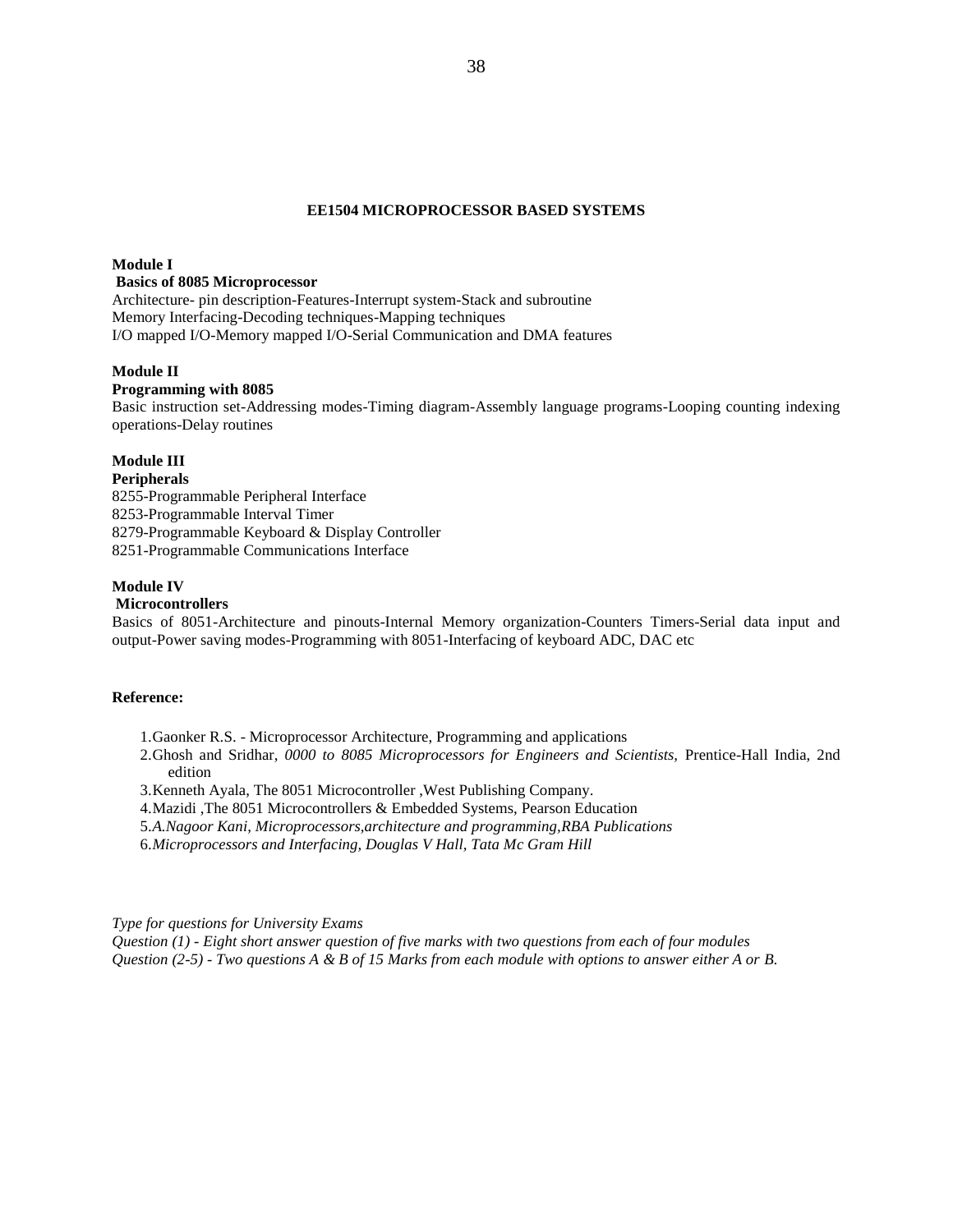### **EE1505 LINEAR INTEGRATED CIRCUITS**

### **Module I**

Integrated Circuits- Introduction to operational amplifiers – basic differiential amplifier – dual input balanced output and unbalanced output – Internal block schematic of op amp - Biasing used in IC – Constant current source - current mirror Circuits – Op – amp parameters – ideal op amp – transfer curve – equivalent circuit –internal circuit analysis of a typical op – amp- frequency response frequency compensation. Slew rate and its effect, typical data sheet 741.

### **Module II**

Input bias current – off set – drift – compensating networks CMRR,SVRR, finite gain bandwidth and its effect in opamp circuits performance Open loop configurations Op amp in closed loop configuration : Different feed back configutrations – voltage follower – V/I converters, I/V converters and its applications – Differential amplifiers with one op amp and 3 op amps. Instrumentation amplifier IC and its application.

### **Module III**

Op amp applications – Summer – Sub tractor –Log amplifier –Antilog amplifier \_ Integrator and differentiator Comparatoprs : zero crossing – using voltage references – regenerative (Schmitt trigger ) comparators : window detector application – OP as comparators – Astable and monostable multivibrators – Triangular and tooth wave generators – RC phase shift and Wien bridge oscillators – Sample and hold circuit – peak detector circuit. Precision rectifiers. Voltage regulators – 723 (block diagram, typical low voltage regulator circuit). 78XX, 79XX, 371.

### **Module IV**

Specialized ICs and applications: 555 timers – Functional block diagram – A stable multi vibrator , mono stable , multi vibrator and its applications – Voltage to Frequency converter – Automobile tachometer : 566 VCO chip 565 PLL: - PLL applications . ADC and DAC – performance specification – weighted,  $R - 2R$ ; successive approximation , flash, integrating ,Filters: Transfer functions – LPF,HPF,BPF,BRF Approximation methods Butter worth – Chebyshev – Active Filters – I order filters, Quality factor Design – Universal Active Filters – All Pass filters. Switched Capacitive Filters.

### **References:**

- 1. Op amps and Linear Integrated circuits : RF Coughlin Pearson Education /PHI
- 2. Design with operational Amplifiers Analog Ics: Sargio Franko  $-2<sup>nd</sup>$  Edition McGraw Hill
- 3. Linear Integrated Circuits : d roy Chaudary , Shail B Jain
- 4. Integrated circuits : K.R Botkar
- 5. Analog Integrated Circuits : Gray John wiely 2 nd edition
- 6.

#### *Type for questions for University Exams*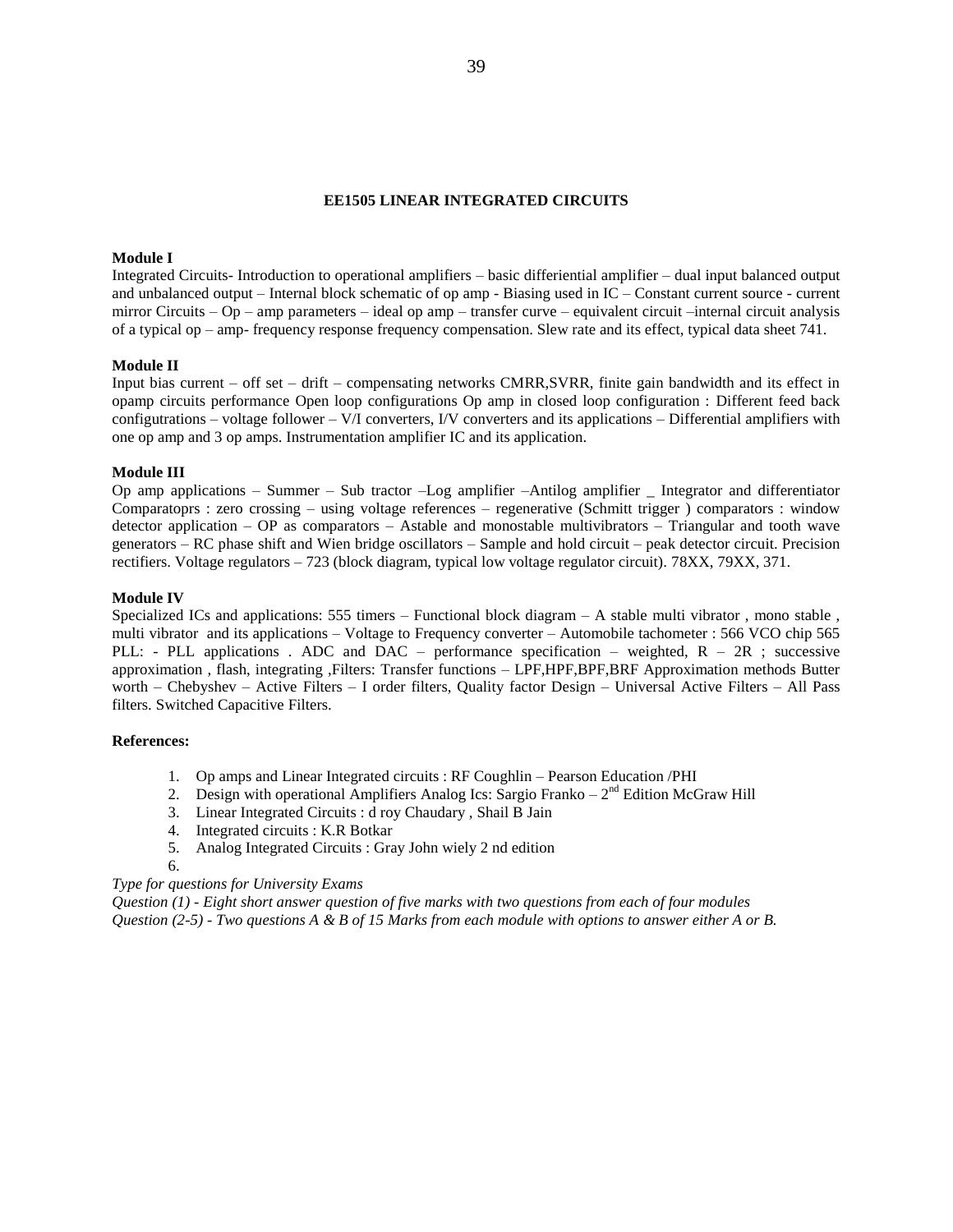# **EE1506 FIELD THEORY**

### **Module I**

**O**verview of vector analysis – Co-ordinate systems – rectangular, cylindrical, spherical - transformations. Divergence theorem, Stokes theorem, Div, Grad, Curl.

Static Electric field: Coulomb's law, superposition, electric flux, electric field, electric scalar potential, dipole, method of images – Gauss law for electric flux, boundary conditions – capacitance of isolated sphere, concentric sphere, co-axial cylinder/cable two wire transmission line- energy stored in electric field / capacitor, energy density. Laplace equation, Poisson's equation, Uniqueness theorem.

#### **Module II**

Static magnetic field of steady electric currents – magnetic flux, Biot -Savart law, Ampere's law, Gauss law for magnetic flux –boundary conditions, magnetic vector potential, inductance of a coaxial cable, two wire transmission line, solenoid, toroid. Electromagnetic induction – Faraday's law, self & mutual inductance. Continuity equation – displacement current – Maxwell's equations integral  $\&$  differential form.

# **Module III**

Uniform plane waves –general solution –TEM waves – relation between electric and magnetic fields, phase and group velocity – plane waves in lossy medium, skin depth, propagation constants and intrinsic impedance – Harmonically varying field, Poyntings theorem-interpretation, application. Wave polarization – linear, elliptic and circular polarization, wave guides – rectangular - modes of propagation- cylindrical wave guides.

#### **Module IV**

Reflection of plane waves at boundaries – normal and oblique incidence – refraction – transmission – Snell's law – critical angle – Brewster angle – total internal reflection.

Transmission lines: - Uniform transmission line – VI solution- characteristic impedance – VSWR – impedance matching – quarter wave and half wave length transformer – stub matching – single and double – Smith chart – impedance matching using Smith Chart.

#### **References:**

- 1. Sadiku MNO *Elements of Electromagnetics*, Addison Wesley 2002.
- 2. Premlet B *Electromagnetic theory with applications*, Phasor Books 2002.
- 3. W. H. Hayt *Engineering Electromagnetics*, Mc Graw Hill2001.
- 4. Nannapaneni Narayana Rao *Elements of Engineering Electromagnetics* Prentice –Hall, 1998
- 5. Cheng D.K *Electromagnetic Fields & Wave*, Addison Wesley 2002.

### *Type for questions for University Exams*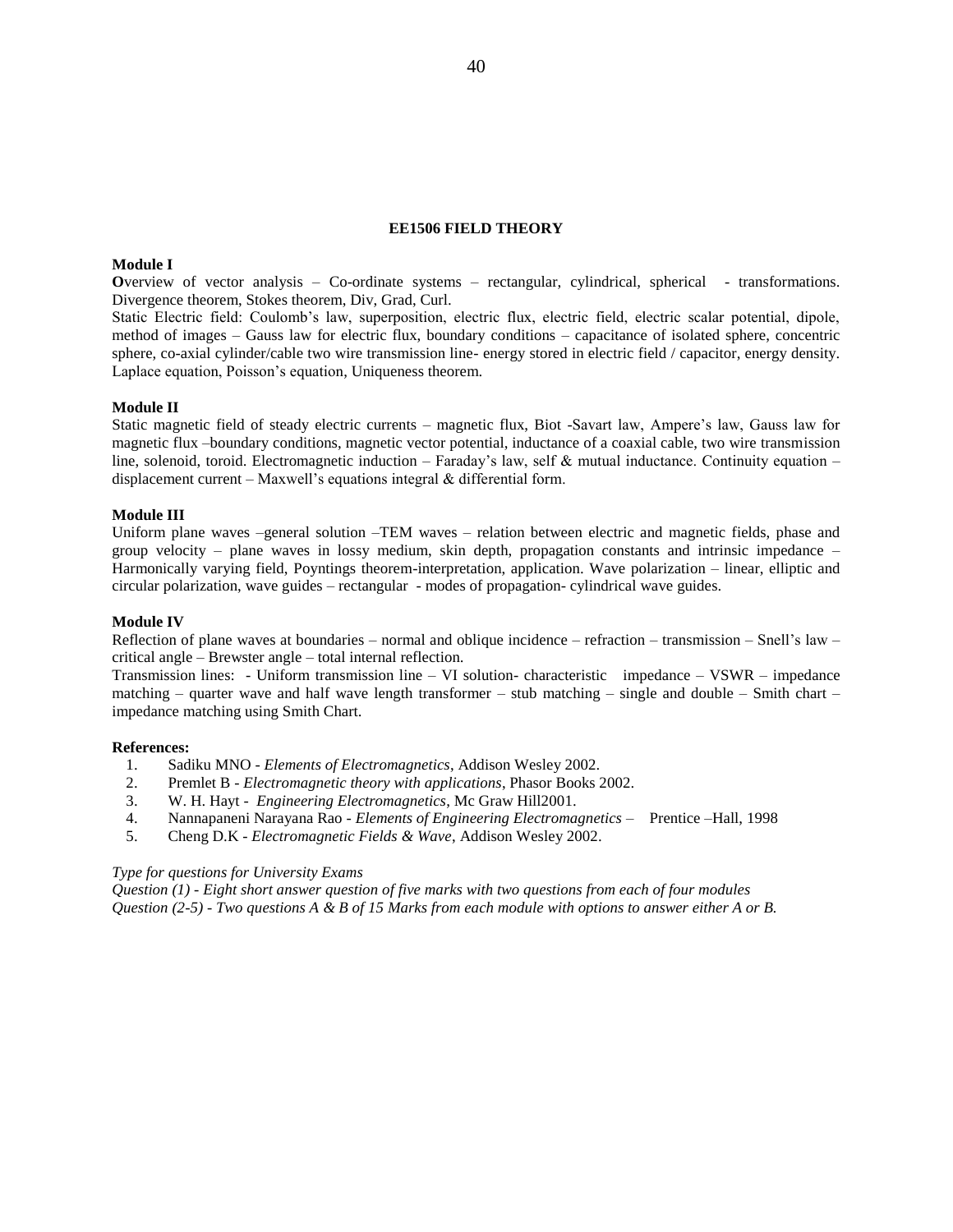### **EE15L1 ELECTRICAL MACHINES LAB I**

#### **DC Machines**

Plotting of the open circuit characteristics of the given d.c. shunt generator at rated speed. Pre-determination of o.c.c. at other speeds and critical resistances of various speeds. Finding the voltage built-up with a given field circuit resistance and the critical speed for a given field circuit resistance.

Load test on the given DC shunt generator and plotting external characteristics – Deduce the internal characteristics and armature reaction curve.

Brake test on DC shunt and series motor and plot the following characteristics:

Output Vs Efficiency

Output Vs Line current Output Vs Speed

Speed Vs Torque

Line current Vs Torque

Study of 3 point and 4 point starters for DC shunt motor

Swinburne's test on DC shunt machine and pre-determination of armature current and percentage efficiency when the machine operates as a motor and as a generator delivering  $\frac{1}{4}$ ,  $\frac{1}{2}$ ,  $\frac{3}{4}$ , full and  $\frac{5}{4}$ <sup>th</sup> rated output.

Hopkinson's Test on a pair of DC Machines and pre-determining of the efficiency of the machine working as motor and as a generator under various conditions of load on the generator.

Separation of losses in a d.c. machine by conducting a retardation test and determination of the moment of inertia of the rotating system.

Separation of losses in d.c. shunt machine by conducting no load test at different excitations and plotting the variations of these losses at various speeds.

# **Transformers**

Polarity test on single phase transformers.

Connect three single phase transformers to form a 3 phase transformer with YY and DYI connection. Perform the load test, under balanced upf conditions – Plot the efficiency Vs output and % regulation Vs output characteristics. O.C and S.C test on the single phase transformer and pre-determination of the following:

Efficiency at various loads and power factors.

Regulation at various loads and lagging and leading power factors.

Equivalent circuits referred to H.V and L.V sides.

Calculation of performance using equivalent circuit and given load connection to the equivalent circuit.

Upf load at which efficiency is maximum.

Separation of losses of single phase transformer into hysteresis and eddy current loss components at normal voltage and frequency.

Sumpner's test on a pair of identical single phase transformers and pre-determination of the efficiency and regulations at various loads and power factor.

Scott connection of the single phase transformers and the performance under various load conditions at Upf and plotting the efficiency curves with main transformer secondary alone loaded.

Teaser transformer secondary alone loaded.

Balanced loading.

Unbalanced loading.

Student shall present his/her fair record, notebook duly certified by the Head of the Department, to the examiners at the time of University practical examination.

**Note: 50% Mark is earmarked for continuous evaluation and 50% mark for end semester examination, to be assessed by two examiners. A candidate shall secure a minimum of 50% marks for two components to be eligible for pass in that subject.**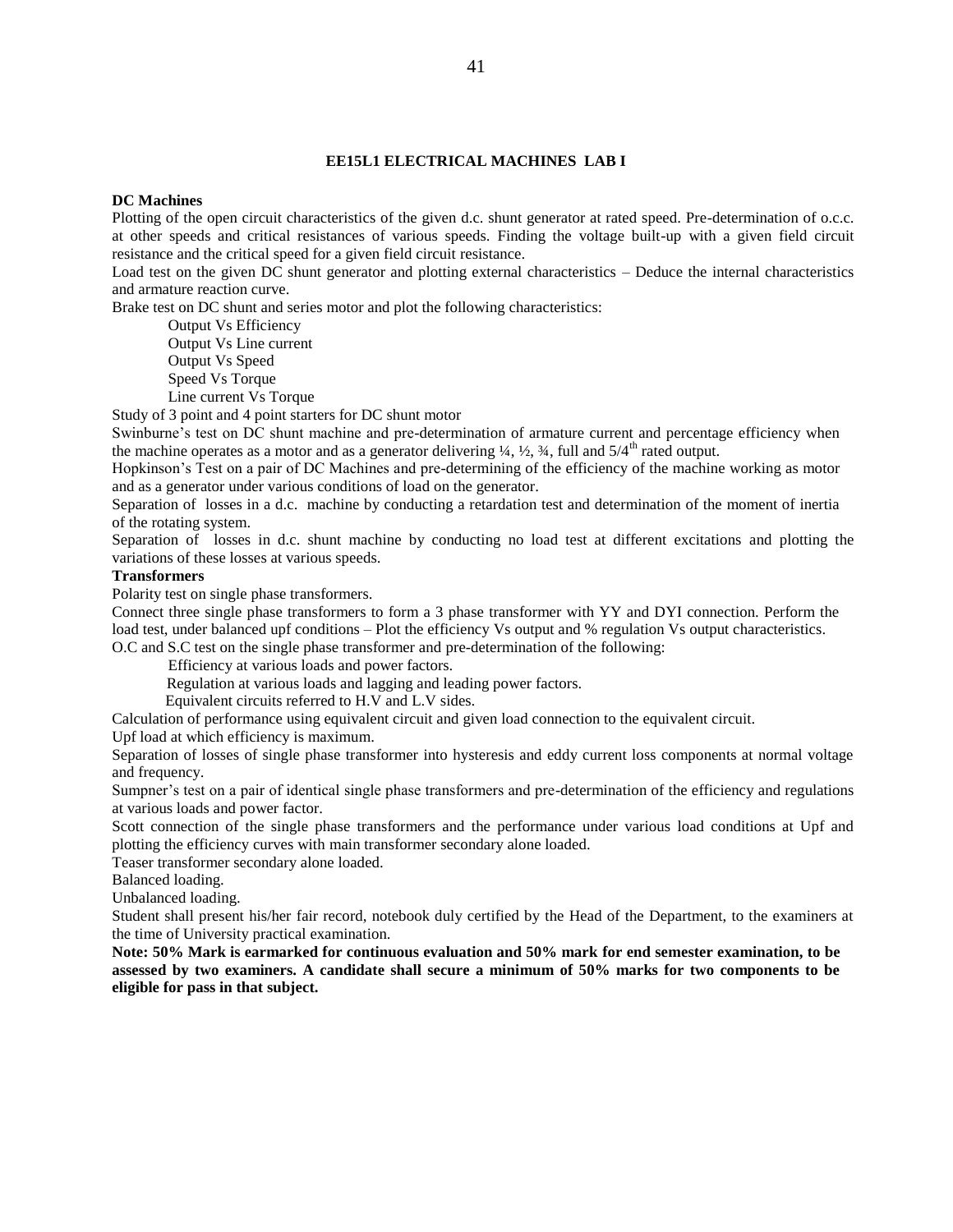# **EE15L2 MICROPROCESSOR & MICROCONTROLLER LAB**

# **Part A (Compulsory)**

### **Study of a typical microprocessor trainer kit and its operation**

Simple programming examples using 8085 instruction set. To understand the use of various instructions and addressing modes – monitor routines.

Interfacing and programming of 8255 (eg: traffic light control , Burglar alarm, stop watch) Interfacing and programming of 8253/8254 Interfacing and programming of 8279.

### **Part B**

A/D and D/A converter interface Stepper motor interface. Display interface.

Programming of different types of EPROM 2716, 2732, etc…(at least two topics from Part B has to be covered.)

**Note: 50% Mark is earmarked for continuous evaluation and 50% mark for end semester examination, to be assessed by two examiners. A candidate shall secure a minimum of 50% marks for two components to be eligible for pass in that subject.**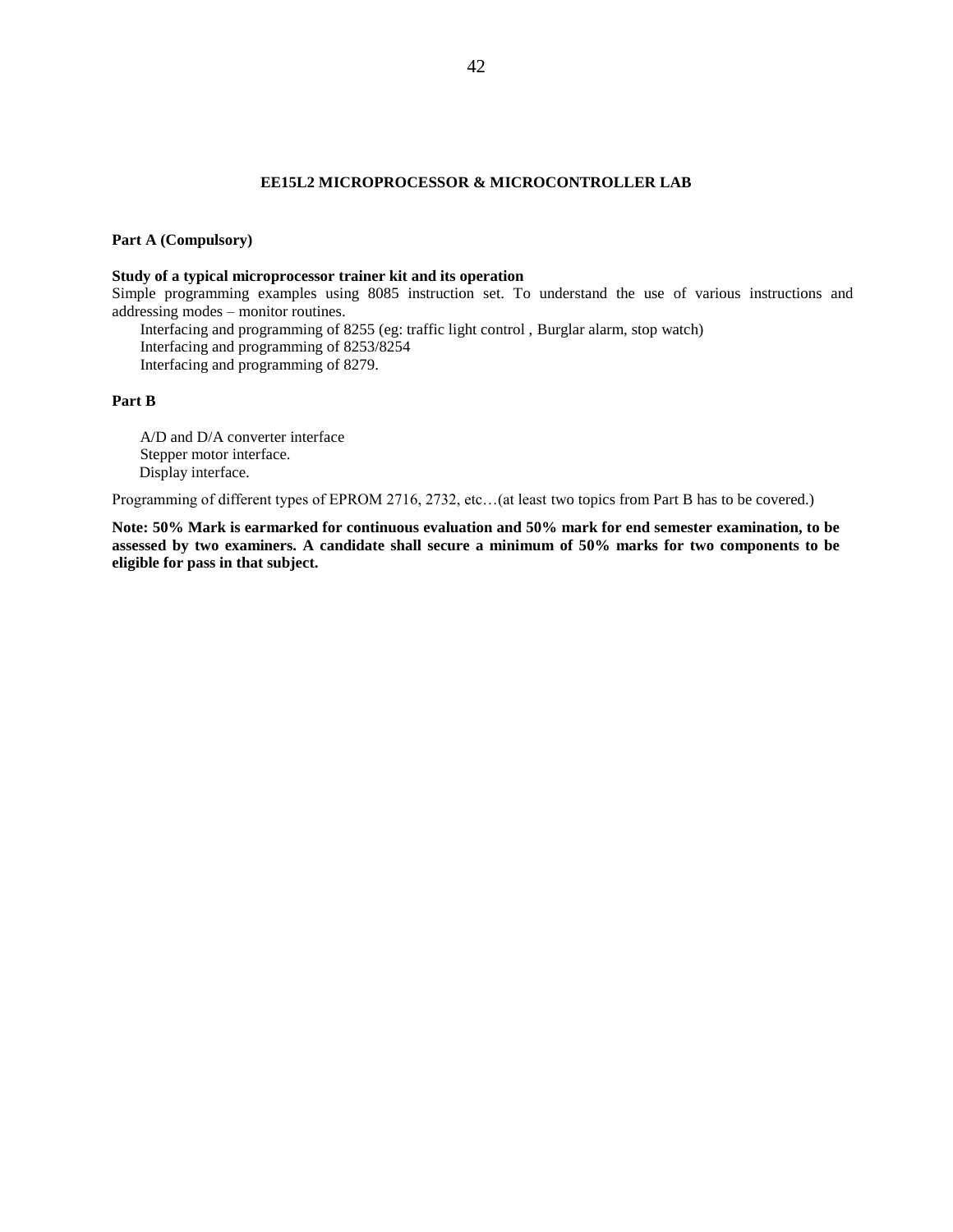### **EE1601 MODERN COMMUNICATION ENGINEERING**

### **Module 1**

**Microwave Communication :** Basic principles of microwave links- Microwave Relay Systems – Choice of frequency – line of sight and over the horizon systems – modulation methods – block schematics of terminal transmitters and receivers – microwave repeaters – microwave repeaters – microwave repeaters – microwave antennas – propagation mechanisms – propagation characteristics – path loss models – shadowing models – small scale fading and multipath fading – basic principles of design of microwave link

### **Module II**

**Satellite Communication** – Orbit of communication satellite – Satellite Constellation – Orbital parameters – Orbital perturbations – Geostationary orbits – Low Earth and Medium Orbits – Look Angles – Frequency selection RF Links – Propagation characteristics – Modulation methods- coding – multiple access – space craft – antennas – transponders – intersatellite link – link power budget – earth station interference – Satellite systems – Geostationary systems – Distress and Safety systems – Navigation systems – direct sound broadcast systems – Direct Television broadcast systems

### **Module III**

**Wireless communication systems:** Cellular concepts – Cell Splitting and Frequency Reuse - Propagation Mechanisms – Modulation techniques for wireless communication – Analog, Digital and Spread Spectrum modulation – Equalisation, Diversity and Channel coding Diversity Techniques – Multiple access techniques for Wireless Commuications – FDMA,TDMA and CDMA – Wireless systems and standards – AMPS – Global System for Mobile(GSM) – CDMA – General Packet Radio Service – DECT System .

Fiber optic communication: light wave communication systems- Fiber optic cable - optical transmitter and receiver.

#### **Module 1V**

Radiation and Propagation of Waves: - (analysis not required) - Electro magnetic Radiation- Waves in free spacepolarization - reception- effects of Environment- Propagation of waves:- Ground waves- Sky-wave propagation space waves- antennas- Basic consideration - wire radiator in space - common terms and definitions- Effects of ground on Antennas- Directional High frequency Antennas - UHF Micro wave antennas - Wide band and special purpose antennas.

#### **References:**

- 1) Electronic Communications: Dennis Roddy and John Coolen, Prentice Hall, India.
- 2) Electronic Communication Systems: Kennedy & Davis Fourth Edition-TMH 3) Communication Electronics: Frenzel, McGraw Hill, International Editions. For Modules IV & V
- 4) Communication Electronics : Frenzel MGH

#### *Type for questions for University Exams*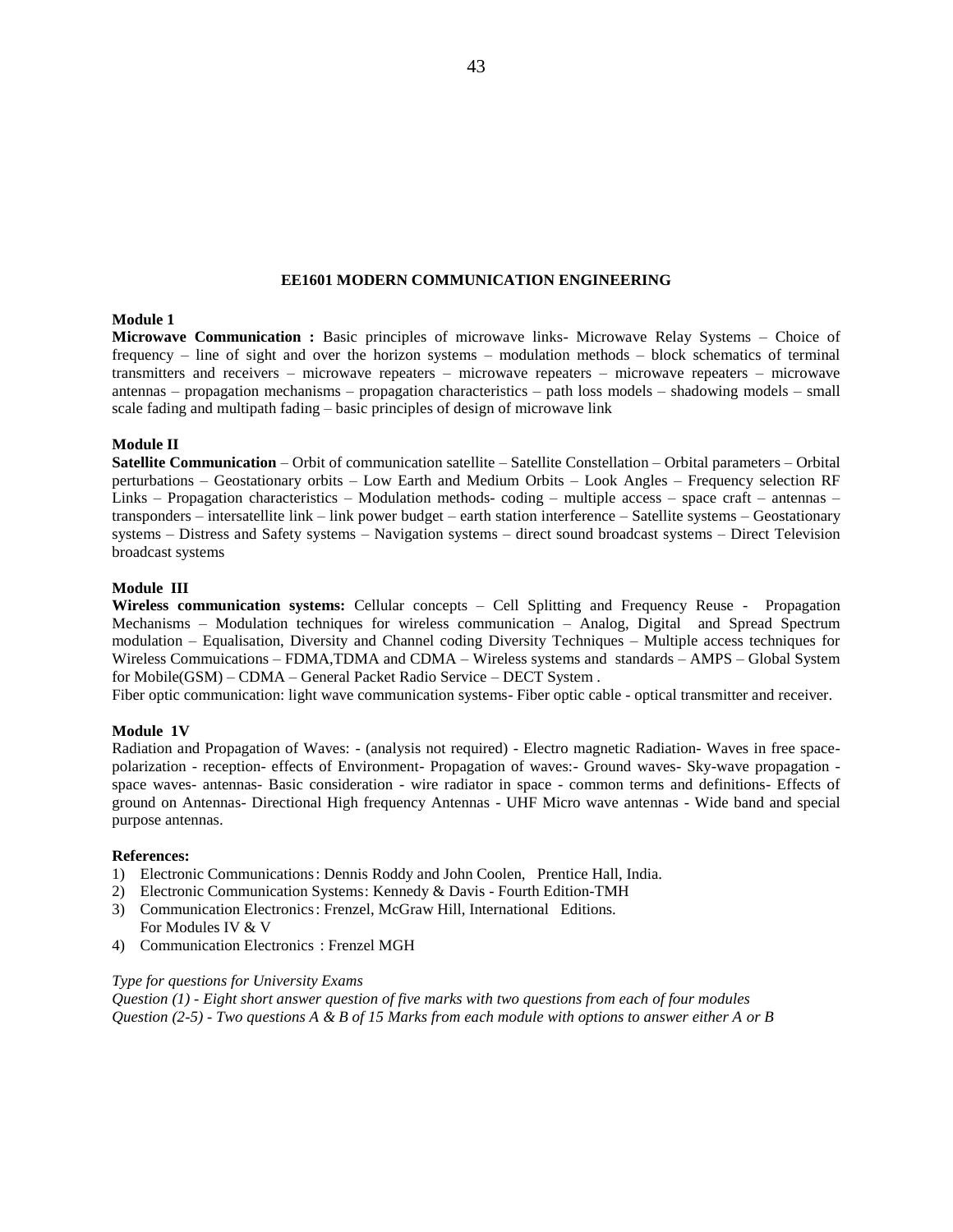# **EE1602 ELECTRICAL DRAWING**

# **Module I**

D.C Armature windings- Simplex lap and wave windings. Sectional front and side elevation of the armature with commutator. Sectional front and side elevation of the yoke and pole assembly with field winding. Sectional front and side elevation of an assembled dc machine.

# **Module II**

### *Transformers*

Sectional plan and elevation of core type and shell type single-phase transformer. Sectional plan and elevation of a three-phase transformer.

# *Induction Motors*

Sectional front and side elevation of slip ring and squirrel cage induction motor. *Alternators* Sectional front and side elevation of salient pole and turbo alternators.

### **Module III**

Three-phase AC windings Single layer windings- Mush windings and concentric windings. Double layer lap windings- Full pitched, short pitched and fractional slot windings. Double layer lap windings.

### **Module IV**

Single line layout of substations. Single line layout of generating stations. Single circuit and double circuit transmission towers.

#### **References:**

- *1. Narang K.L-A text book of Electrical Engineering Drawing ,Trch India Publication.*
- *2. S.K Battacharya-Electrical Engineering Drawing.*
- 3. *A.K Sawhney-Electrical Machine Design, Dhanapath Rai, New Delhi*.

# *Type for questions for University Exams*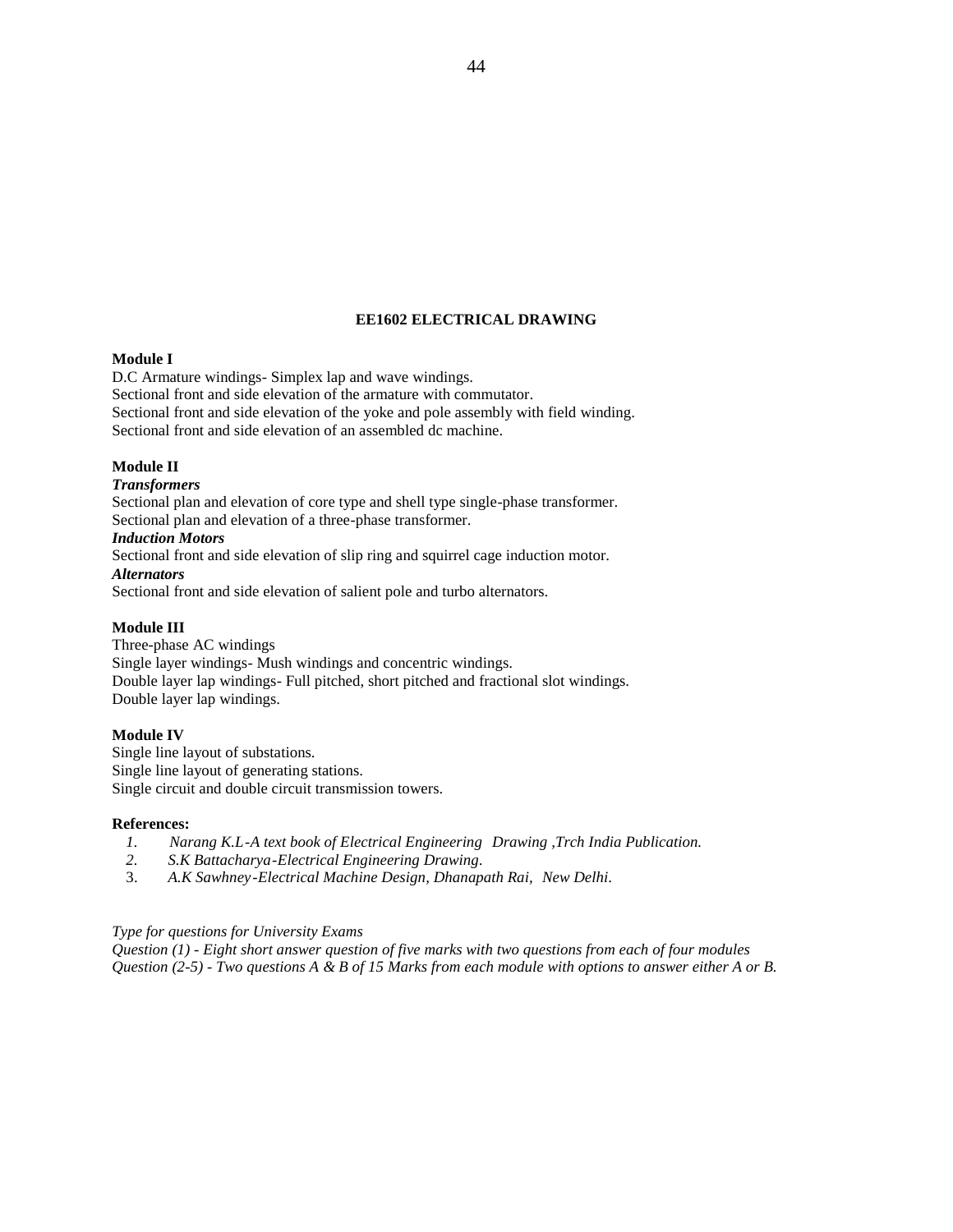#### **EE1603 MODERN DIGITAL SIGNAL PROCESSING**

### **Module I**

Review of discrete tim**e** signal & systems-Frequency domain representation of discrete time signals- Discrete Fourier series(DFS)- properties Discrete Time Fourier Transform (DTFT) properties, Discrete Fourier Transform(DFT) properties& Fast Fourier Transform( FFT) Decimation in Time & Decimation in Frequency algorithms.

# **Module II**

FIR Digital filters\_Transfer function\_generalised difference equation representation-filter design using Fourier series - window functions - frequency sampling technique\_Realizations - direct - cascade -– linear phase realisation - Finite word length effects in FIR filter design- Applications of FIR filters.

### **Module III**

IIR Digital Filters - Transfer function. Difference equation representation. Analog filter approximations - Butterworth and Chebychev approximations \_Transformation techniques- - impulse invariant transformation - Bilinear transformation Recursive Realizations Direct form I , Direct form II –Cascade Realization-Parallel realization – Comparison of IIR & FIR filters in terms of computational complexity, memory requirement, hardware complexity, stability - Finite word length effects in IIR filter design-effects due to truncation and rounding-limit cycles- Applications of IIR filters

### **Module IV**

General DSP architecture- features \_ on chip subsystems- memory organization-Addressing modes- Instruction types - TMS320C54X fixed point processor- TMS320C4X floating point processor-Applications of DSP

### **References :**

- *1. Cristi, Modern Digital Signal Processing, Ed. 1.*
- *2. Ashok Ambardar, Analog and Digital Signal Processing, Edition 2.*
- *3. Avatar Singh, Digital Signal Processing Implementations, Edition 1*
- *4. John G Proakis & Dimitris G Manolakis : "Digital Signal Processing", PHI, New Delhi*
- *5. Oppenheim & Ronald W Schafer : "Digital Signal Processing", Prentice Hall India*
- *6. Sanjit K. Mithra, : " Digital Signal Processing", Tata Mc- Graw Hill*

#### *Type for questions for University Exams*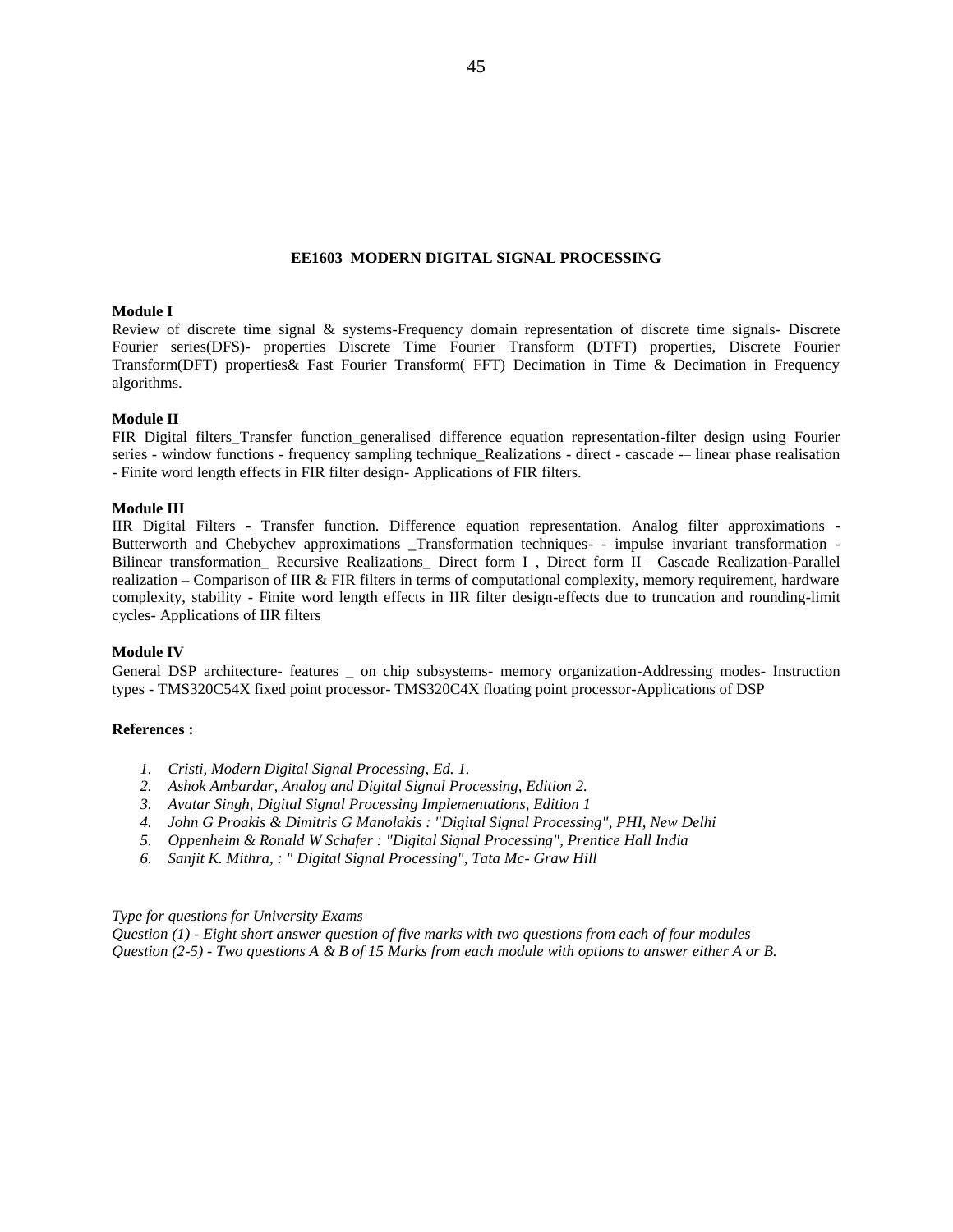# **EE1604 ELECTRICAL MACHINES III**

# **Module I**

Three phase induction motor - constructional details - slip ring and squirrel cage types- Theory of the induction machine with constant mutual flux - slip phasor diagram - mechanical power and developed torque - Torque slip curves - variation and starting torque with rotor resistance- pull out torque - losses and efficiency - approximate and exact equivalent circuits - circle diagram - No load and blocked rotor tests - performance calculations from the equivalent circuit.

### **Module II**

Starting - starting squirrel cage motors- direct on-line starting auto transformer and star - delta starter - starting current and torque - starting of slip ring motors - design of rotor rheostat.

Effects of harmonics - Harmonic induction and harmonic synchronous torques - cogging, crawling and noise production - methods of elimination - special rotor construction - Deep bar, composite bar and Boucherot rotor constructions - equivalent circuits and torque curves of double cage motors.

# **Module III**

Methods of speed control - pole changing methods - rotor rheostatic control - change of supply frequency - use of SCR for speed control - principle of speed regulation and improvement of power factor by rotor injected emf. Induction generator Theory - phasor diagram - circle diagram - equivalent circuit - applications.

Synchronous induction motor- construction - rotor winding connections - circle diagram - pulling into step.

### **Module IV**

Single phase induction motor - revolving field theory equivalent circuit - torque slip curve- starting methods - split phase, capacitor start, capacitor run motors shaded pole motor - repulsion start and repulsion induction motor.

Commutator motors - General, principles and theory - commutator as a frequency converter - emf induced in a commutator winding - single phase series motor - theory - phasor and circle diagram - compensating and interpole windings - universal motor - principle of repulsion motor - torque production - phasor diagram - compensated type of motors repulsion start induction motor - applications.

Poly phase commutator motors - Three phase series and shunt type - schrage motor - characteristics and applications .

### **References:**

- *1. Performance & Design of AC Machines: Say MG*
- *2. Theory of AC Machinery : Langsdorff AC*
- *3. AC Commutator Motors : Openshaw Taylor*
- *4. Alternating Current Machines: Puchstein & Lloyd*
- *5. Electrical Machines Part I & II : Kostenko & Pietrovsky*

### *Type for questions for University Exams*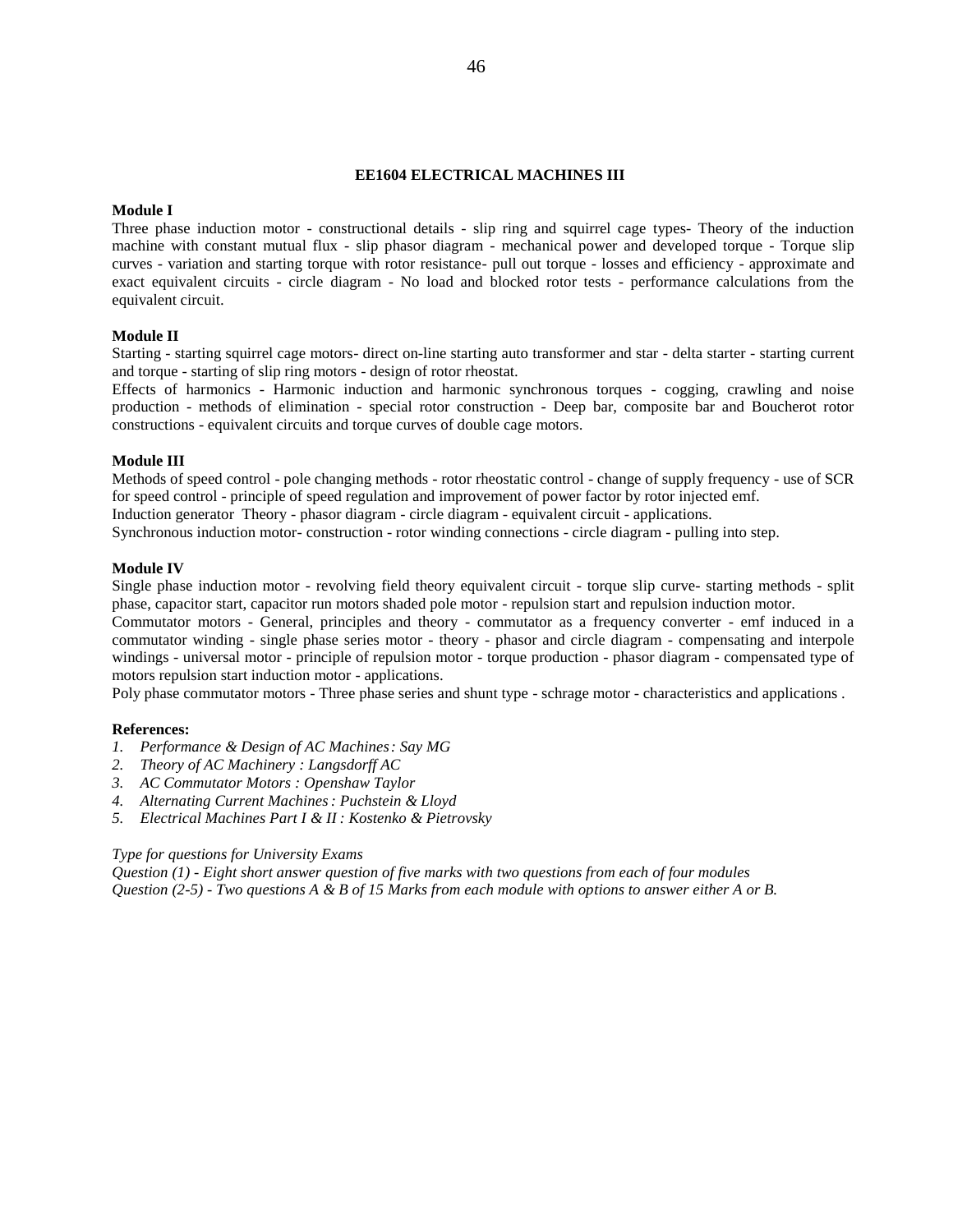# **EE 1605 CONTROL SYSTEMS I**

### **Module I**

Systems Concepts and Modeling: Classification of systems, static dynamic, linear, non-linear, time varying, time invariant, distributed, lumped etc. Superposition principle, Modeling of electrical systems, dynamic equations using Kirchhoff's laws. Transfer functions - armature controlled and field controlled DC motor- block diagrams and signal flow graphs.

# **Module II**

Modeling of non-electrical systems: Translational and rotational systems, force voltage and force-current analogy, thermal and hydraulic systems. Dynamic equations and transfer functions-comparison of different systems. Control system components: Synchros, DC and AC servomotor, Stepper motor, Tacho generator.

### **Module III**

Time domain analysis for linear systems: Response to standard inputs, impulse response-step ramp and acceleration inputs-time domain performance measures of second order system-under damped and over damped systems, effect of pole locations in s-plane, effects of additional pole and additional zero, static error constants and system type number.

**Module IV** Frequency domain analysis, sinusoidal frequency response. Polar plots and logarithmic plots – Bode plots – Nyquist plots – absolute stability and relative stability from Bode and Nyquist plots. Routh's Hurwitz criterion.

#### **References:**

- 1. K Ogata. "*Modern Control Engineering*", Low Price Edition.
- 2. M.Gopal,"C*ontrol Systems Principles and Design*", Tata Mc Graw Hill.
- 3. *A.Nagoor kani "Control Systems", RBA Publication*
- 4. *S Palani "Control Systems Engineering", Tata Mc Graw Hill.*
- 5. *Joseph J. Distefano, III.Allen R. Stubberud, Ivan J. Wililams, "Feedback and Control Systems", Schaum's outline series, Tata McGraw Hill.*

# *Type for questions for University Exams*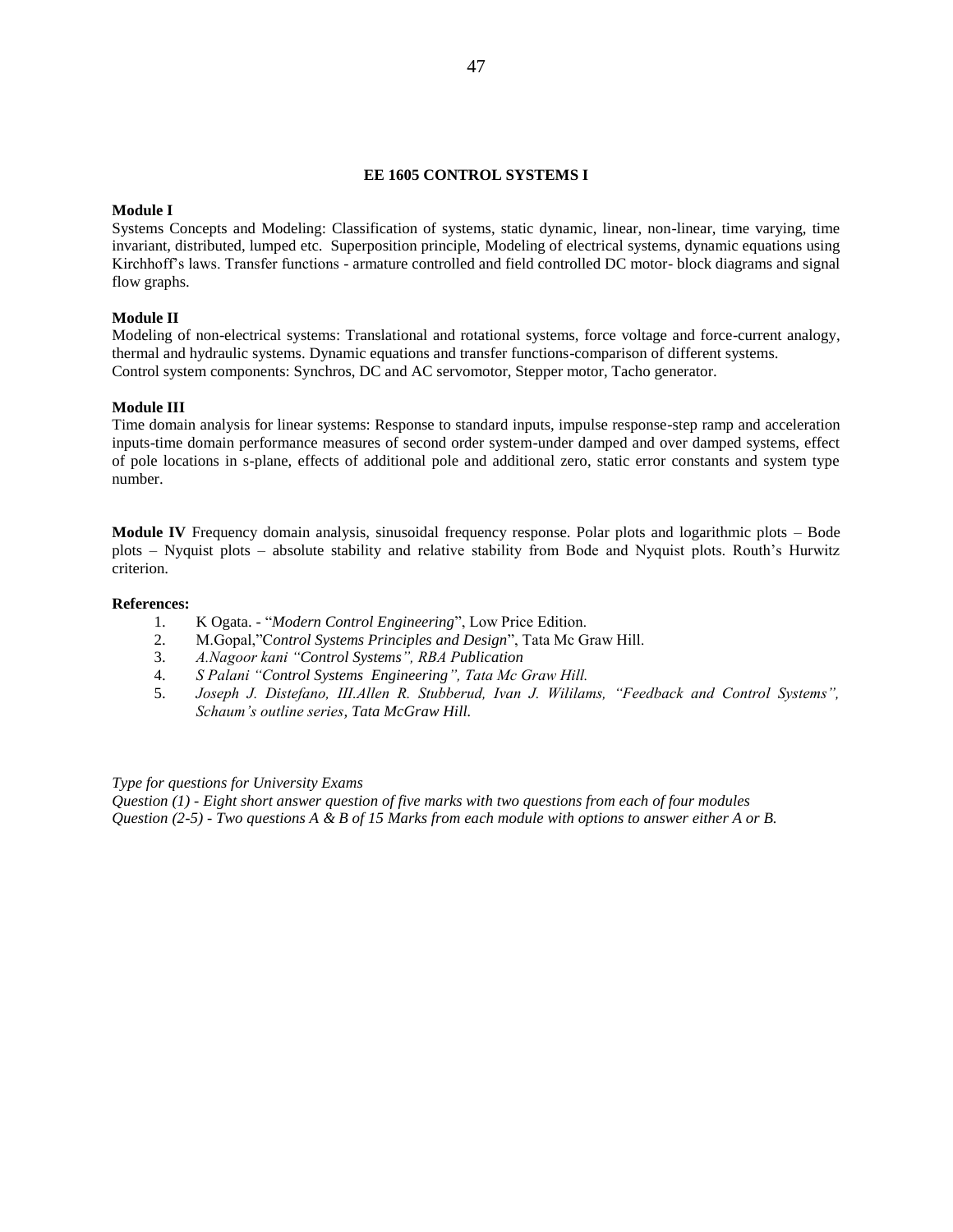### **EE 1606 E1 - ADVANCED MICROPROCESSORS**

### **Module I**

Intel 8086 Architecture\_ Memory address space and data organization\_ Segment registers and memory segmentation I/O address space- Addressing modes Comparison of 8086 and 8088. Basic 8086/8088 configuration, Minimum mode-Maximum mode

### **Module II**

8086 assembly language programming \_Addressing modes \_instruction set \_datatransfer, arithmetic bit manipulation & string instructions\_simple sequential & looping programs -Interfacing of 8255, – DMA controller (8257) – programmable interrupt controller (8259) .

### **Module III**

Introduction to 80386 – memory management unit – descriptors, selectors, description tables and TSS – real and protected mode – memory paging – special features of the Pentium processor – branch prediction logic – super scalar architecture.

# **Module IV**

PIC controllers: Introduction to microchip PIC family of microcontrollers and development tools. CPU architecture and instruction set, Harvard Architecture and Pipelining. Program memory considerations, Register file structure and addressing modes, CPU Registers, Instruction set.

### **References:**

- 1.Microprocessors and interfacing Douglas V Hall, Tata Mcgraw Hill
- 2.Gaonkar Ramesh, Fundamentals of Microcontrollers and applications in embedded systems, Penram International publishing
- *3.Design with PIC Microcontrollers John B Peatman, Pearson Education Asia LPE*
- *4.THe 8086/8088 Family John Uffenbeck, Pearson Media, LPE*

*5.Brey B.B. - The Intel Microprocessors – Architecture, Programming & Interfacing, Prentice Hall. 6.Liu Y.C & Gibsen G.A - Microcomputer System - The 8086/8088 family. Prentice Hall of India. 7.Ray A.K, & Bhurchandi K.W - Advanced Microprocessors and Peripherals, Tata McGraw Hill.*

 *Type for questions for University Exams*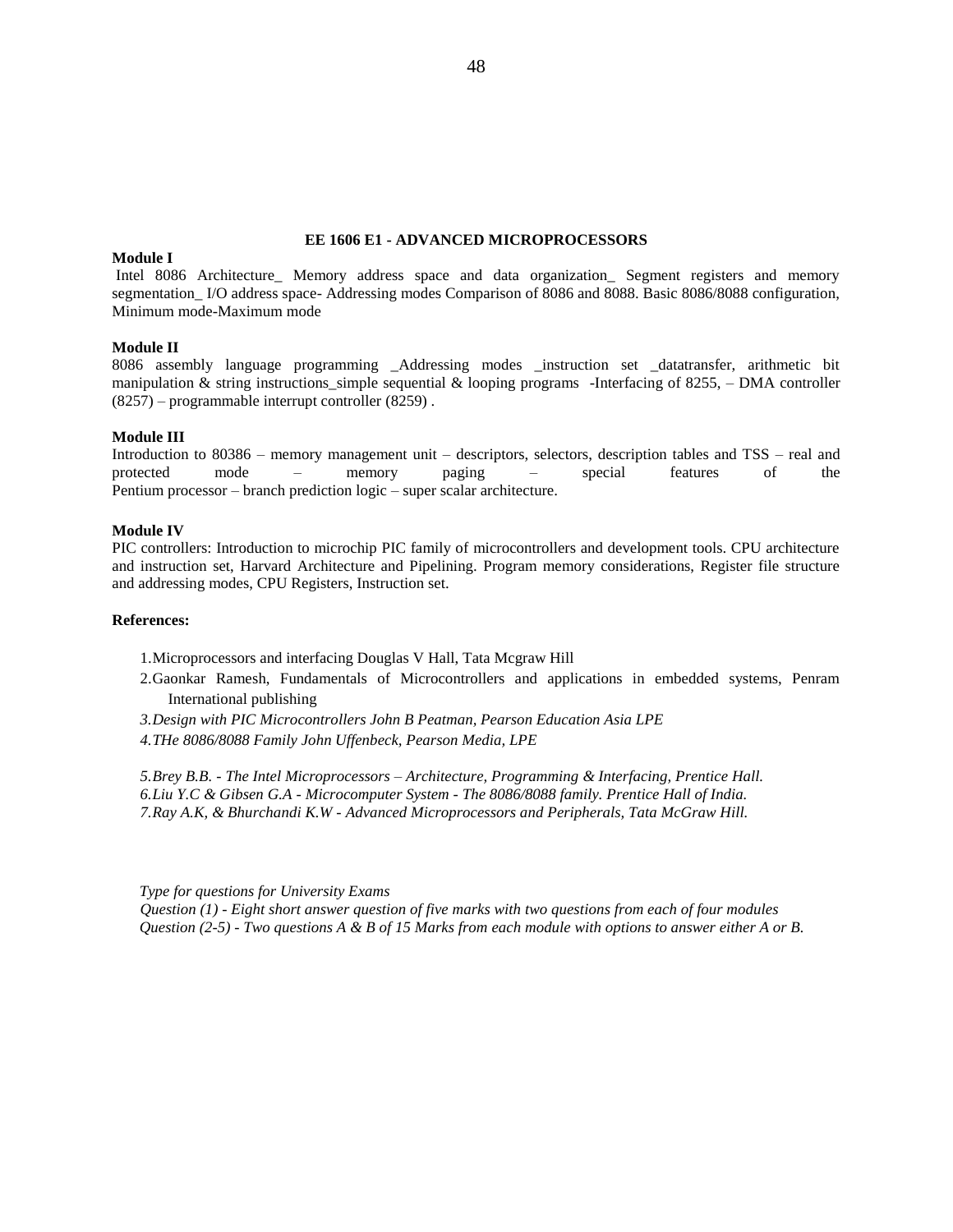### **EE1606 E2 - OPTIMIZATION TECHNIQUES & ALGORITHM**

### **Module I**

Linear programming: Formulation-Graphical and simplex methods-Big-M method-Two phase method-Dual simplex method-Primal Dual problems.

### **Module II**

Unconstrained one dimensional optimization techniques: Necessary and sufficient conditions -Unrestricted search methods-Fibonacci and golden section method-Quadratic Interpolation methods, cubic interpolation and direct root methods.

#### **Module III**

Unconstrained n dimensional optimization techniques**:** Direct search methods -Random search -pattern search and Rosen brooch's hill claiming method- Descent methods-Steepest descent, conjugate gradient, quasi -Newton method.

### **Module IV**

Constrained optimization Techniques**:** Necessary and sufficient conditions -Equality and inequality constraints-Kuhn-Tucker conditions-Gradient projection method-cutting plane method- penalty function method.

Dynamic programming- principle of optimality- recursive equation approach-application to shortest route, cargoloading, allocation and production schedule problems.

#### **References :**

- *1. Rao,S.S.,'Optimization : Theory and Application' Wiley Eastern Press, 2nd edition 1984*
- *2. Taha,H.A., Operations Research -An Introduction,Prentice Hall of India,2003*
- *3. Fox, R.L., 'Optimization methods for Engineering Design', Addition Welsey, 1971*
- *4. A. Ravindran , K. M. Ragsdell , G. V. Reklaitis, Engineering Optimization Methods And , Wiley, 2008*
- *5. Godfrey C. Onwubolu , B. V. Babu , New optimization techniques in engineering , Springer, 2004*

#### *Type for questions for University Exams*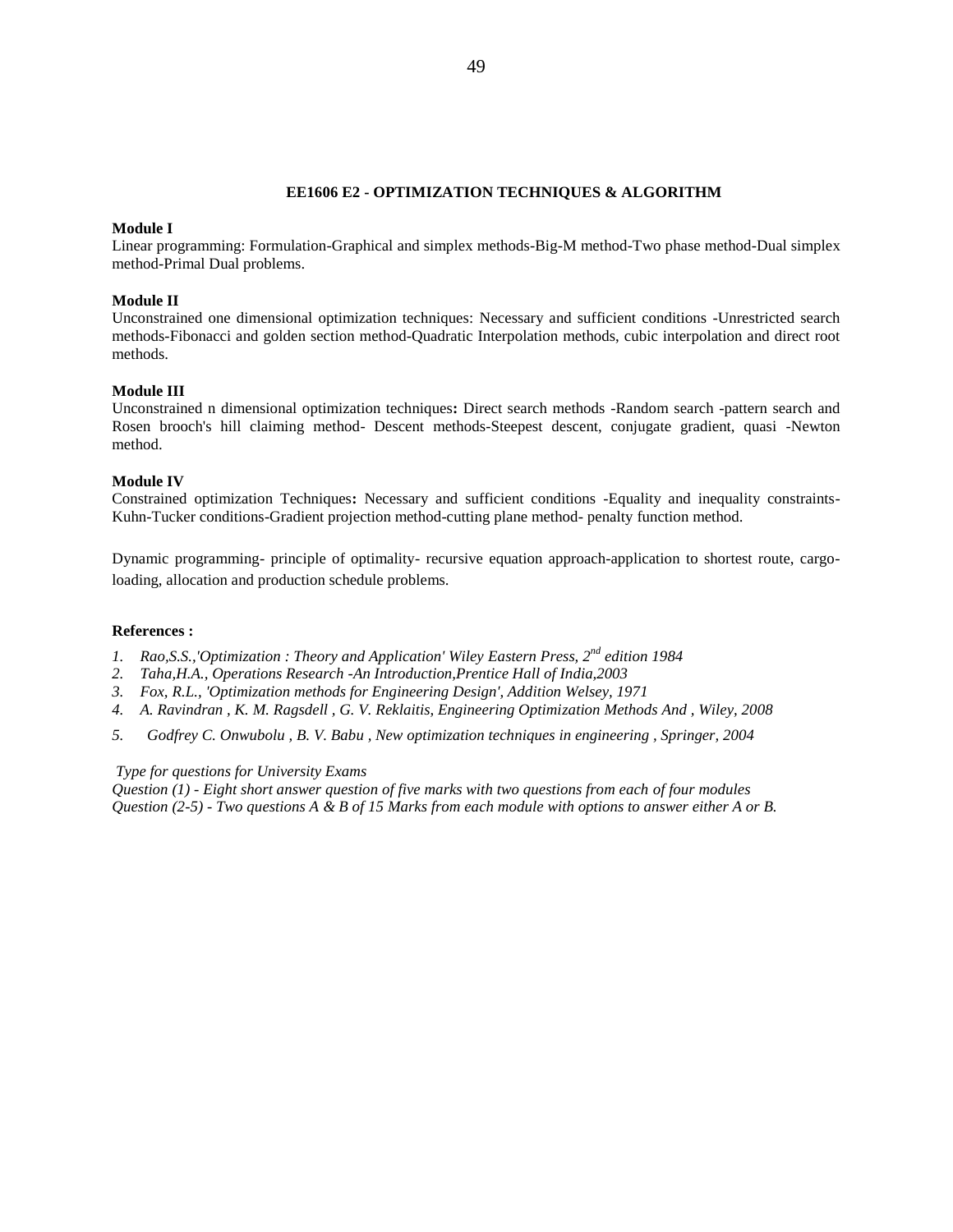### **EE 1606 E3 IMAGE PROCESSING**

# **Module I**

**Digital image fundamentals:** representation - elements of visual perception - simple image formation model - Image sampling and quantization - basic relationships between pixels – imaging geometry.

**Review of matrix theory results:** Row and column ordering - Toeplitz, Circulant and Block matrices. Review of Image transforms: 2D-DFT, FFT, Walsh, Hadamard, Haar, DCT and Wavelet transforms.

#### **Module II**

**Image enhancement:** Spatial domain methods: point processing - intensity transformations, histogram processing, image subtraction, image averaging; Spatial filtering- smoothing filters, sharpening filters. Frequency domain methods: low pass filtering, high pass filtering, homomorphic filtering. Generation of spatial masks from frequency domain specifications.

**Image segmentation:** Detection of discontinuities - point, line and edge and combined detection , Edge linking and boundary description - local and global processing using Hough transform – Thresholding - Region oriented segmentation - basic formulation, region growing by pixel aggregation, region splitting and merging - Use of motion in segmentation. Fundamentals of Representation and Description.

#### **Module III**

**Image restoration:** Degradation model - Diagonalization of circulant and Block circulant matrices - Algebraic approaches - Inverse filtering - Wiener filter - Constrained Least squares restoration - Interactive restoration - Geometric transformations.

**Fundamentals of Colour image processing:** colour models - RGB, CMY, YIQ, HIS - Pseudo color image processing - intensity slicing, gray level to color transformation.

### **Module IV**

**Image compression:** fundamentals- redundancy: coding, inter pixel, psycho visual, fidelity criteria, Models, Elements of information theory, Error free compression- variable length, bit plane, lossless predictive, Lossy compression- lossy predictive, transform coding. Fundamentals of JPEG, MPEG & Fractal image compression techniques.

#### **References:**

*1.* Gonzalez and Woods, *Digital Image Processing*, Pearson Education/ Prentice-Hall India Ltd., 2<sup>nd</sup> ed.

- *2.Anil K. Jain, Fundamentals of Digital Image Processing, Pearson Education/ PHI Ltd, 2003.*
- *3.Mark Nelson, Jean-Loup Gailly, The Data compression Book, BPB Publications, 2nd ed.*
- *4.Pratt William K., Digital Image Processing, John Wiley & sons, 2nd ed.*

*5.Chanda & Majumdar, Digital Image Processing and Analysis, Prentice-Hall India Ltd, 2003.*

*6.M. Sonka, V. Hlavac, R. Boyle, Image Processing, Analysis and Machine Vision, Thomson Learning, 2006* 

*Type for questions for University Exams*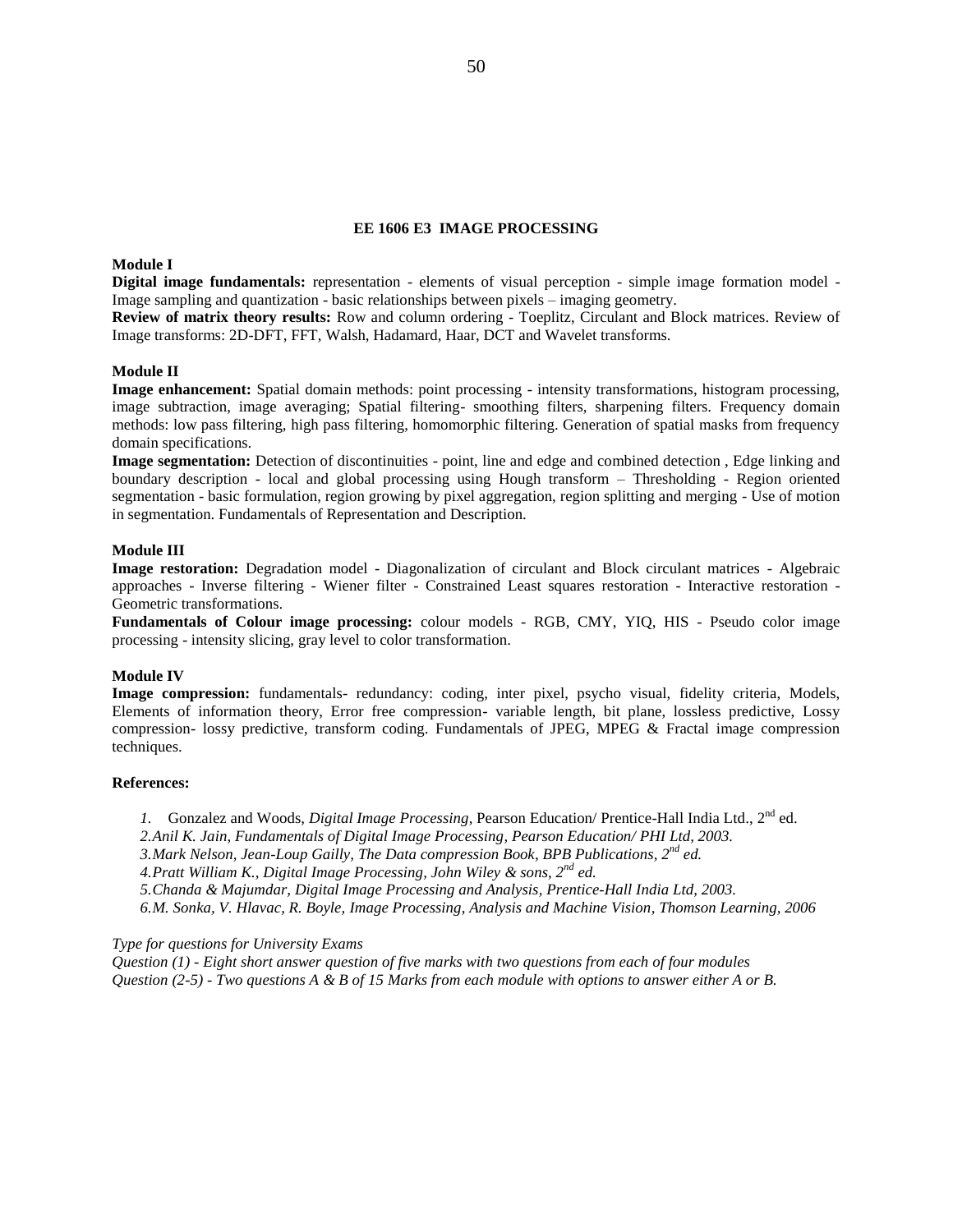### **EE 1606 E4 NON CONVENTIONAL & RENEWABLE ENERGY SOURCES**

### **Module I**

Renewable and non-renewable sources of energy – brief review of conventional sources of energy – energy production and world energy consumption – green house effect and global warming. Solar energy option. Thermal conversion – design fabrication and performance of flat plate collectors – description of solar thermal devices (stills water heater, furnaces cookers and refrigerators) – Solar thermal power generation systems – thermal storage.

### **Module II**

Photovoltaic conversion – conceptual description of photo voltaic effect – electrical characteristic of silicon PV cells and modules – solar cell material and prospects – Instruments for measurement of solar radiation – Empirical equations for predicting availability of solar radiation.

### **Module III**

Wind energy – wind turbines – Horizontal axis and vertical axis with turbines – Power and energy from wind turbines – wind characteristics. Energy from oceans: wave energy – Physical principles – wave characteristics and wave power – wave energy technology. – fixed devices – floating devices

### **Module IV**

Biomes – classification – biomass – conversion process – application – ocean thermal energy conversion systems – Tidal & wave power application – fuel cells – types – losses in fuel cell - application – MHD generators – application of MHD generation - micro and mini hybrid power.

### **References:**

- *1. Renewable energy sources – John W, Twidell & Antony D. Wier – ELBS Publication*
- *2. Renewable Energy - Power for sustainable Future – Edited by Godfrey Boyle – Oxford University Press in association with the Open University, 1996.*
- *3. Applied solar Energy - Meinel A B and Meinel MP, Addison Wesley Publications.*
- *4. Renewable and Novel energy sources – SL Sah, MI Publications, New Delhi, 1995.*
- *5. Direct Energy Conversion – George Sutton – McGraw hill Publications.*

#### *Type for questions for University Exams*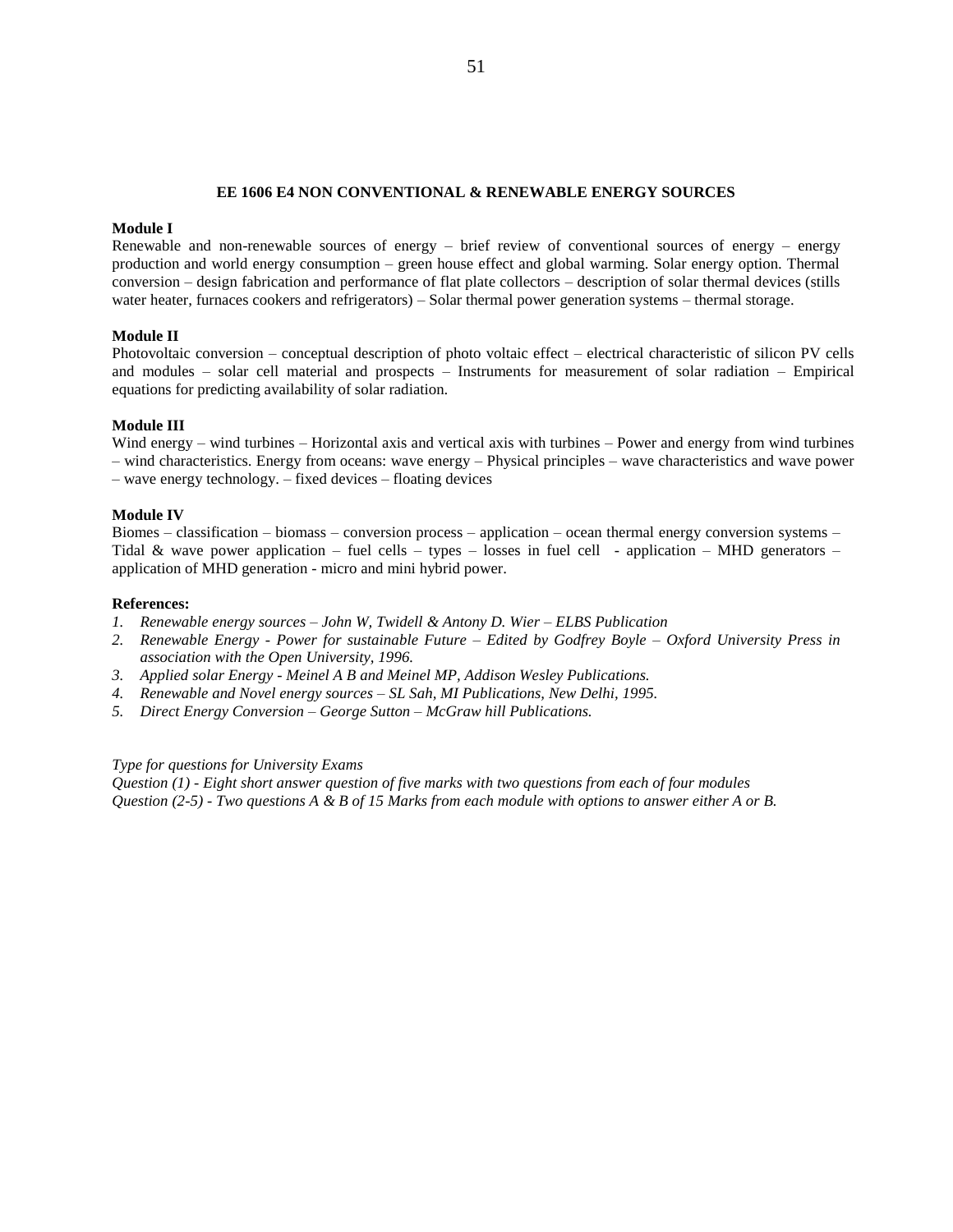### **EE16L1 POWER ELECTRONICS LAB**

# **Part A - Power Electronics**

Study of Power devices – power BJT, SCR, power MOSFET, IGBT etc. Characteristics of SCR and Triac Characteristics of power MOSFET Triggering circuits for SCRs – R, RC and UJT triggering Single phase fully controlled SCR bridge circuit  $-R$  load,  $RL$  load  $-$  effect of free wheeling diode. Triggering circuits for SCR chopper Triac triggering Speed control DC motor using SCR Study of V/F control of induction motor. AC controller using Triac Study of UPS/SMPS

# **Part B - Op-Amps**

**Study of Op-Amps**

Op-Amp inverter – scale changer – summer – integrator – differentiator – comparator and instrumentation amplifier

# **Design and setup of low pass – high pass and band pass filters using Op- Amps**

Voltage Regulation using 723 PLL measurement of lock range and capture range Circuits using Op-Amps for wave form generation Astable, monostable multivibrators Wein Bridge Oscillator Triangular and square wave form generation Precision rectifiers Schmitt trigger using Op-Amps

According to the facility available in the laboratory any 15 experiments can be conducted.

**Note: 50% Mark is earmarked for continuous evaluation and 50% mark for end semester examination, to be assessed by two examiners. A candidate shall secure a minimum of 50% marks for two components to be eligible for pass in that subject.**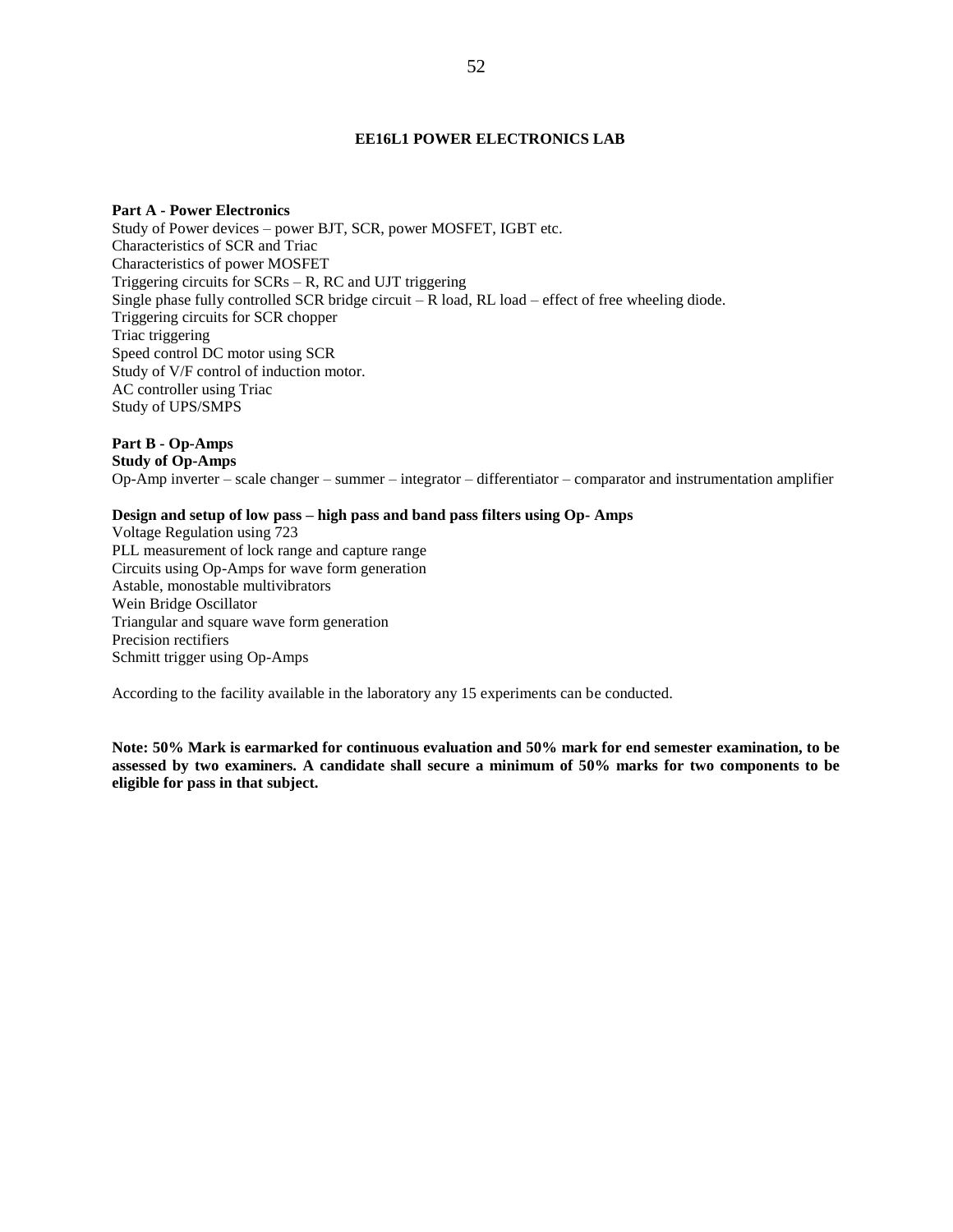# **EE16L2 MINI PROJECT**

Each batch comprising of 3 to5 students shall design, develop and realize an electronic product. Basic elements of product design must be considered. Fully software/simulation projects are not allowed. Each student shall submit a project report at the end of the semester. The project report should contain the design and engineering documentation including the Bill of Materials and test results. Product has to be demonstrated for its full design specifications. Innovative design concepts, reliability considerations and aesthetics / ergonomic aspects taken care of in the project shall be given due weight.

### *Guidelines for evaluation*:

| Total |                                                                              | 100 marks |
|-------|------------------------------------------------------------------------------|-----------|
|       | v) Project Report                                                            | 15        |
|       | iv) Level of completion and demonstration of<br>functionality/specifications | 25        |
|       | iii) End-Semester presentation & Oral examination                            | 20        |
|       | ii) Work knowledge and Involvement                                           | 30        |
|       | i) Attendance and Regularity                                                 | 10        |

*Note: External projects and R&D projects need not be encouraged at this level. Points (i) & (ii) to be evaluated by the project guide & co-ordinator and the rest by the final evaluation team comprising of 3 teachers including the project guide.*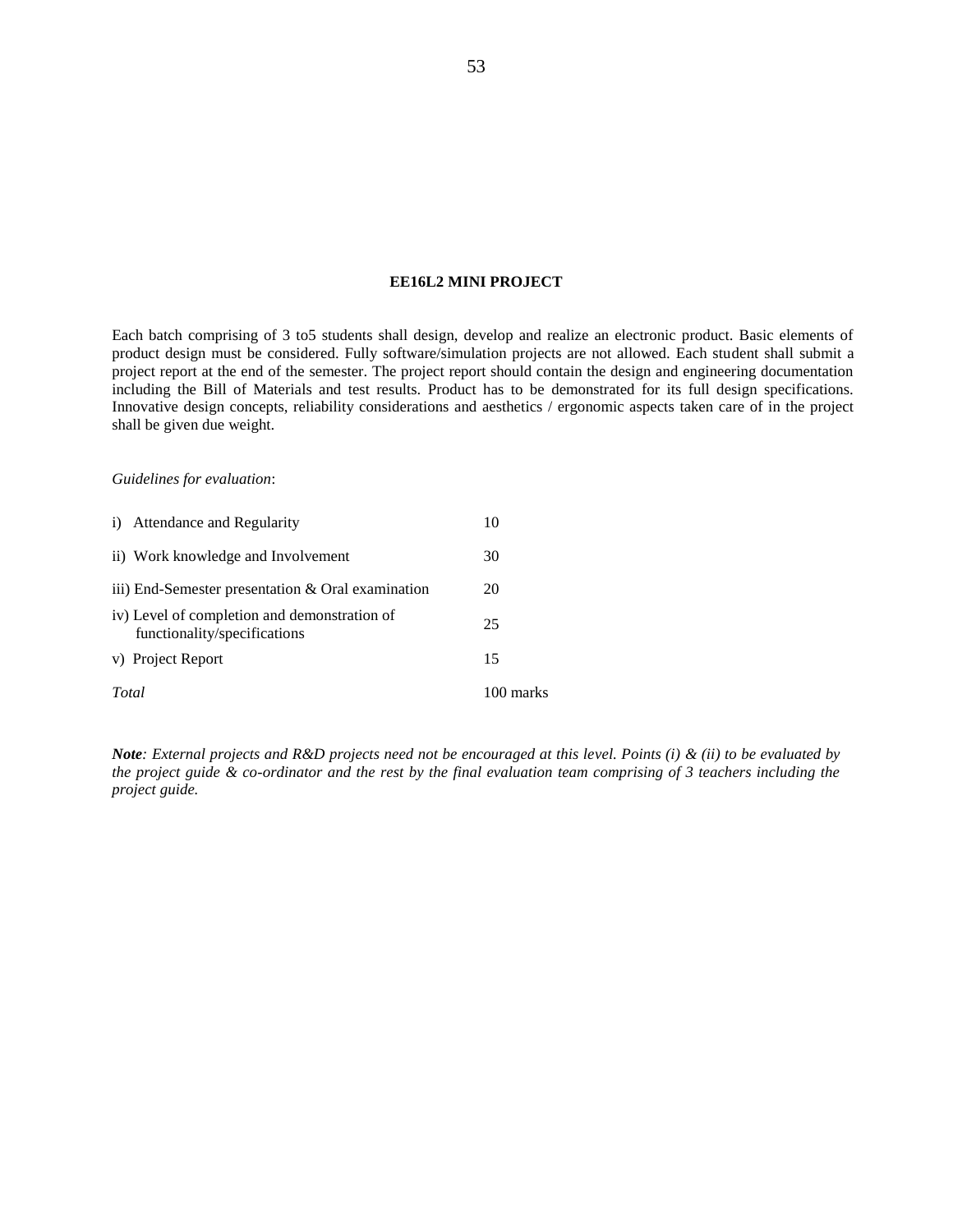# **EE1701 INDUSTRIAL ORGANIZATION AND MANAGEMENT**

### **Module I**

Organisation: Introduction, definition of organization, system approach applied to organization, necessity of organization, elements of organization, process of organization, principles of organization, formal and informal organization, organization structure, types of organization structure .

Forms of business organization: Concept of ownership organization, types of ownership. Individual ownership, partnership, joint stock Company, private and public limited company, co-operative organizations, state ownership, public corporation

### **Module** *II*

Basic concept of management: Introduction, definitions of management, characteristics of management, levels of management, management skills

Management theory: Scientific management, contribution of Gilbreth. Gantt, Neo-classical theory, modern management theories

Functions of management: Planning, forecasting, organizing, staffing, directing, motivating, controlling, cocoordinating, communicating, decision making.

### **Module** *III*

Personnel management: Introduction, definition, objectives, characteristics, functions, principles and organization of personnel management

Markets and marketing: Introduction, the market, marketing information, market segmentation, consumer and indusial markets, pricing, sales, physical distribution, consumer behaviour and advertisement.

Financial management: the basics , financial accounts, inflation, profitability, budgets and controls, cost accounting, valuation of stock, allocation of overheads, standard costing ,marginal costing

### **Module IV**

Productivity and production: Measurement of productivity, productivity index productivity improvement procedure Materials management and purchasing: Objectives, functions, importance of materials management. Stores and storekeeping

Inventory control: Classification, functions, inventory models, inventory costs, EOQ, Materials requirement planning

### **References:**

- 1. Fraidoon Mazda, Engineering Management-, Addison -Wesley
- 2. Koontz and O'Donnell, Essentials of Management, Mc Graw Hill
- 3. Kotlar P, Marketing Management, Prentice Hall India
- 4. Chandra P , Finance Management
- 5. Monks J.G Operations Management

#### *Type for questions for University Exams*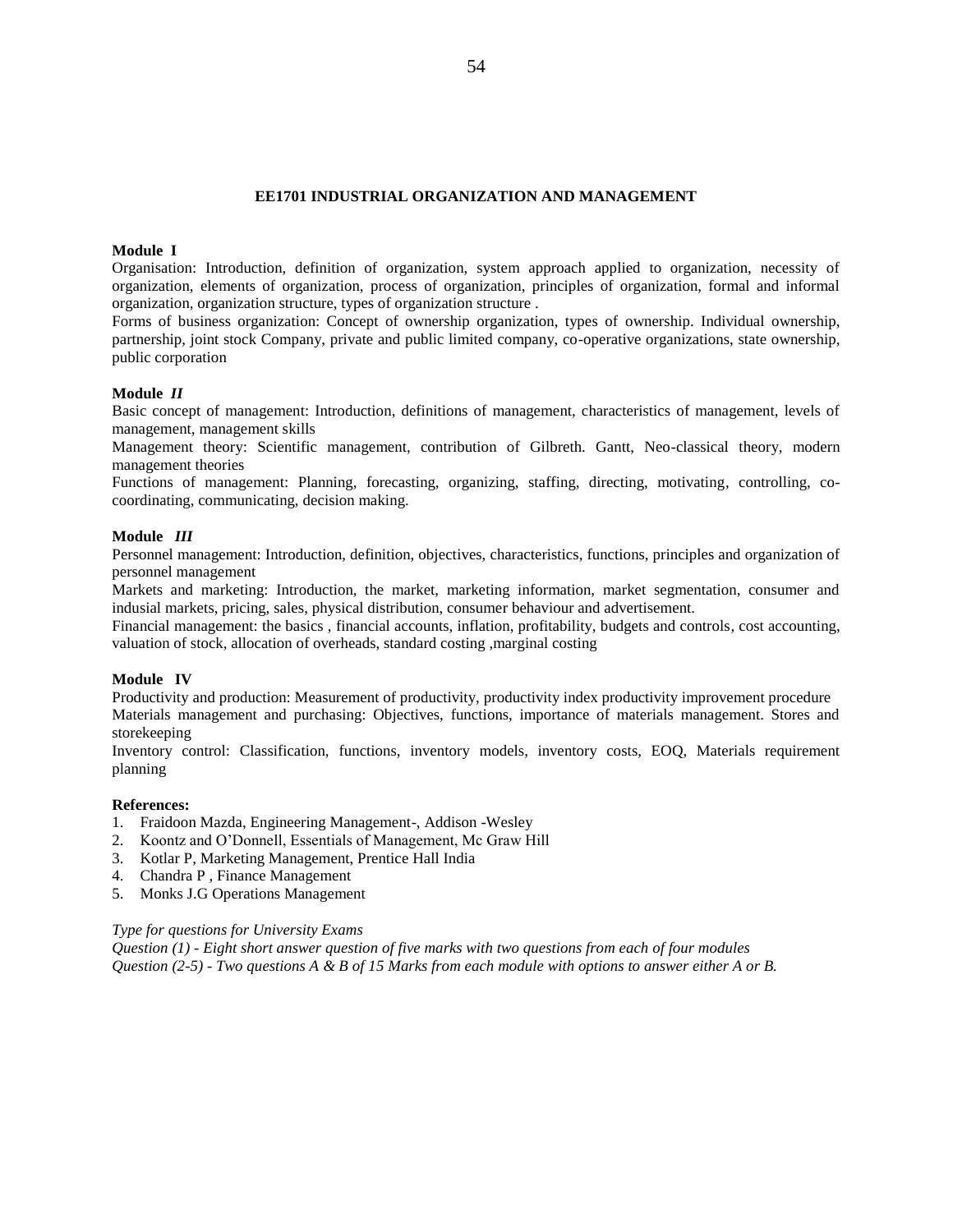#### **EE1702 DESIGN ESTIMATION & COSTING**

# **Module I**

Role of national electrical code in the design of electrical installation – electrical symbols and diagrams – design considerations of electrical installations – electric supply systems – protection and protective devices for electric installation against overload – short circuit and earth fault – electric services in building – service connections – service mains – reception and distribution of main supply – sub- circuits – neutral and earth wire – earth bus – guideline for installation of fittings – design, selection, layout, drawing and location of distribution boards and panel boards – control and switch gears – criteria for selection of HT and LT underground cables.

### **Module II**

Design of illumination schemes – various types of light sources – different types of lighting arrangement – energy efficiency in lamps and illumination – design considerations of good lighting schemes – design of lighting schemes for various purposes – lighting calculations – design of flood lighting and street lighting – electrical aspects and considerations for lifts, escalator services and standby generators – design and safety aspects of electrical installations for residential buildings, hospitals, hotels, recreational and assembly buildings and cinema theatre.

### **Module III**

Electrical installations of high rise buildings – design – schematic diagram – layout – estimation and testing of rising main – main supply board and distribution boards for high rise buildings – lighting protection – electrical system design – estimation and costing of commercial buildings – design considerations of electrical installations in Industries – design, estimating and costing of electrical installations for small industries.

# **Module IV**

Selection of EHV and HV power and distribution transformers and switchgears – case studies – design – layout – schematic diagram –estimation and costing – (a) 16MVA – 110/11KV outdoor substation having one or two incoming and 8 or less outgoing – (b)  $11KV/415V$  outdoor substations upto  $630KVA - (c) 11KV/415V$  indoor substation upto  $630KVA - (d)$  bus bar trunking above  $630KVA -$  design of earthing system – plate and pipe earthing

#### **References:**

- 1. Raina & Battacharya, Electrical System Design, Estimation & costing, Wiley Eastern
- 2. Gupta J.B, Electrical Installating, Estimating & Costing, Kataria & Sons
- 3. ISI, National Electric Code, Bureau of Indian Standard Publications
- 4. Cinema Regulation (Rules) & Act
- 5. IEEE Standards, IEEE
- 6. Relevant Indian Standard Specifiactions, IS Publication.

#### *Type for questions for University Exams*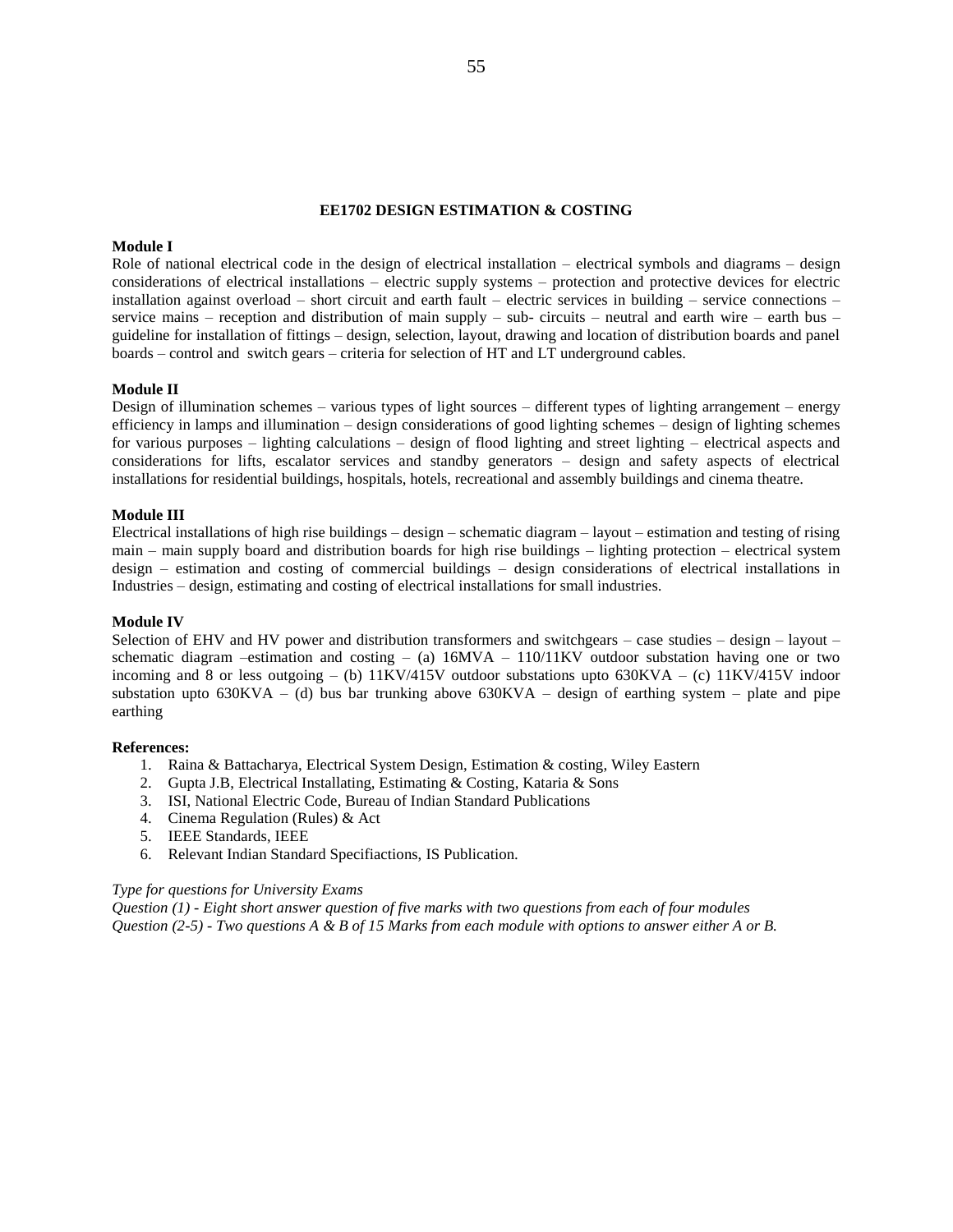## **EE1703 POWER SYSTEMS II**

# **Module I**

Representation of power system – one line diagrams – impedance and reactance diagrams – per unit and percent quantities – primitive and interconnected networks and their performance equations – y-bus and z- bus matrices and their formulation – effect of off nominal transformer on y-bus – load flow studies – problem formulation – classification of buses – gauss-seidal method – Newton Raphson method and fast decoupled load flow method – line loss computation – voltage dependency consideration in load modeling.

#### **Module II**

Economic load dispatch – system constraints – economic dispatch of thermal plants neglecting line losses – optimum load dispatch including transmission line losses – exact transmission loss formula – automatic load dispatching – optimal load flow solution – speed governing mechanism – speed governing of turbo generator – load sharing and governor characteristics – transfer function model – load frequency – control of single and multi area systems – static analysis – automatic voltage regulation – IEEE type I excitation system transfer function model.

#### **Module III**

Short circuit studies – faults on power systems – three phase to ground faults –  $SLGF - DLGF - LLF$  faults – sequence impedance and sequence network – symmetrical component methods of analysis of symmetrical and unsymmetrical faults at the terminals of an unloaded generator – fault analysis using z-bus phase shift in star – delta transformer banks – faults through impedance – short circuit capacity of a bus and circuit breaker rating.

### **Module IV**

Power system stability studies – steady stage dynamic and transient stability – electrical stiffness – swing equation – inertia constant – equal area criterion applied to the case of a sudden change in mechanical power input – multi machine stability analysis using forward euler method – basic assumptions and algorithms – factors affecting stability – voltage stability problem – causes and mitigation methods – introduction to HVDC and flexible ac transmission (FACTS) systems.

#### **References:**

- 1. Stevenson W.D Jr *Elements of Power System Analysis* (Tata McGraw Hill).
- 2. I.J Nagrath & D.P Kothari *Modern Power System Analysis*, (Tata McGraw Hill).
- 3. S.L.Uppal -*Electrical Powe*r (Khanna Publication).
- 4. S.S Rao *Switch gear & Protection* (Khanna Publication)
- 5. Soni, Guptha, Bhatnagar *A course in Electric Power* (Dhanapat Rai & Sons).

### *Type for questions for University Exams*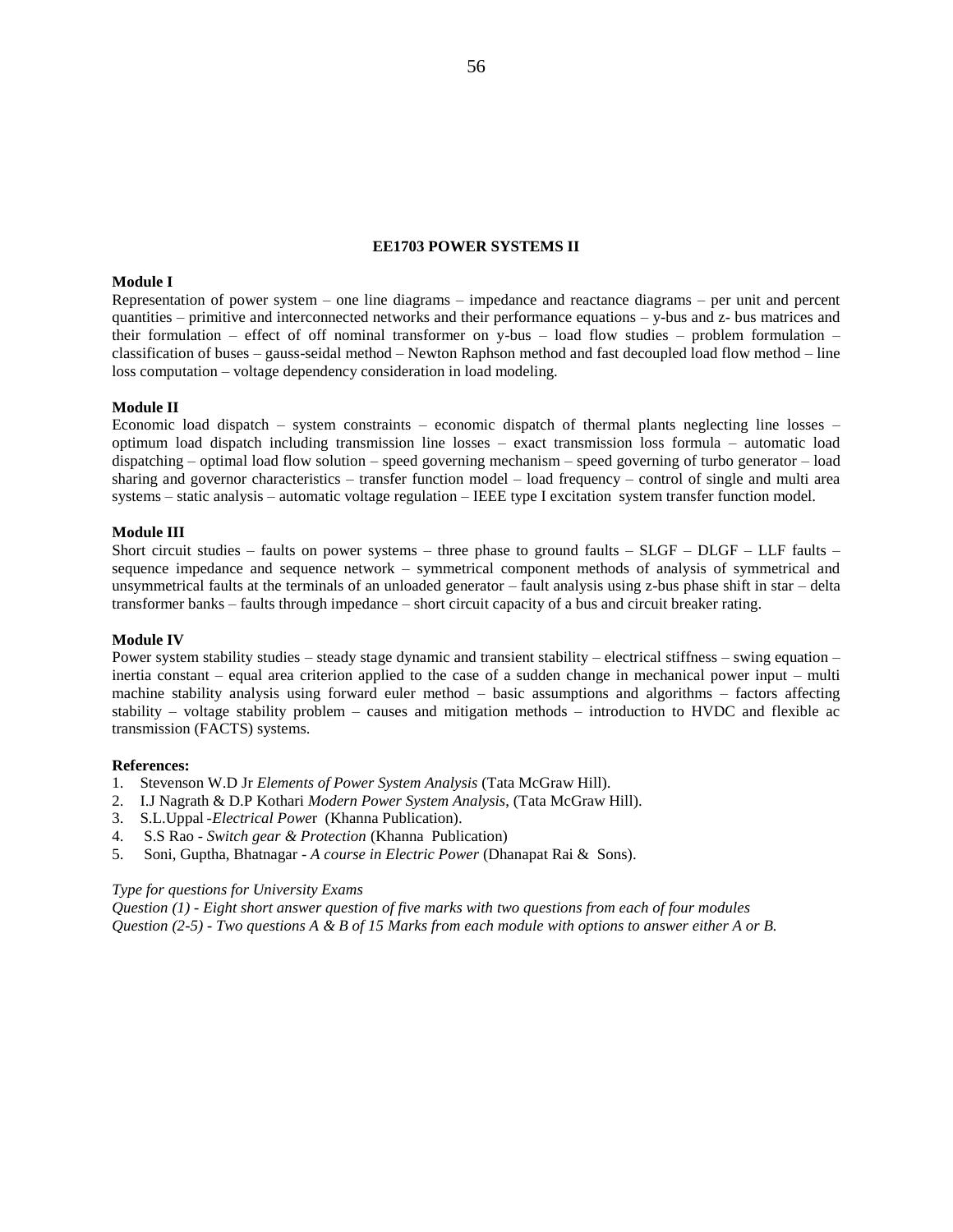# **EE 1704 CONTROL SYSTEMS II**

### **Module I**

State space models for linear systems: Concepts, state space, linear systems in state space, state diagram, state models from transfer functions, phase variable and canonical forms, state transition matrix, solution of state equations, controllability and observability.

Linear discrete time systems: pulse transfer function, state space representation of discrete time systems, stability using Jury's test.

### **Module II**

Basic control actions and Root locus technique: Modes of control- Proportional(P) , Integral(I), Derivative(D) and combinations of P, I and D. and its effects on system performance. PID controller tuning in process control. Basic theory and properties of root locus, rules for construction of root locus, complete root locus diagram , effects of addition of poles and zeros.

### **Module III**

Design of control systems: Cascade and feedback compensations, design principles, compensating networks- lead, lag, lag lead, design by gain adjustment, cascade compensation using Bode plots and root locus.

# **Module IV**

Nonlinear systems analysis. Non-linear systems behavior, nonlinearities in control systems, describing function of common nonlinearities, stability analysis by describing function, Phase plane and phase trajectories, Lyapunov stability.

# **References:**

1.K Ogata. - "Modern Control Engineering", Law Price Edition. 2.M.Gopal,"*Control Systems Principlas and Design*", Tata Mc Graw Hill. 3. A.Nagoor kani "*Advanced Control Theory*", RBA Publication 4.S Palani "*Control Systems Engineering*", Tata Mc Graw Hill.

*Type for questions for University Exams*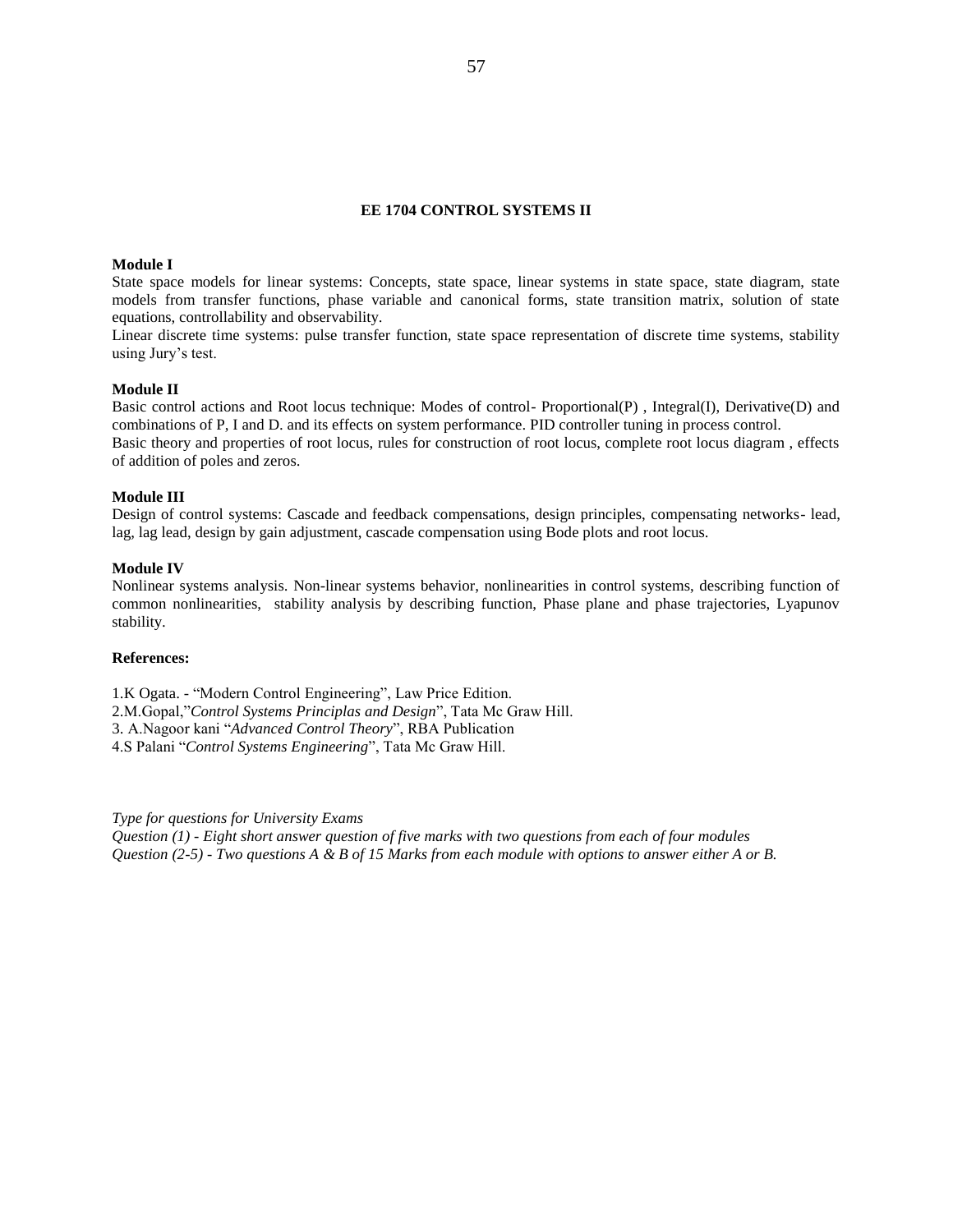#### **EE1705 E1-WIRELESS COMMUNICATION**

# **Module I**

Evolution of mobile radio communication fundamentals. Large scale path loss: propagation models, reflection, diffraction, scattering, practical link budget design using path loss model. Small scale fading & multipath propagation and measurements, impulse

response model and parameters of multipath channels, types of fading, theory of multipath shape factor for fading wireless channels.

# **Module II**

Spread spectrum modulation techniques: Pseudo-noise sequence, direct sequence spread spectrum (DS-SS), frequency hopped spread spectrum(FHSS), performance of DS-SS, performance of FH-SS, modulation performance in fading and multipath channels, fundamentals of equalisation, equaliser in communication receiver, survey of equalisation techniques, linear equaliser, linear equaliser, non-linear equalisation, diversity, techniques RAKE, receiver.

#### **Module III**

Characteristics of speech signals, quantisation techniques, vocoders, linear predictive coders, time division multiple access, space division multiple access, and frequency division multiple access.

#### **Module IV**

Frequency reuse, channel assignment strategies, handoff strategies, interference and system capacity, improving coverage and capacity in cellular systems. Introduction to wireless networks, 2G, 3G wireless systems, wireless standards.

#### **Reference:**

- 1.T.S. Rappaport, "Wireless Communication-Principles and practice", Pearson
- 2.Willium C. Y. Lee, "Mobile communication Design and fundamentals"
- 3. D. R. Kamilo Fehar, "Wireless digital communication"
- 4. Haykin S & Moher M., "Modern wireless communication", Pearson, 2005.
- 5. R. Pandya, " Mobile and personal communication system", PHI.

### *Type for questions for University Exams*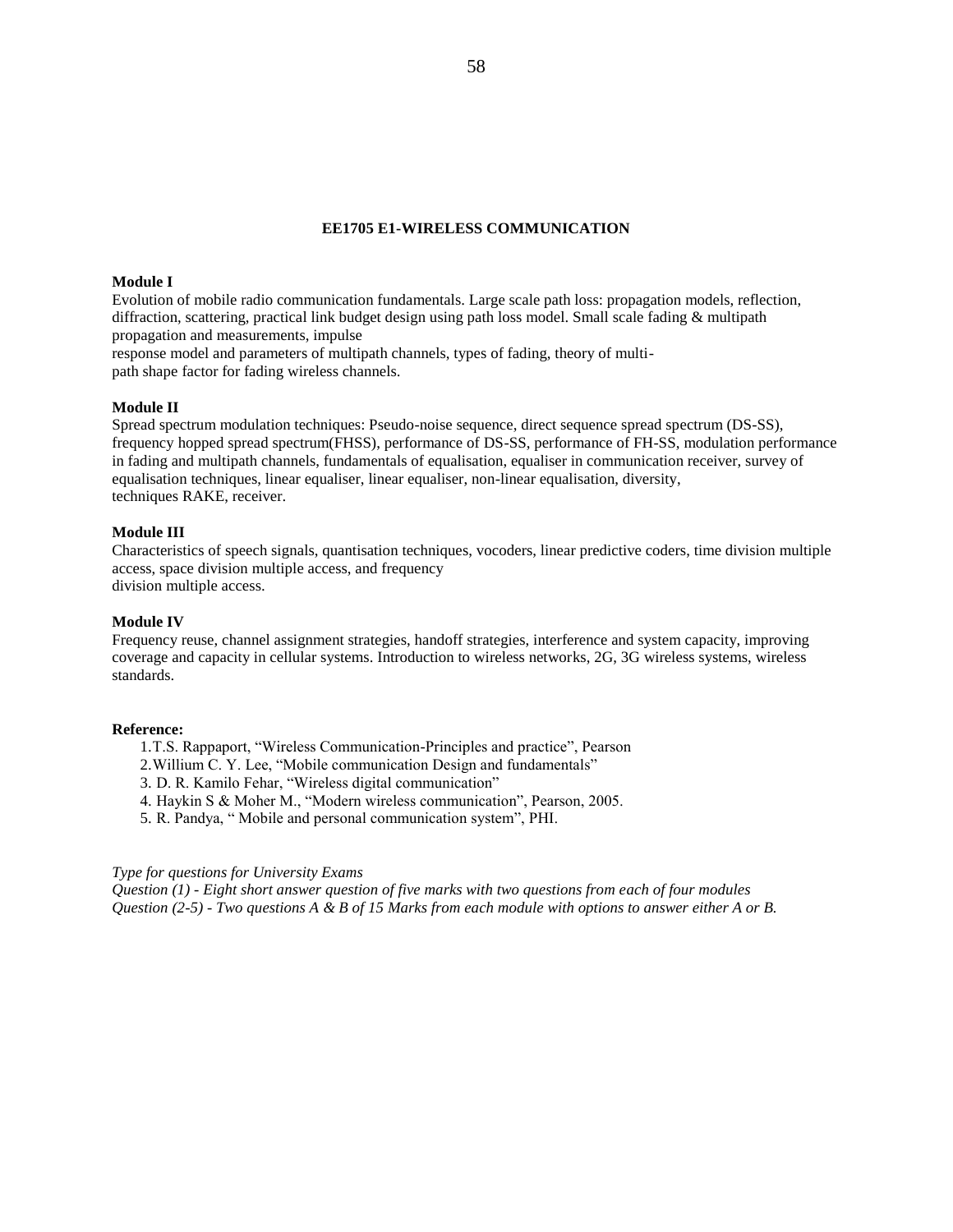# **EE1705 E2 - HIGH VOLTAGE DC & EXTRA HIGH VOLTAGE AC**

# **Module I**

Introduction **:**Need of EHV transmission, standard transmission voltage, comparison of EHV ac & dc transmission systems and their applications & limitations, surface voltage gradients in conductor, distribution of voltage gradients on sub-conductors, mechanical considerations of transmission lines, modern trends in EHV AC and DC transmission Extra High Voltage Testing: Characteristics and generation of impulse voltage, generation of high Ac and

DC voltages, measurement of high voltage by spheregaps and potential dividers.

# **Module II**

EHV AC Transmission: Corona loss formulas, corona current, audible noise – generation and characteristics corona pulses their generation and properties, radio interference (RI) effects, over voltage due to switching, ferroresonance, reduction of switching surges on EHV system, principle of half wave transmission.

# **Module III**

EHV DC Transmission: Types of dc links, converter station, choice of converter configuration and pulse number, effect of source inductance on operation of converters.

Principle of dc link control, converter controls characteristics, firing angle control, current and excitation angle control, power control, starting and stopping of dc link.

# **Module IV**

Converter faults, protection against over currents and over voltages, smoothing reactors, generation of harmonics, ac and dc filters, Multi Terminal DC systems (MTDC): Types, control, protection and applications.

### **References :**

- *1*. R. D. Begamudre*, "Extra High Voltage AC Transmission Engineering" Wiley Eastern.*
- *2. K. R. Padiyar, "HVDC Power Transmission Systems: Technology and System Reactions" New Age International.*
- *3. J. Arrillaga," High Voltage Direct current Transmission" IFFE Power Engineering Series 6, Peter Peregrinus Ltd,London.*
- *4. M. S. Naidu & V. Kamaraju, "High Voltage Engineering" Tata Mc Graw Hill.*
- *5. M. H. Rashid , " Power Electronics : Circuits, Devices and Applications" Prentice Hall of India.*
- *6. S. Rao, "EHV AC and HVDC Transmission Engineering and Practice" Khanna Publisher.*
- *7. "EPRI, Transmission Line Reference Book, 345 KV and above" Electric Power Research Institute. Palo Alto,California, 1982.*

### *Type for questions for University Exams*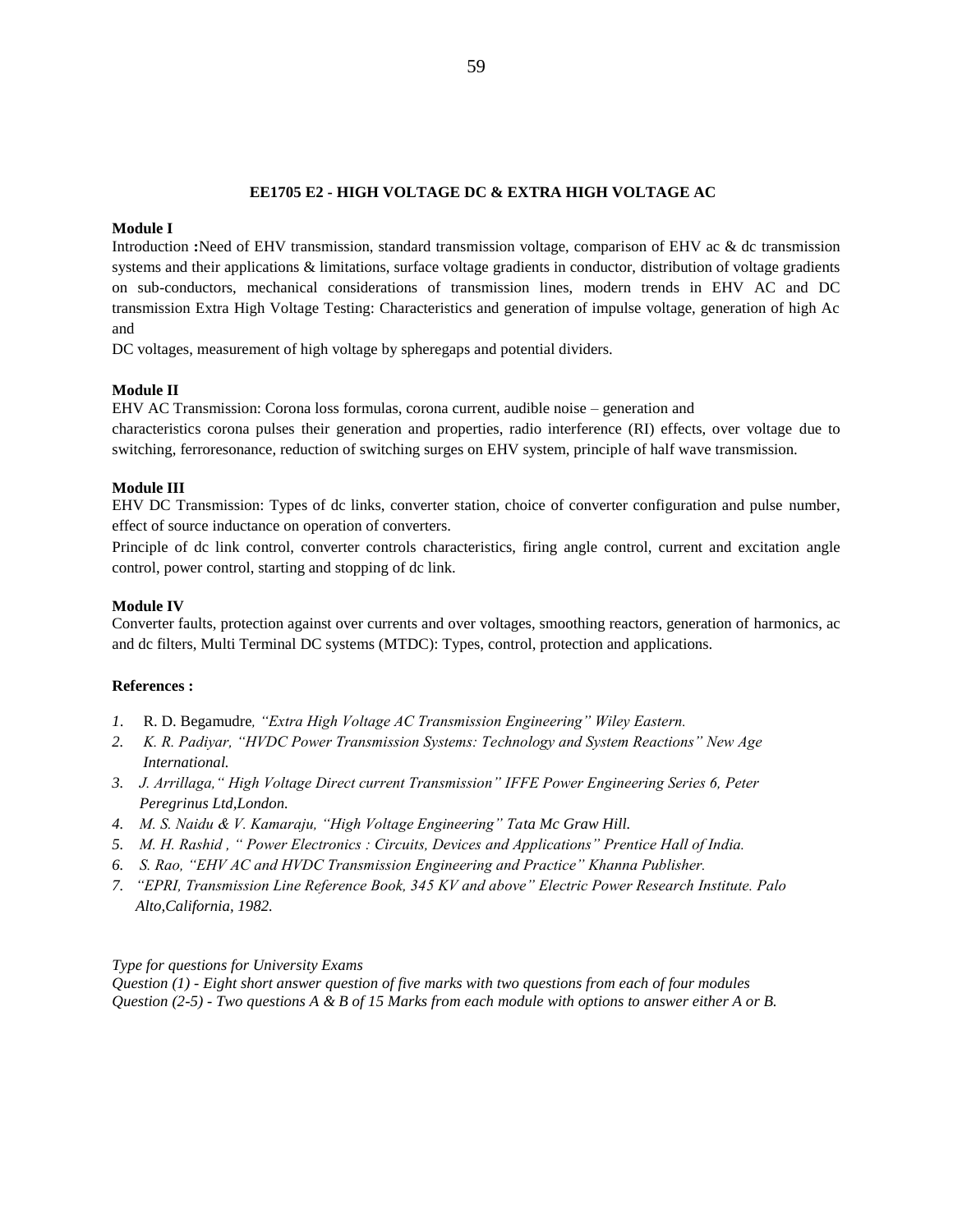# **EE1705 E3-SOFT COMPUTING**

### **Module I**

Introduction to Neural Network**:** Concept, biological neural network, evolution of artificial neural network, McCulloch-Pitts neuron models, Learning (Supervise & Unsupervise) and activation function, Models of ANN-Feed forward network and feed back network, Learning Rules- Hebbian, Delta, Perceptron Learning and Windrow-Hoff, winner take all.

# **Module II**

Supervised Learning**:** Perceptron learning,- Single layer/multilayer, linear Separability, Adaline, Madaline, Back propagation network, RBFN. Application of Neural network in forecasting, data compression and image compression.

Unsupervised learning**:** Kohonen SOM (Theory, Architecture, Flow Chart, Training Algorithm) Counter Propagation (Theory , Full Counter Propagation NET and Forward only counter propagation net), ART (Theory, ART1, ART2). Application of Neural networks in pattern and face recognition, intrusion detection, robotic vision.

### **Module III**

Fuzzy Set: Basic Definition and Terminology, Set-theoretic Operations, Member Function, Formulation and Parameterization, Fuzzy rules and fuzzy Reasoning, Extension Principal and Fuzzy Relations, Fuzzy if-then Rules, Fuzzy Inference Systems. Hybrid system including neuro fuzzy hybrid, neuro genetic hybrid and fuzzy genetic hybrid, fuzzy logic controlled GA. Application of Fuzzy logic in solving engineering problems.

### **Module IV**

Genetic Algorithm: Introduction to GA, Simple Genetic Algorithm, terminology and operators of GA (individual, gene, fitness, population, data structure, encoding, selection, crossover, mutation, convergence criteria). Reasons for working of GA and Schema theorem, GA optimization problems including JSPP (Job shop scheduling problem), TSP (Travelling salesman problem), Network design routing, timetabling problem. GA implementation using MATLAB.

### **References:-**

- *1. S.N. Shivnandam, "Principle of soft computing", Wiley.*
- *2. S. Rajshekaran and G.A.V. Pai, "Neural Network , Fuzzy logic And Genetic Algorithm", PHI.*
- *3. Jack M. Zurada, "Introduction to Artificial Neural Network System" JAico Publication.*
- *4. Simon Haykins, "Neural Network- A Comprehensive Foudation"*
- *5. Timothy J.Ross, "Fuzzy logic with Engineering Applications", McGraw-Hills 1.*

Type for questions for University Exams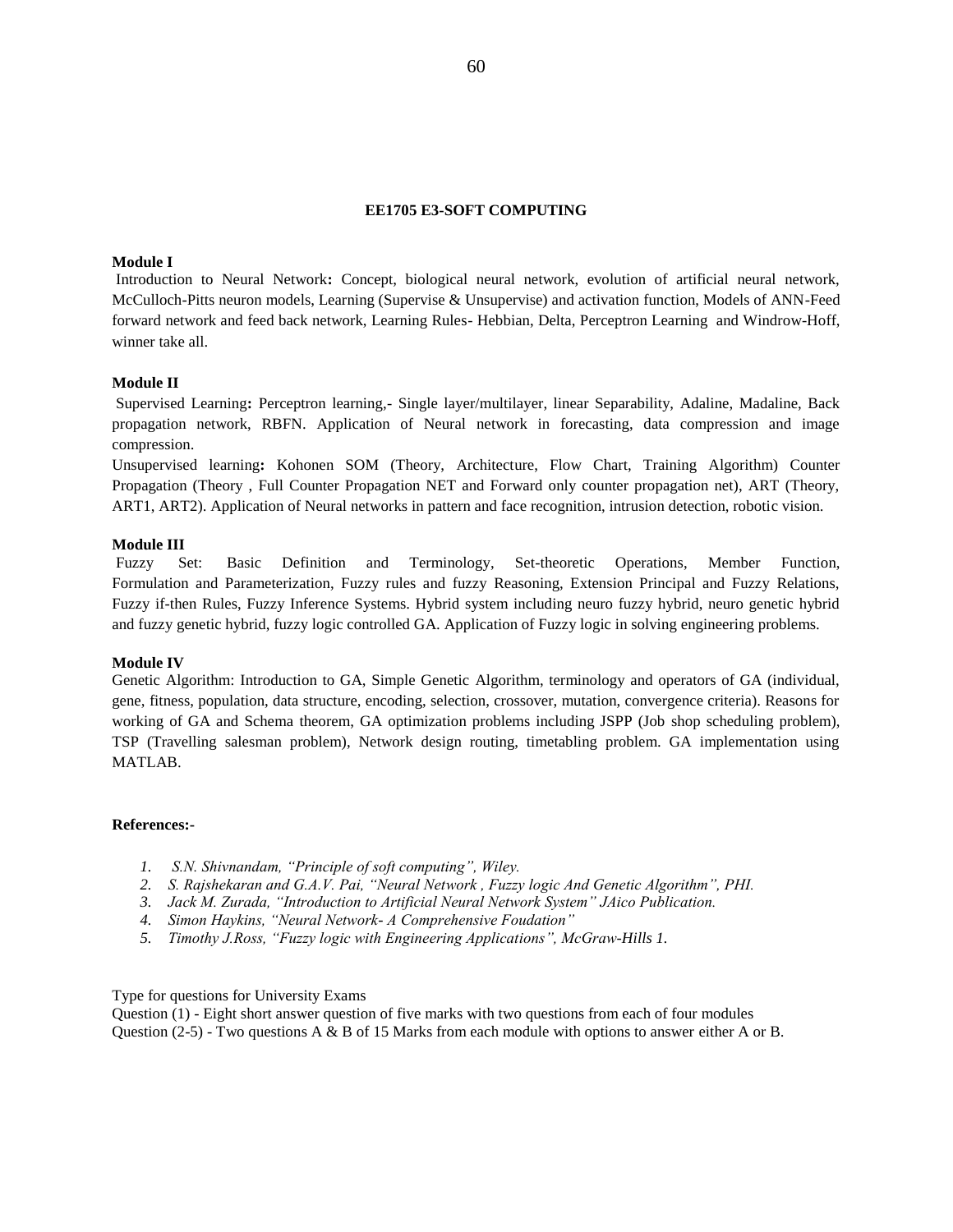# **EE1705 E4 - ENERGY AUDITING & ANALYSIS**

# **Module I**

System approach and End use approach to efficient use of Electricity: Electricity tariff types; Energy auditing: Types and objectives-audit instruments- ECO assessment and Economic methods-specific energy analysis-Minimum energy paths-consumption models-Case study.

# **Module II**

Electric motor: Energy efficient controls and starting efficiency-Motor Efficiency and Load Analysis- Energy efficient /high efficient Motors-Case study; Load Matching and selection of motors.

Variable speed drives: Pumps and Fans-Efficient Control strategies- Optimal selection and sizing -Optimal operation and Storage; Case study

# **Module III**

Transformer Loading/Efficiency analysis, Feeder/cable loss evaluation, case study.

Reactive Power management**:** Capacitor Sizing-Degree of Compensation-Capacitor losses-Location-Placement-Maintenance, case study.

Peak Demand controls- Methodologies-Types of Industrial loads-Optimal Load scheduling-case study.

Lighting- Energy efficient light sources-Energy conservation in Lighting Schemes- Electronic ballast-Power quality issues-Luminaries, case study.

### **Module IV**

Cogeneration: Types and Schemes-Optimal operation of cogeneration plants-case study;

Electric loads of Air conditioning & Refrigeration-Energy conservation measures- Cool storage. Types-Optimal operation-case study; Electric water heating-Gysers-Solar Water Heaters- Power Consumption in Compressors, Energy conservation measures; Electrolytic Process; Computer Controls- software-EMS .

# **References:**

- *1. Handbook on Energy Audit and Environment Management, Y P Abbi and Shashank Jain, TERI, 2006*
- *2. Handbook of Energy Audits Albert Thumann , William J. Younger , Terry Niehus , 2009*
- *3. Howard E. Jordan, .Energy-Efficient Electric Motors and Their Applications., Plenum Pub Corp; 2nd edition (1994)*
- *4. Albert Thumann , .Handbook of Energy Audits., Fairmont Pr; 5th edition (1998)*
- *5. Albert Thumann, P.W, -.Plant Engineers and Managers Guide to Energy Conservation. - Seventh Edition-TWI Press Inc, Terre Haute, 2007*
- *6. IEEE Recommended Practices for Energy Management in Industrial and Commercial Facilities*
- *7. Energy Efficiency Manual: for everyone who uses energy, pays for utilities, designs and builds, is interested in energy conservation and the environment, Donald R. Wulfinghoff, Energy Institute Press (March 2000)*

# *Type for questions for University Exams*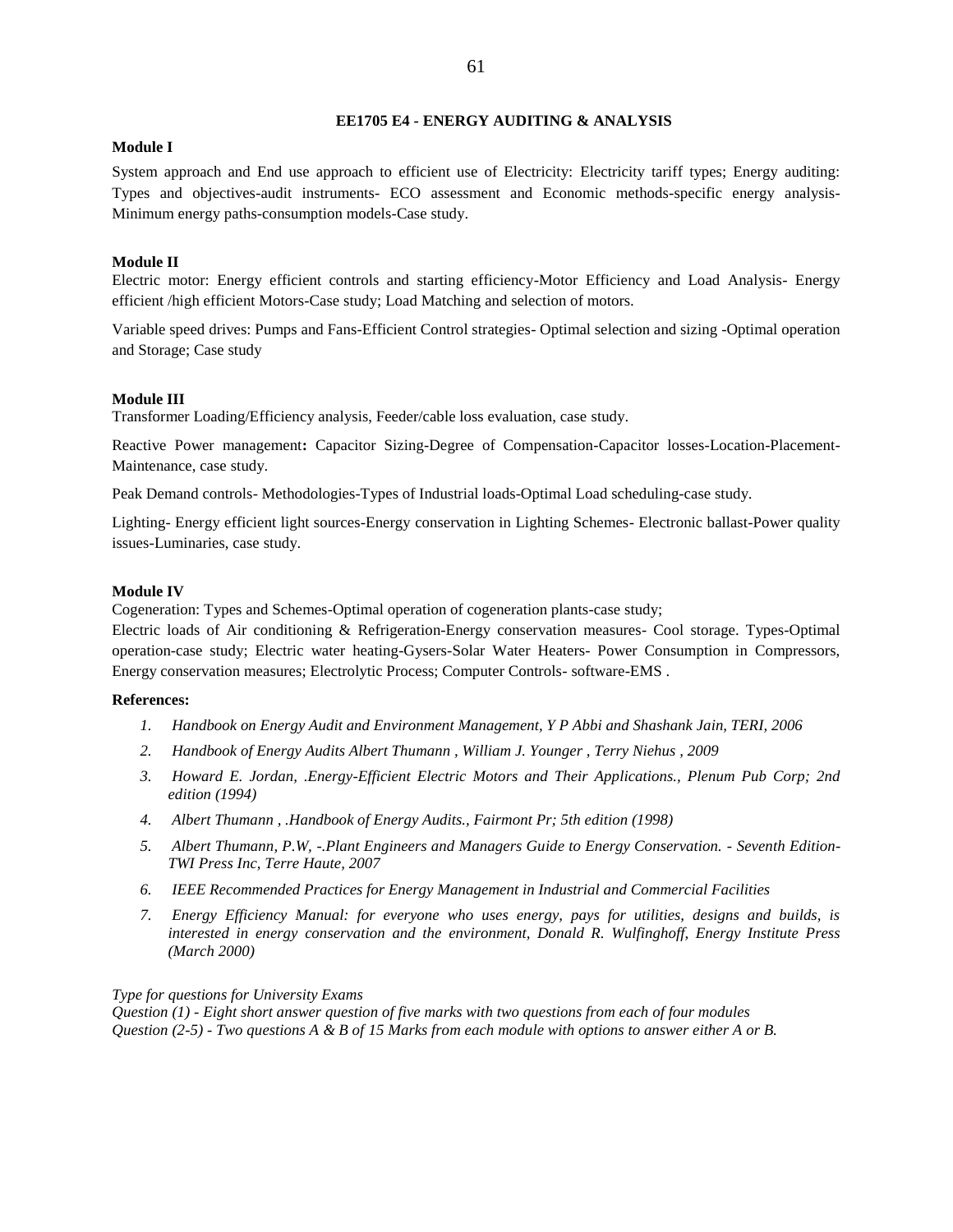# **EE17L1 ELECTRICAL MACHINES LAB II**

# **Synchronous Machines**

Regulation of alternator by direct loading Regulation of alternator by emf and mmf methods. Regulation of alternator by potier and ASA methods Slip test and regulation of salient pole alternator using two - reaction theory Synchronizing of alternator to mains by dark lamp & bright lamp method and control of reactive power.

# **Induction machines**

Variation of starting torque with rotor resistance in slip ring induction motor. Direct load test on induction motor. Pre determination of Characteristic and equivalent circuit of induction motor from no load and blocked rotor test. Synchronous induction motor V- curves, pre determination of field current. Pre determination of characteristic of pole changing motor Test on Induction generator. Determination of rotor hysterisis.

### **Special experiments**

V/f control of induction motor.

Characteristic of single-phase induction motor.

Complete torque slip characteristic of induction motor.

Characteristic of double cage induction motor.

Slip power recovery schemes:

Cascade operation of induction motor. Determination of slip and load shared by each motor and overall efficiency of the test.

Methods using converter/inverter operations

From the above list, maximum number of experiments may be conducted subject to facility available.

**Note: 50% Mark is earmarked for continuous evaluation and 50% mark for end semester examination, to be assessed by two examiners. A candidate shall secure a minimum of 50% marks for two components to be eligible for pass in that subject.**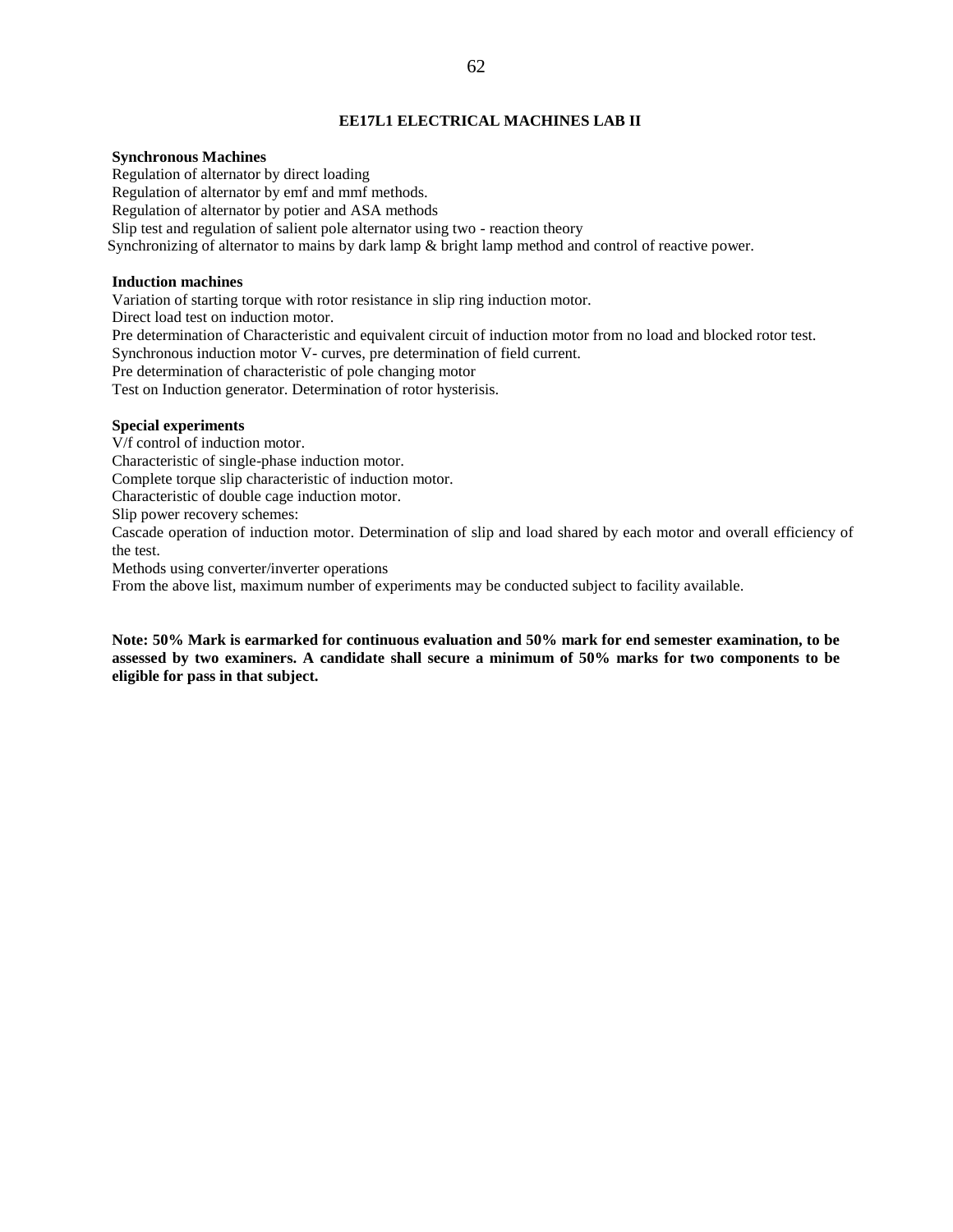# **EE17L2 ADVANCED ELECTRICAL ENGG. LAB**

- 1) MATLAB I experiments using MATLAB toolbox.
- 2) Determination of transfer function of DC motor (a) armature control (b) field control.
- 3) Study and experiments on (a) DC servo motor (b) AC servomotor.
- 4) Experiments on synchros (a) characteristics (b) data transmission (c) error detection (d) differential synchro.
- 5) Determination of transfer function of the amplidyne and load characteristics.
- 6) Design and experimental determination of frequency response determination of lag, lead and lag-lead networks.
- 7) Magnetic amplifier characteristics and control circuits.
- 8) Static and dynamic performance evaluation of transducer (a) resistance thermometer (b) vibration pick up (c) pH meter.
- 9) Study and performance evaluation of transducers (a) strain gauge (b) inductive pick up (c) capacitive pick up (d) LVDT.
- 10) Study and experiments on pneumatic control system.
- 11) Microprocessor based generation of non-linear functions using proper interfacing and display devices.
- 12) PSPICE simulation of single-phase and three-phase diode bridge rectifiers.
- 13) PSPICE simulation of three-phase thyristor bridge rectifier.
- 14) Power flow analysis of the system with the given single line diagram, using the given power flow analysis package.
- 15) Fault analysis of the system with given single line diagram, using the given fault analysis package. Obtain the sub-transient fault currents for DLFG, DLFG, LLF faults at leach bus.
- 16) Determination of relay characteristics.

**Note: 50% Mark is earmarked for continuous evaluation and 50% mark for end semester examination, to be assessed by two examiners. A candidate shall secure a minimum of 50% marks for two components to be eligible for pass in that subject.**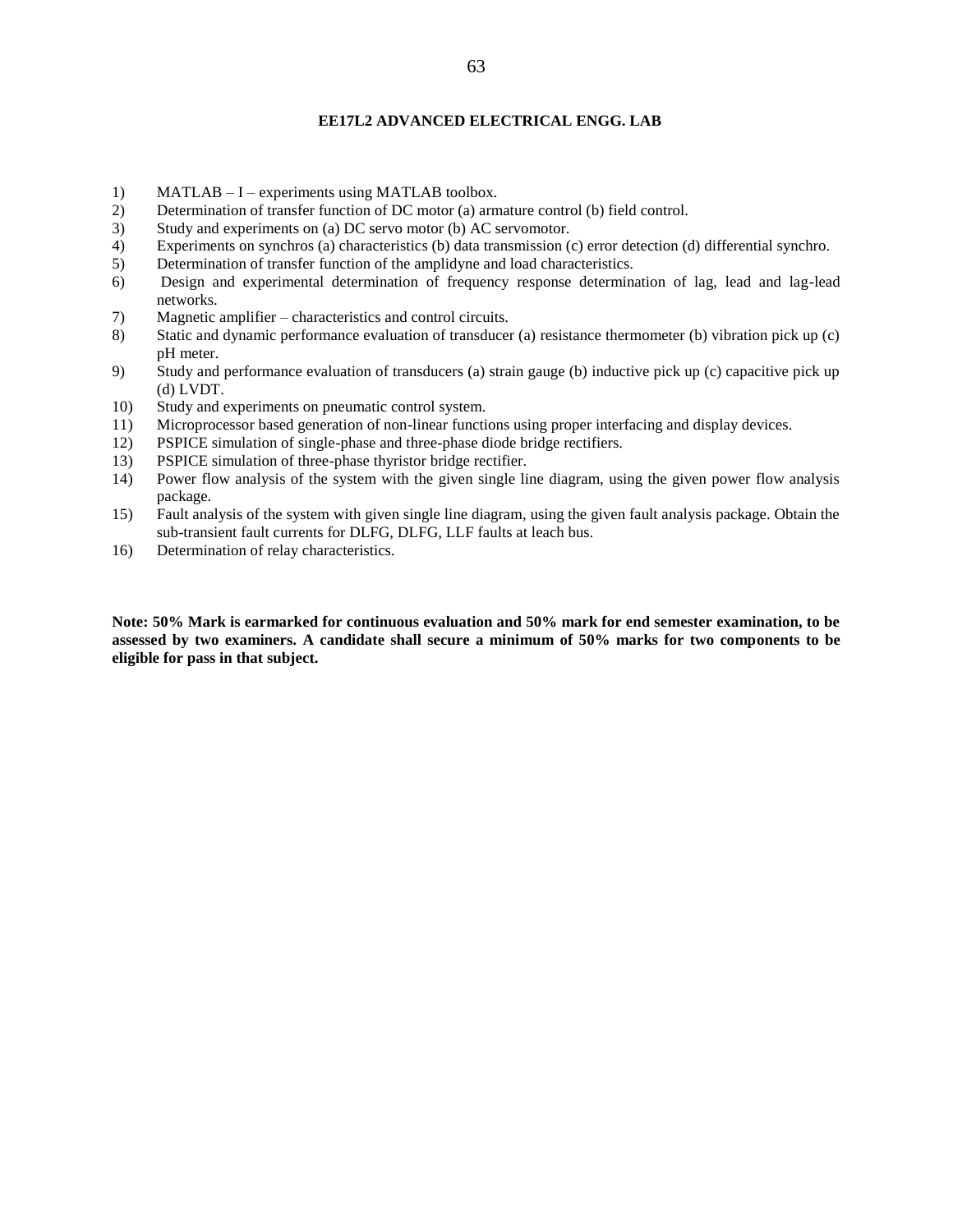# **EE17L3 PROJECT DESIGN**

Each batch comprising of 3 to 5 students shall identify a project related to the curriculum of study. At the end of the semester, each student shall submit a project synopsis comprising of the following.

- Application and feasibility of the project
- Complete and detailed design specifications.
- Block level design documentation
- Detailed design documentation including circuit diagrams and algorithms / circuits
- Bill of materials in standard format and cost model, if applicable
- Project implementation action plan using standard presentation tools

# *Guidelines for evaluation*:

| i) Attendance and Regularity                         | 10       |
|------------------------------------------------------|----------|
| ii) Quality and adequacy of design documentation     | 10       |
| iii) Concepts and completeness of design             | 10       |
| iv) Theoretical knowledge and individual involvement | 10       |
| v) Quality and contents of project synopsis          | 10       |
| Total                                                | 50 Marks |

*Note: Points (i)-(iii) to be evaluated by the respective project guides and project coordinator based on continuous evaluation. (iv)-(v) to be evaluated by the final evaluation team comprising of 3 internal examiners including the project guide.*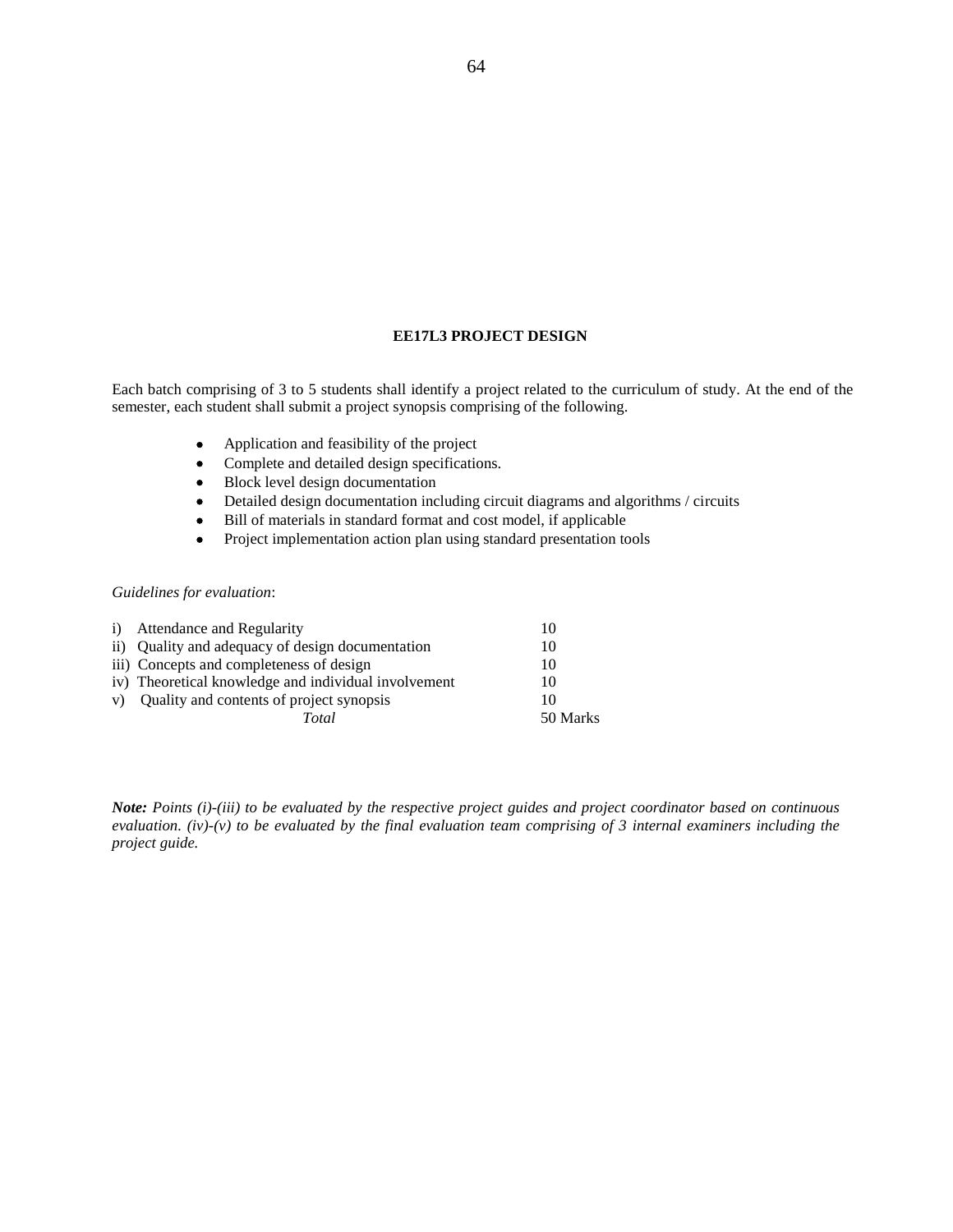#### **EE17L4 SEMINAR**

Students shall individually prepare and submit a seminar report on a topic of current relevance related to the field of Electronics & Communication Engineering. The reference shall include standard journals, conference proceedings, reputed magazines and textbooks, technical reports and URLs. The references shall be incorporated in the report following IEEE standards reflecting the state-of-the-art in the topic selected. Each student shall present a seminar for about 30 minutes duration on the selected topic. The report and presentation shall be evaluated by a team of internal experts comprising of 3 teachers based on style of presentation, technical content, adequacy of references, depth of knowledge and overall quality of the seminar report.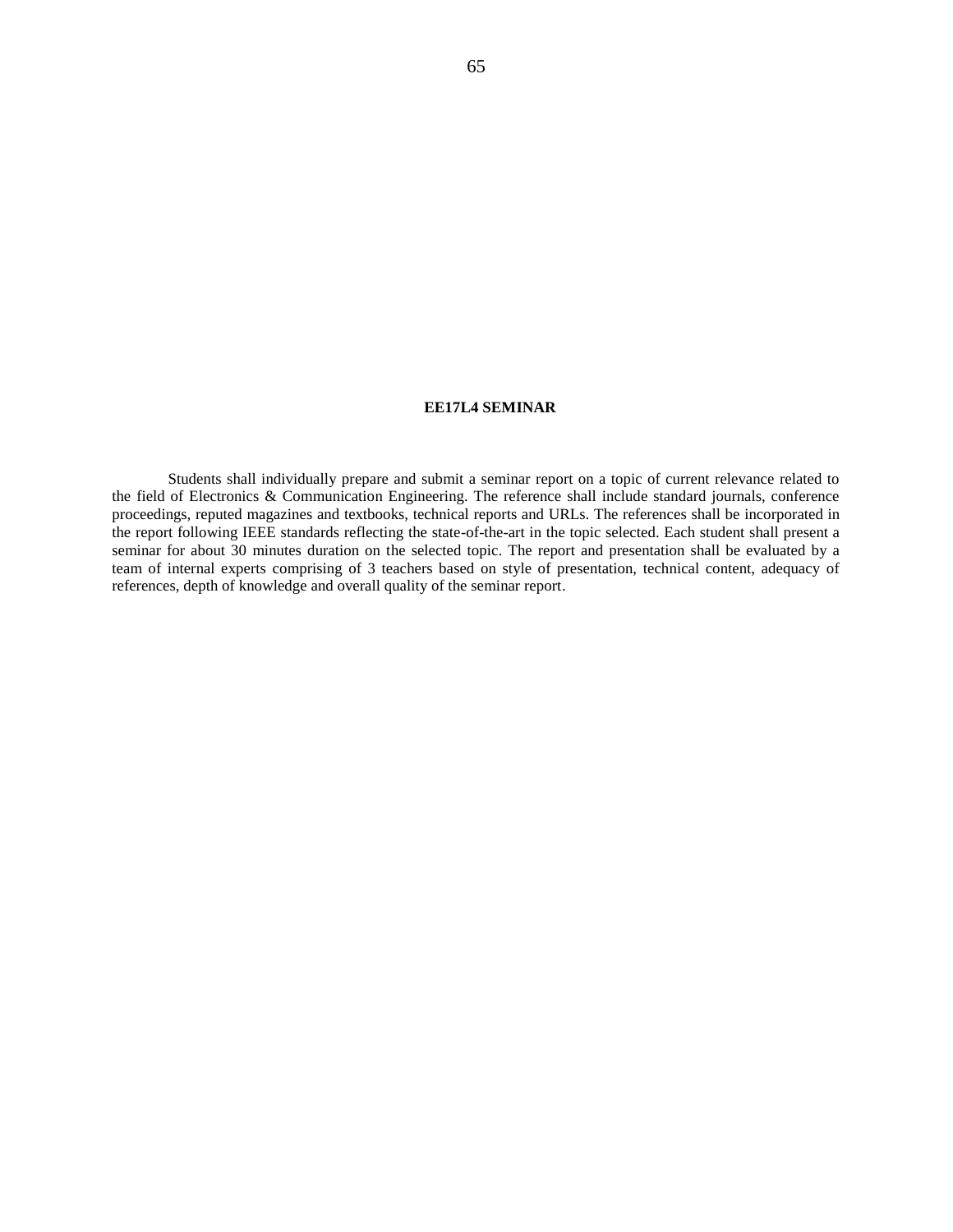### **EE1801 ELECTRONIC INSTRUMENTATION**

## **Module I**

Transducers – definitions – classifications – resistance transducers- strains gauge – types –construction – temperature effect - circuitry, semi conductor strain gauge – load cell. Resistance thermo meter – types – circuits – errors. Thermistor – advantage of thermistor.

Inductive transducers – LVDT – applications – LVDT load cell – LVDT pressure transducer – resolver – capacitive transducer – principle of operation – applications – capacitor microphone.

Piezoelectric transducer – materials – equivalent circuit – d, g, h, coefficients – thermocouple – principle – applications – magnetostrictive transducers – materials, applications, Hall effect transducer – application – elastic transducers (brief study) – Bourdon tubes – diaphragms – Bellows – Fibre Optics transducers – digital transducers – shaft encoder.

### **Module II**

Signal conditioning – instrumentation amplifiers – differential amplifiers – filters – law and high pass, band pass and band rejection filters –transducer bridges – null type and deflection bridges – AC bridges using push pull transducers – general telemetry systems – sampling process – principles of time division and frequency division multiplexing, different types of modulation techniques as applied to telemetry (general idea)

#### **Module III**

Instrumentations systems – basic measuring systems – analog and digital data acquisition systems – generalized input-output configuration of measuring systems – dynamic characteristics.

Digital instruments – operating principles of DVM using successive approximation – V/F conversion and integrating principles – counter digital method for frequency, phase, time and period measurements – digital RLC meters – Qmeter – vector impedance meter – electronic multimeter.

### **Module IV**

Display methods and devices – different types of display – display system building blocks – recorders – galvanometric recorders-pen driving systems – servo recorders – magnetic recorders – digital recorders – accuracy and precision – classification errors- combined errors etc.

#### **References:**

- 1. A.K Sawhney *A course in electrical and electronic measurements and Instrumentation*, Dhanapath Rai & Co. 2001 eddition.
- 2. Ernest O.Doeblin *Measurements systems application & design,* McGraw Hill International edition 1984.
- 3. Albert D. Helfric & William D. Cooper *Modern Electronic Instrumentation & Measurements Techniques* (Prentice Hall)
- 4. Dr. S. Renganathan- *Transducers Engineering* ( Allied Publishers Ltd. Delhi
- 5. K.B Kalaasen *Electronic measurement and instrumentation*, Cambridge University press 1996.

### *Type for questions for University Exams*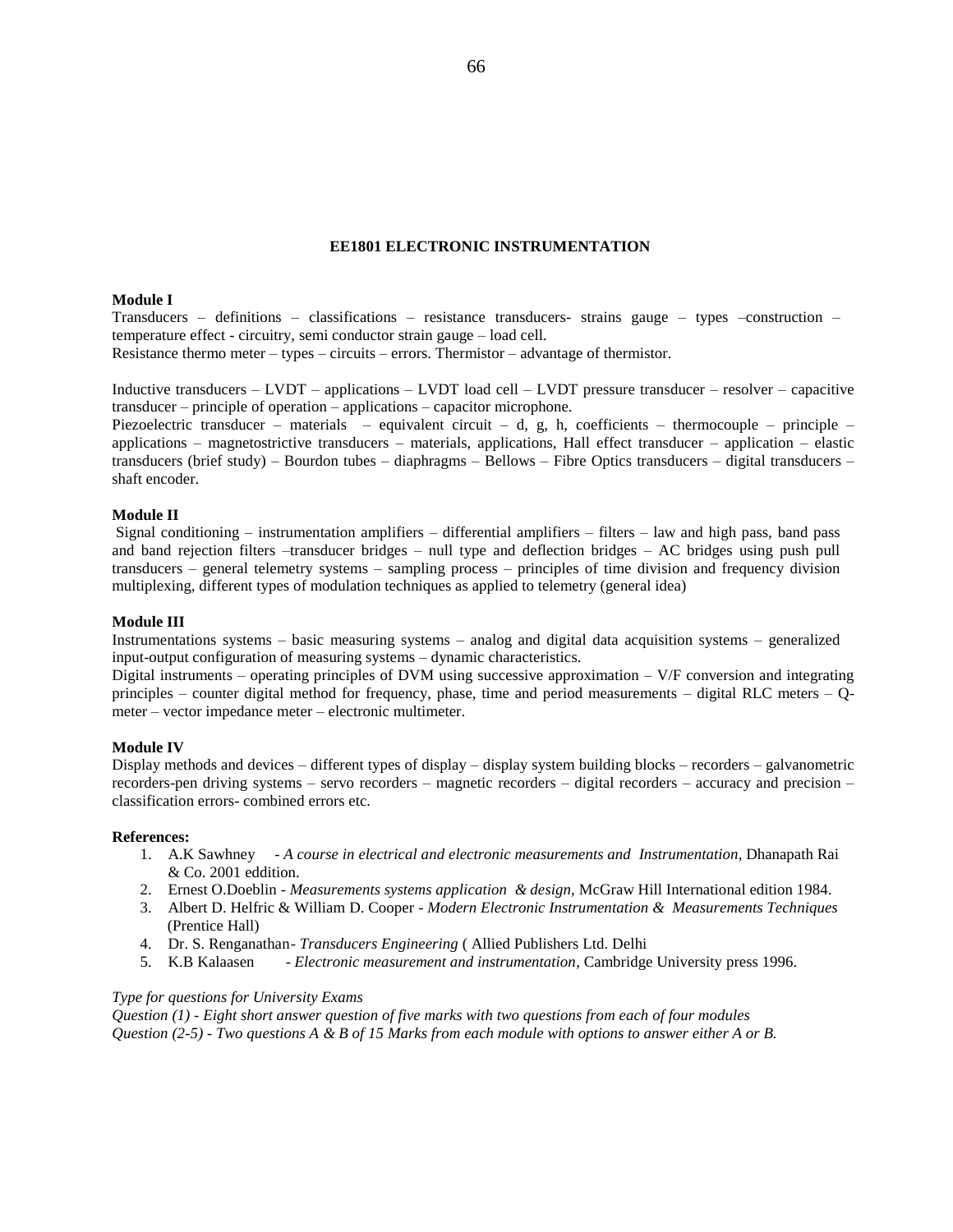### **EE1802 ELECTRICAL MACHINE DESIGN**

# **Module I**

**D C Machines:-** Output equation – main dimensions choice of specific electro magnetic loadings – choice of speed and number of poles. Design of armature conductors, slots and windings – design of airgap,field system, commutator,interpoles,compensating winding and brushes – Carter's co-efficient – real and apparent flux density. Design examples.

### **Module II**

**Transformers; -** Single phase and Three phase transformers – output equation - main dimensions – specific electric and magnetic loadings – design of core, LV winding, HV winding – cooling of transformers – design of cooling tank and tubes. Temperature rise time curve – short time and continuous rating.

## **Module III**

**Alternators:-** Salient pole and turbo alternators – output equation – main dimensions – choice of specific electric and magnetic loadings – choice of speed and number of poles – design of armature conductors, slots and winding – design of air-gap, field system and damper winding – prediction of open circuit characteristics and regulation of the alternator based on design data – design examples.

## **Module IV**

**Induction machines:-** Output equation – main dimensions – choice of specific electric and magnetic loadings – design of stator and rotor windings, stator and rotor slots and air-gap of slip ring and squirrel cage motors – calculation of rotor bar and end ring currents in cage rotor – calculation of equivalent circuit parameters and prediction of magnetising current based on design data – design examples.

#### **References:**

- *1. Clayton & Hancock - Performance and Design of DC Machines, ELBS.*
- *2. Sawhney - Electrical Machine Design, Dhanapath Rai.*
- *3. Say M.G - Performance and Design of AC Machines, Pitman, ELBS.*

#### *Type for questions for University Exams*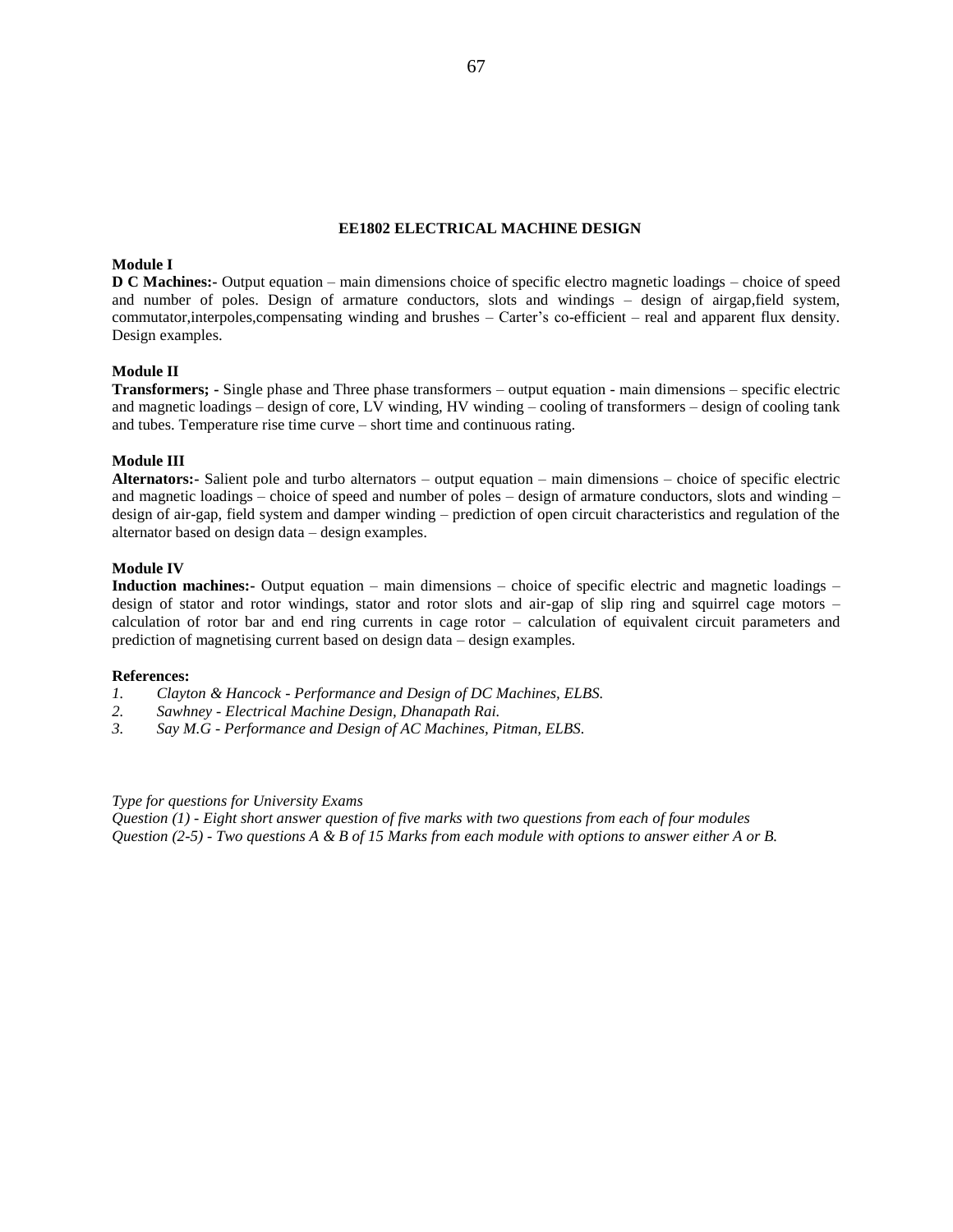### **EE1803 POWER SYSTEMS III**

# **Module I**

Circuit breakers – principles of operation – different types and their operations – ABCB – oil CB – SFC – vacuum CB- circuit breaker ratings – cause of over voltages – surges and traveling waves – voltage waves on loss less line – reflection and attenuation – protection against lightning – earth wires – lightning diverters – surge absorbers- arcing ground – neutral earthing – basic concepts of insulation levels and their selection – BIL – coordination of insulation.

# **Module II**

Protective relays – protective zones – requirement of protective relaying – different types of relays and their applications – generalized theory of relays – protection scheme for generator – transformers, lines and bus bars static relays amplitude and phase comparators – block diagrams of static relays – protection scheme for generators – transformers, lines and bus bars – microprocessor based protective relaying.

### **Module III**

Electric traction: systems of traction – speed time curve – mechanics of traction – power supply – systems of current collection – electric heating – advantage of electric heating – resistance and induction are furnaces – construction and field of application of dielectric heating.

### **Module IV**

Energy conservation in electric motors – lighting and electric heating systems – electrical energy auditing – instrumentation and general methodology – power quality problems – definitions – harmonics – sources – effects – total harmonic distortion (THD) – mitigation methods – Electricity tariff – rate structure elements – types of tariffs – declining block rates – demand energy rates – seasonal rates – time of day rates – interruptible rates – curtailable rates.

#### **References:**

- *1. Rao S.S - Switch Gear protections, Khanna.*
- *2. Thomas & Browne Jr - Circuit Interruption – Theory and Techniques.*
- *3. Soni, Gupta & Bhatnagar - A Course in Electrical Power, Dhanapat Rai.*
- *4. Van.C Warrington A.R - Protective Relays Vol.1 & 2, Chappman & Hall.*
- *5. Mason C.R - Art and Science of Protective Relaying, Wiley Eastern.*
- *6. Ravindranath, Chander.M - Power System Protection and Switchgear, WileyEastern.*
- *7. Haydt G.T - Electric Power Quality, Stars in circle publications.*
- *8. Kazibwe W.E & Sendula M.H.- Electric Power Quality.*
- *9. IEEE Recommended Practice for Energy Management in Industries and Commercial Facilities, IEEE Press USA*

*Type for questions for University Exams*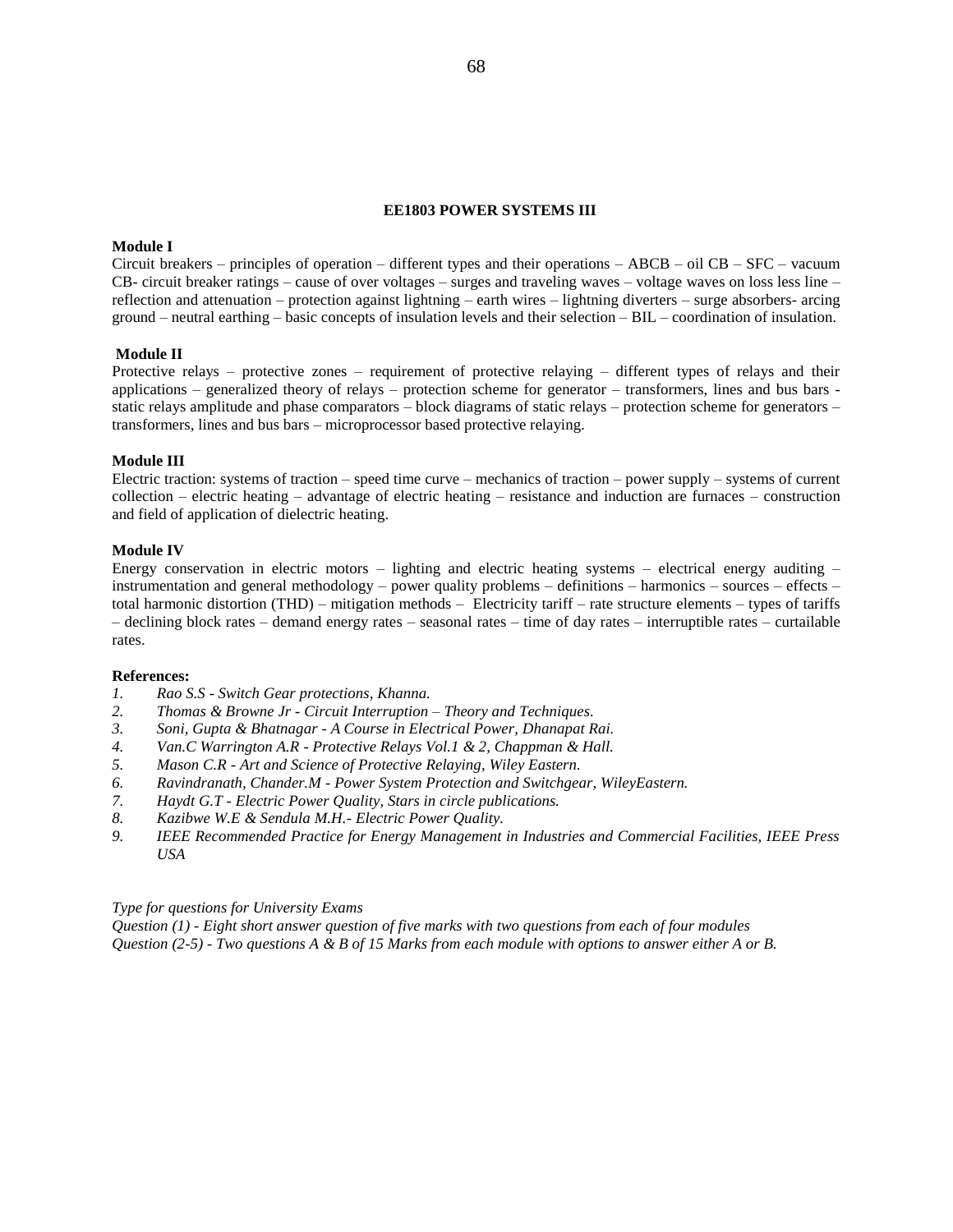# **EE 1804 E1-MECHATRONICS**

### **Module I**

**Introduction to Mechatronics** - Elements of Mechatronic Systems. Mechatronics in manufacturing - Mechatronics in products - Scope of Mechatronics.

**Mathematical modeling of Engineering Systems:** System Building blocks for Mechanical, Electrical, Fluid and Thermal systems.

**General Engineering System Modeling:** Rotational - Translational, Electromechanical, Hydraulic\_ Mechanical systems - System Transfer Function - Dynamic response of systems for standard test signals (Detailed mathematical analysis not required).

### **Module II**

**Actuation Systems:** Pneumatic & Hydraulic Systems: Process Control Valves, Directional and Pressure Control valves, Linear and Rotary actuators.

**Mechanical Actuation Systems:** Translational and Rotational motions, Kinematic Chains, Cams, Gear Trains, Ratchet and Pawl, Belt and Chain drives, Bearings.

**Electrical Actuation Systems:** Mechanical and Solid State Relays, Solenoids, DC & AC motors, Servo & Stepper motors- feedback devices - encoders - pulse digitizers - resolvers - inductosyn – tachometers.

#### **Module III**

**Fundamentals of numerical control** - advantages of NC systems - classification of NC systems - point to point and contouring systems - NC and CNC - incremental and absolute systems - open loop and closed loop systems features of NC machine tools - fundamentals of machining - design consideration of NC machine tools - methods of improving machine accuracy and productivity

**Industrial robotics** - basic concepts - robot anatomy - robotics and automation - specification of robots - resolution - repeatability and accuracy of manipulator - classification of robots.

# **Module IV**

**MEMS:** Internal Structure, advantages, manufactur

ing, applications - Fibre Optic Devices in Mechatronics

**Mechatronic System Controllers:** ON/OFF, P, I, D, PI and PID Controllers, Digital controllers, Intelligent Controllers in Mechatronics.

**Programmable Logic Controllers:** Structure, I/O processing, Programming, applications – Selection Criteria.

#### **References:**

*1.Bolton. N, Mechatronics- Electronic Control systems in Mechanical and Electrical Engineering, Pearson Education,4/e, 2008*

*2.M.D. Singh, J.G. Joshi, Mechatronics, Prentice Hall India, New Delhi, 2006*

*3.Dradly. D.A, Dawson.D, Burd N.C and Loader A.J, Mechatronics – Electronics in Products & Processes, Chapmen & Hail, 1993.*

*4.HMT Limited ,Mechatronics, Tata McGraw Hill,1998.*

*5.James Harter, Electromechanics- Principles concept and Devices, Prentice Hall, 1995.*

*6.Michel P. Groover, Industrial Robots-Technology, Programming and Applications, McGraw Hill,1986*

*7.Yoram Koren & Ben Yuri, Numerical Control of Machine Tools, Khanna Publishers,1984*

*8.A.Smaili,F.Mrad,Mechatronics-Integrated Technologis for Intelligent Machines,Oxford,2009*

*9.Appukuttan .K.K,Introduction To Mechatronics,Oxford University,Press,1/e, 2007*

*10.David G Alciatore,Micheal ,Introduction to Mechatronics and Measurement Systems,TMH,3/e,2007*

*11.Nitaigour P Premchand,Mechatronics-Principles,Concepts and Applications,TMH,11/e,2011*

*Type for questions for University Exams*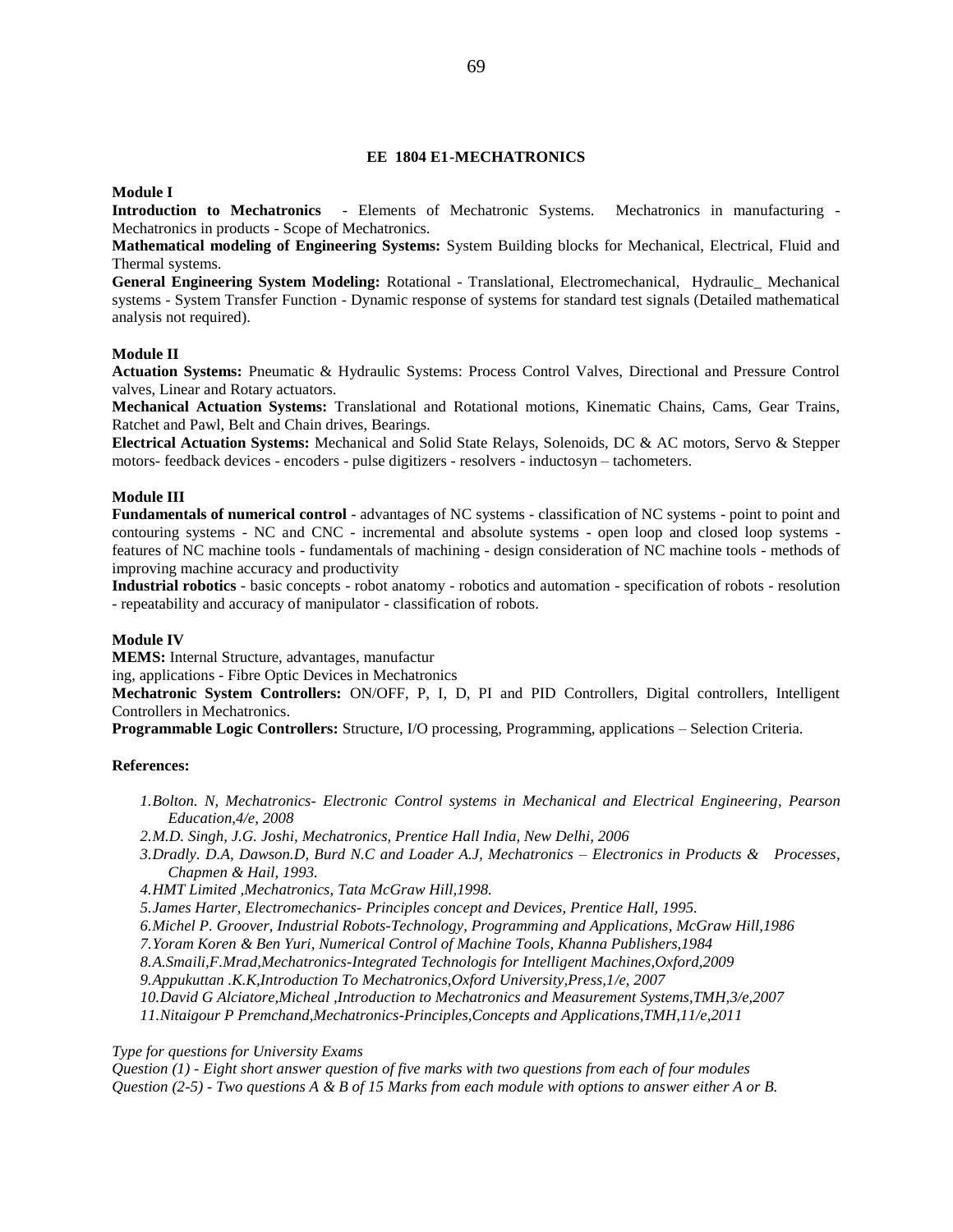#### **EE1804 E2- BIOSENSORS & TRANSDUCERS**

### **Module I**

Transducers and sensors : Transducers – sensors – active and passive. Study of biological sensors in human body and their basic mechanism of action – organization of nervous system – neuronal mechanism and circuit processing – study of various corpuscles like pacinian – Chemoreceptors,hot and cold receptors, barro receptors, sensors for smell, sound, vision, osmolality and taste.

# **Module II**

Chemical Transducers: Transducers for the measurement of ions and dissolved gases.Reference electrodes – Hydrogen electrodes – silver- silver chloride electrodes – Calomel electrodes. Measurement of pH – Glass pH electrodes. Measurement of pCO2 – catheter tip electrodes for the measurement of pO2 and pCO2. Blood gas analysers and autoanalysers.

#### **Module III**

Bio sensors – Ion exchange membrane electrodes – oxygen electrodes- CO2 electrodes enzyme electrodeconstruction – ISFET for glucose, urea etc. Electrolytic sensors – optical sensor – fiber optic sensors.

#### **Module IV**

**Transducers :** Temperature transducer – thermoresistive transducers, thermoelectric, p-n junction, chemical thermometry. Displacement transducers – potentiometric – resistive strain gauges-inductive displacement – capactive displacement transducer. Pressuire transducer – indirect method – measurement of blood pressure using sphygmanometer – instrument based on korotkof sound , strain gauge and LVDT transducers, capactive and piezo electric type, catheter tip transducer – measurement of intracranial pressure – catheter tip – implantable type. Transducers for velocity and torque measurements .

#### **References:**

- **1.** Geddes & Becker : Principles of Applied Biomedical Instrumentation, John Wiley, 1989.
- **2.** R S C Cobbold,Transsducers for biomedical instruments John Wiley & Sons,1974.
- *3. Brown & Gann :Engineering Principles in physiology Vol I Academic Press ,1973*
- *4. A V S De Reuck:, Touch heat & pain , J & A Churchchill Ltd . London,1967..*
- *5. Iberall & Guyton, Regulation & Control in Physological System, Insttruments Society USA*
- *6. Harry Thomas , Handbook of Biomedical Instrumentation,Reston Virginia 2000*
- *7. R S Khandpur, Handbook of Biomedical Instrumentation ,Tata McGraw Hill, 2004*
- *8. D L Wise, Applied Bio Sensors , Butterworth Publishers , London 1989*
- *9. Keith Brindely, Sensors & Transducers, Heinemann Newness, Great Britian, 1988.*

*Type for questions for University Exams*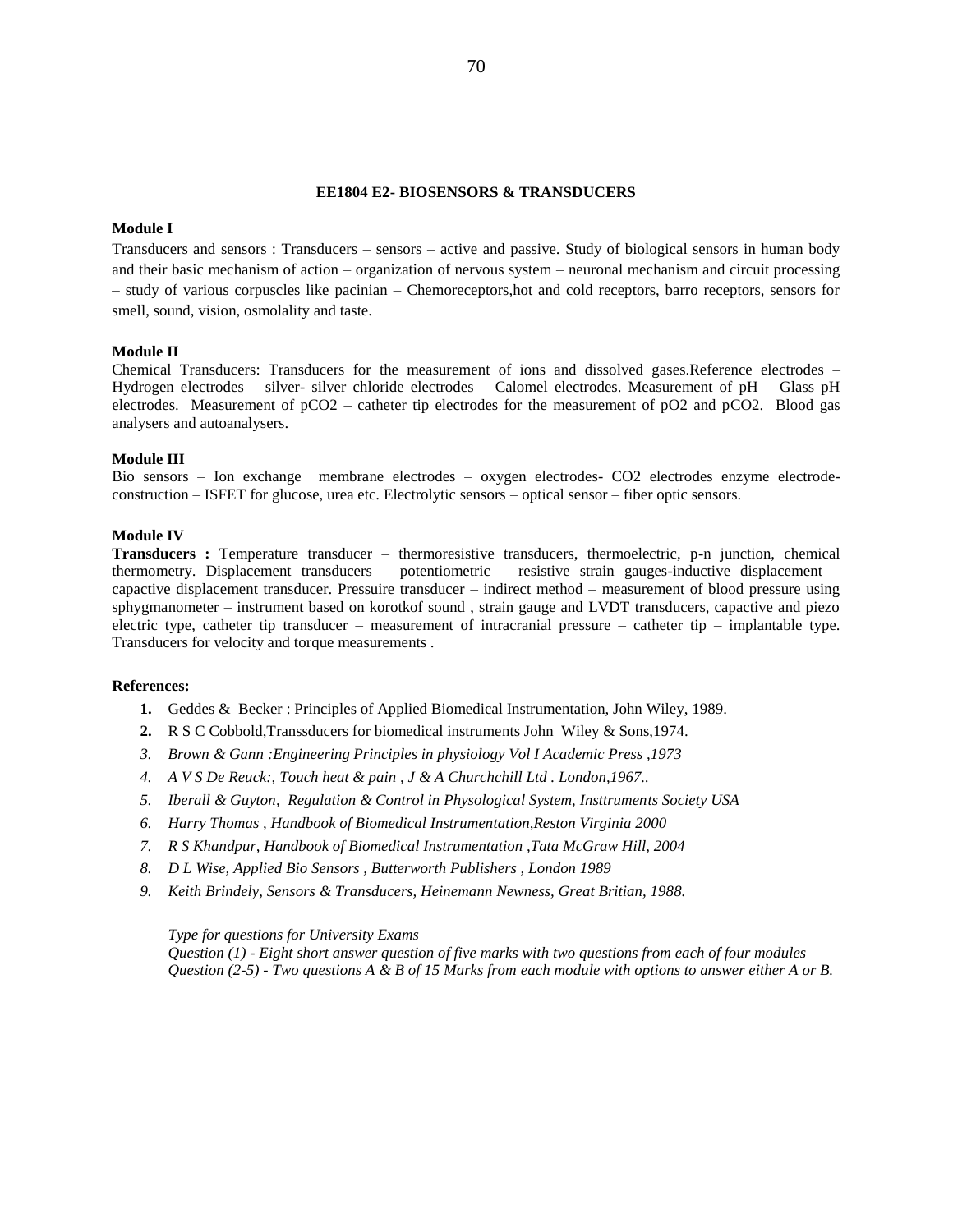### **EE1804 E3-FLEXIBLE AC TRANSMISSION SYSTEMS**

### **Module I**

FACTS concepts and general system considerations: Power flow in AC systems - Definition of FACTS - Power flow control -Constraints of maximum transmission line loading - Benefits of FACTS Transmission line compensation- Uncompensated line -shunt compensation - Series compensation -Phase angle control.

#### **Module II**

Static shunt compensators: SVC and STATCOM - Operation and control of TSC, TCR and STATCOM - Compensator control - Comparison between SVC and STATCOM.

Static series compensation: TSSC, SSSC -Static voltage and phase angle regulators - TCVR and TCPAR- Operation and Control -Applications.

### **Module III**

Unified Power Flow Controller: Circuit Arrangement, Operation and control of UPFC- Basic Principle of P and Q control- independent real and reactive power flow control- Applications - Introduction to interline power flow controller.

#### **Module IV**

Special purpose FACTS controllers - Thyristor controlled voltage limiter - Thyristor controlled voltage regulator - Thyristor controlled braking resistor - Thyristor controlled current limiter-Custom Power - Compensation Devices - STS - SSC - SVR -Backup energy supply devices

#### **References :**

- *1. N.G. Hingorani, L. Gyugyi, "Understanding FACTS: Concepts and Technology of Flexible AC Transmission Systems", IEEE Press Book, Standard Publishers and Distributors, Delhi, 2001.*
- *2. R. Sreeram Kumar (Ed) "Lecture Notes on Flexible AC Transmission Systems (FACTS)". Institution of Engineers (India), Calicut Local Centre, 2003.*
- *3. K.S.Sureshkumar, S.Ashok , "FACTS Controllers & Applications", E-book edition, Nalanda Digital Library, NIT Calicut,2003*
- *4. T.J.E. Miller. "Reactive Power Control in Electric Systems", JohnWiley & Sons, 1984.*

#### *Type for questions for University Exams*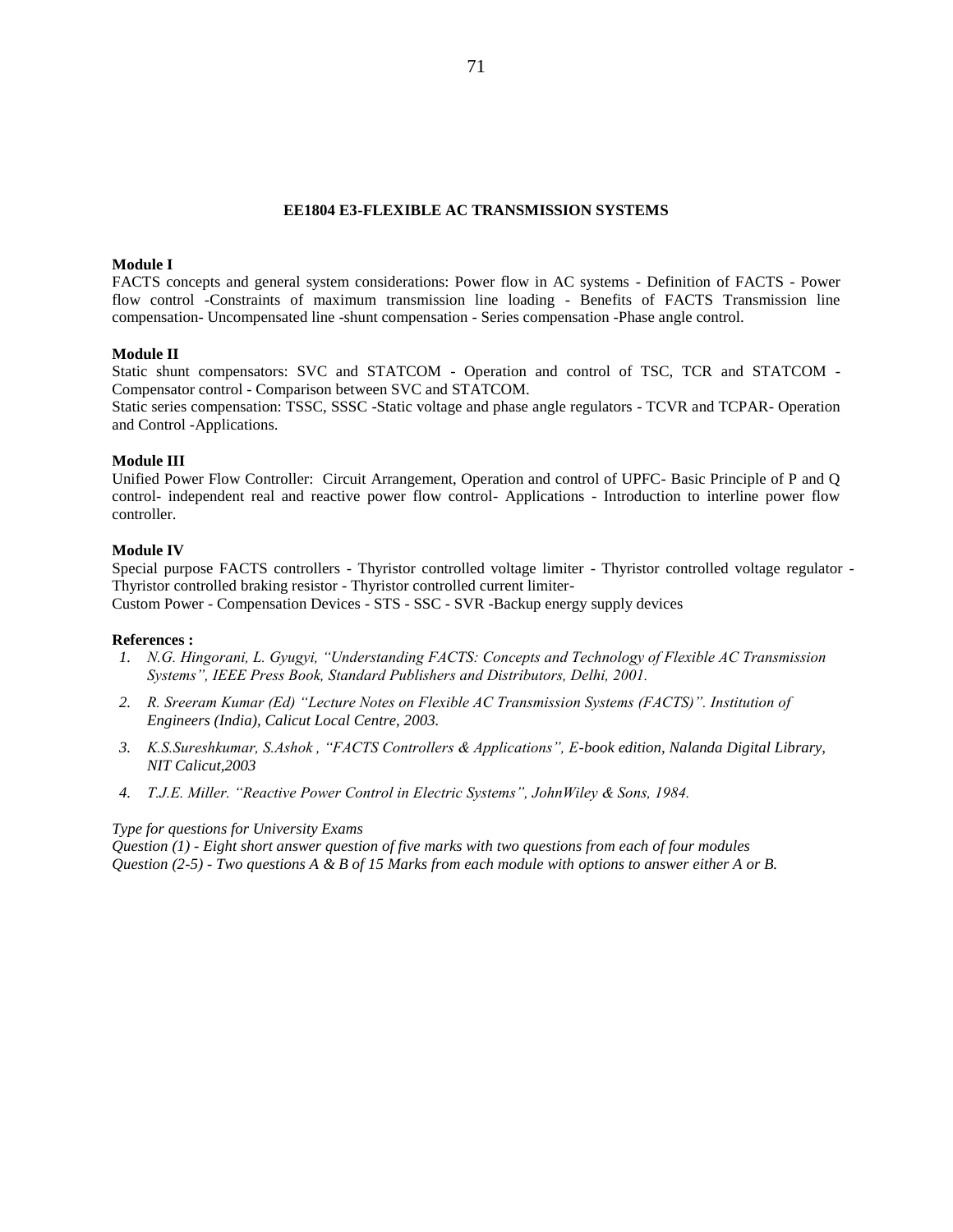#### **EE1804 E4 -POWER QUALITY**

#### **Module I**

Introduction-power quality-voltage quality-overview of power quality phenomena-classification of power quality issues-power quality measures and standards-THD-TIF-DIN-C-message weights-flicker factor-transient phenomena-occurrence of power quality problems

#### **Module II**

Harmonics-individual and total harmonic distortion-RMS value of a harmonic waveform-triplex harmonicsimportant harmonic introducing devices-SMPS-Three phase power converters-arcing devices-saturable devicesharmonic distortion of fluorescent lamps-effect of power system harmonics on power system equipment and loads.

# **Module III**

Power factor improvement- Passive Compensation . Passive Filtering . Harmonic Resonance . Impedance Scan Analysis- Active Power Factor Corrected Single Phase Front End, Control Methods for Single Phase APFC, Three Phase APFC and Control Techniques, PFC Based on Bilateral Single Phase and Three Phase Converter. static var compensators-SVC and STATCOM

#### **Module IV**

Active Harmonic Filtering-Shunt Injection Filter for single phase, three-phase three-wire and three-phase four-wire systems. d-q domain control of three phase shunt active filters uninterruptible power supplies-constant voltage transformers- series active power filtering techniques for harmonic cancellation and isolation . Dynamic Voltage Restorers for sag , swell and flicker problems.

# **References** *:*

- *1. G.T. Heydt, Electric power quality, McGraw-Hill Professional, 2007*
- *2. Math H. Bollen, Understanding Power Quality Problems, IEEE Press, 2000*
- *3. J. Arrillaga, .Power System Quality Assessment., John wiley, 2000*
- *4. J. Arrillaga, B.C. Smith, N.R. Watson & A. R.Wood ,.Power system Harmonic Analysis., Wiley, 1997*
- *5. IEEE and IEE Papers from Journals and Conference Records*

*Type for questions for University Exams*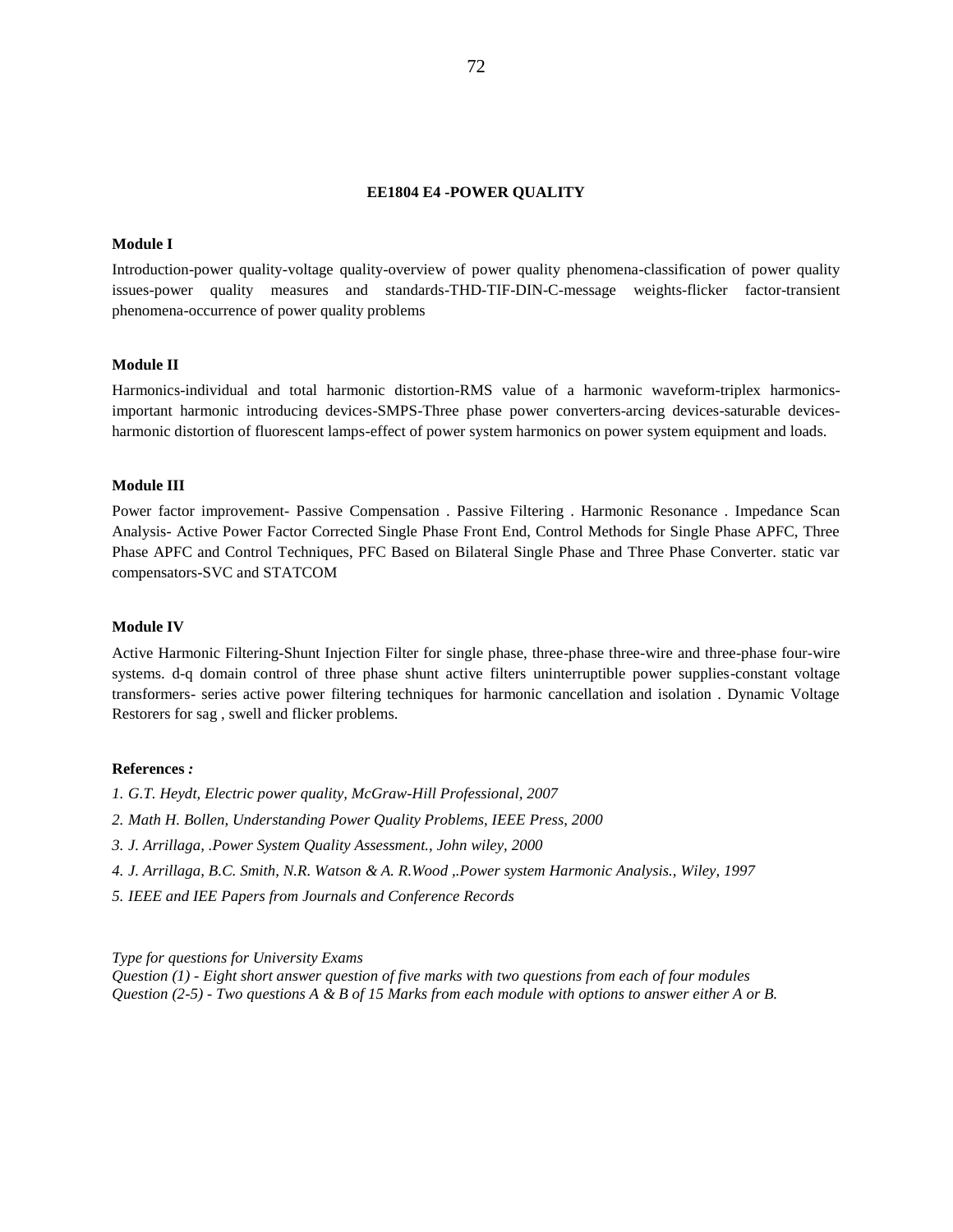## **EE18L1 MAJOR PROJECT**

Each batch of students shall develop the project designed during the VII semester. The implementation phase shall proceed as follows:

- For hardware projects, practical verification of the design, PCB design, fabrication, design analysis and testing shall be done.
- For software projects, a proper front end (GUI) if applicable, shall be designed. A detailed algorithm level implementation, test data selection, validation, analysis of outputs and necessary trial run shall be done.
- Integration of hardware and software, if applicable, shall be carried out.
- A detailed project report in the prescribed format shall be submitted at the end of the semester. All test results and relevant design and engineering documentation shall be included in the report.
- The work shall be reviewed and evaluated periodically

A committee consisting of the Project Coordinator (appointed by the Head of the Department / Division), project guide and at least one senior faculty member will carry out the assessment based on at least one interim review and a final review just before the submission of the project report.

The final evaluation of the project shall include the following.

- Presentation of the work
- Oral examination
- Demonstration of the project against design specifications
- Quality and content of the project report

## *Guidelines for evaluation*:

|       | Regularity and progress of work                                                      | 60        |
|-------|--------------------------------------------------------------------------------------|-----------|
| ii.   | Work knowledge and Involvement                                                       | 60        |
| iii.  | End semester presentation and oral examination                                       | 60        |
| iv.   | demonstration<br>completion<br>Level of<br>and<br>οf<br>functionality/specifications | 60        |
| V.    | Project Report – Presentation style and content                                      | 60        |
| Total |                                                                                      | 300 marks |

*Note: Points (i) and (ii) to be evaluated by the respective project guide and the project coordinator based on continuous evaluation. (iii)-(v) to be evaluated by the final evaluation team.*